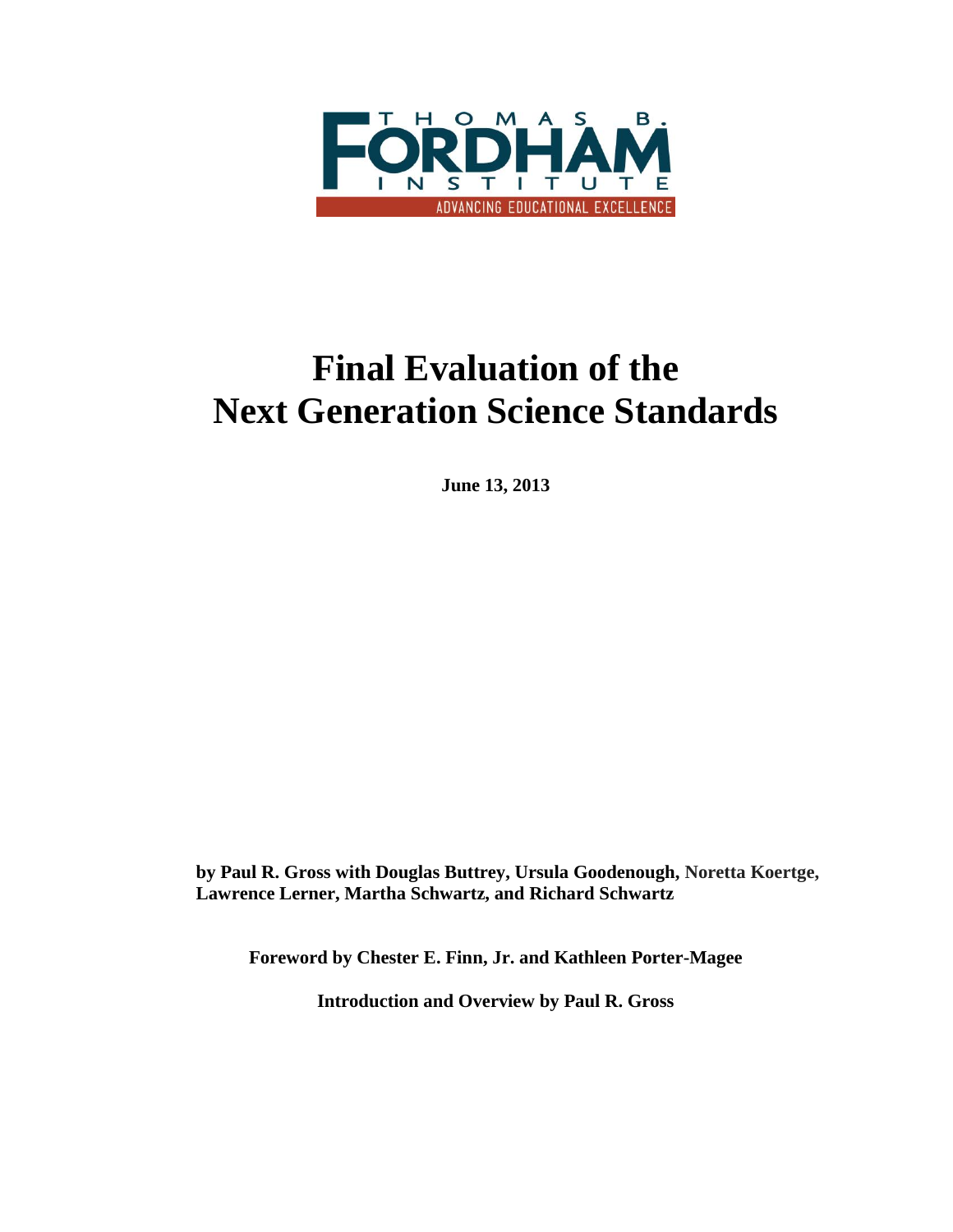# **Contents**

| By Chester E. Finn, Jr. and Kathleen Porter-Magee |                            |
|---------------------------------------------------|----------------------------|
|                                                   |                            |
| By Paul R. Gross                                  |                            |
|                                                   | 25                         |
|                                                   | 27                         |
|                                                   | 31<br>31<br>41<br>46<br>51 |
|                                                   | 53                         |
|                                                   | 64                         |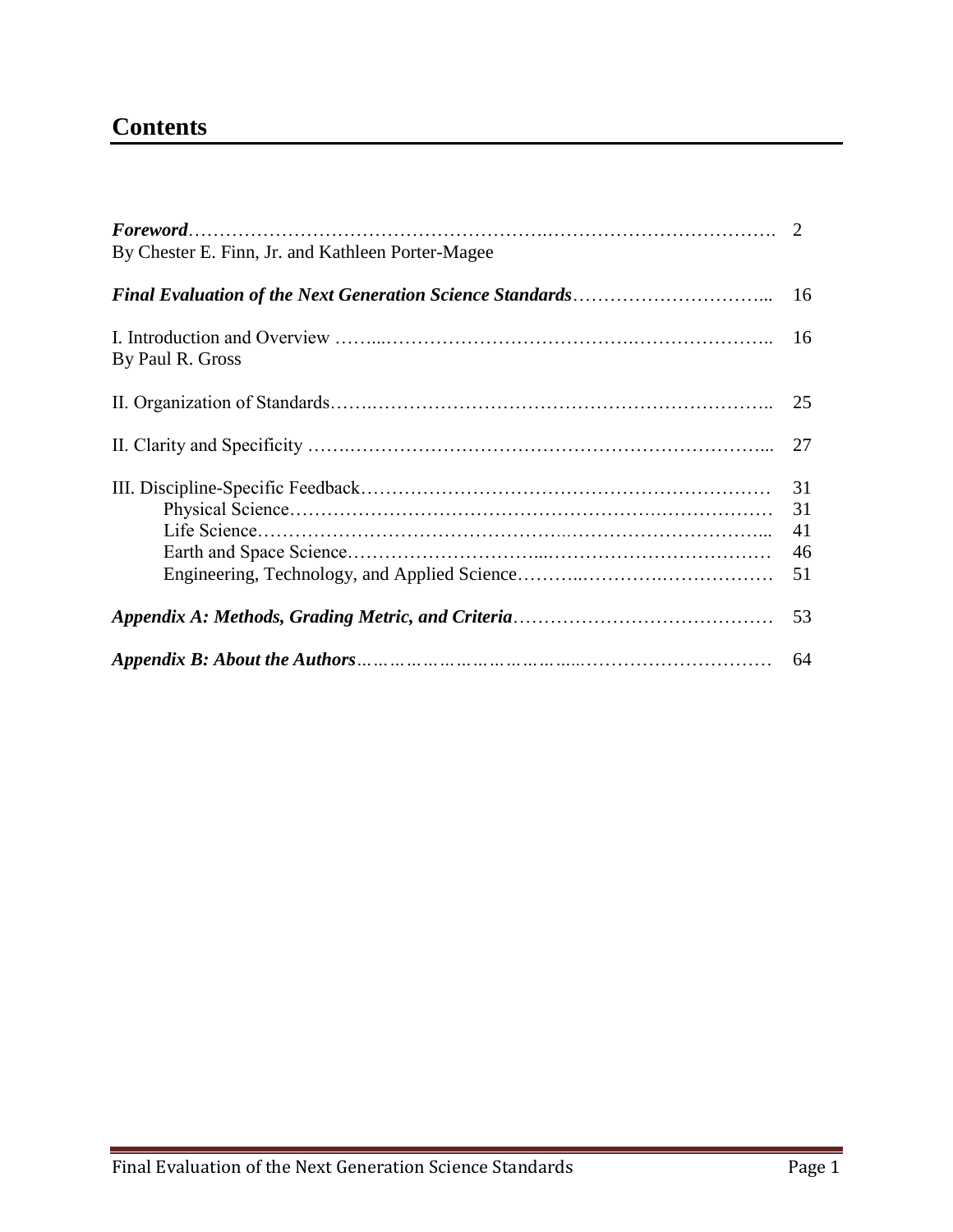Let us start with the bottom line: We know this Fordham report will be controversial, if only because so many have invested much time, treasure, and energy in the development of the Next Generation Science Standards (NGSS) and they urgently want these standards to be embraced throughout American K–12 education. We respect them, acknowledge their hard work, and honor their intentions.

Having carefully reviewed the standards, however, using substantially the same criteria as we previously applied to state science standards—criteria that focus primarily on the content, rigor, and clarity of K–12 expectations for this key subject—our considered judgment is that NGSS deserves a C.

Before you gasp or grump or lash out, let us remind you that, only a year ago, twenty-six state science standards received grades of D or F from our reviewers, while twelve also earned Cs. Just thirteen jurisdictions—one in four—had standards worthy of honors grades. Only seven earned grades in the A range. (You can see which in the table below.)

As is widely understood, weak standards are not the only—or the most worrisome—problem facing science education in the United States in 2013. Achievement in this field has been dismal. The most recent appraisals by the National Assessment of Educational Progress (NAEP, 2009) found barely one-third of fourth graders at or above the "proficient" level in science, followed by a mere 30 percent in eighth grade and an embarrassing 21 percent at the end of high school. Other studies have shown that just 30 percent of U.S. high school graduates are prepared for college-level work in science.<sup>1</sup>

By international standards, our performance in science is even worse. According to results from the most recent PISA assessment (released in 2010), fifteen-year-olds in the United States ranked twenty-third out of sixty-five countries. On the 2007 TIMSS science assessment, U.S. eighth graders overall ranked eleventh out of forty-eight nations, with only 10 percent of American students scoring at or above the TIMSS "advanced" level.

In short: American science education at the K–12 level needs a radical upgrade. And in our estimation, such an upgrade begins with dramatic improvements in the *expectations* that drive curriculum, teaching, learning, and assessment in this crucial realm. Evaluated against our criteria (spelled out in Appendix A), NGSS earned a higher score than the standards currently in place in twenty-six states (and they are clearly superior to the standards of at least sixteen of those states).<sup>2</sup> If schools in those states aligned their curricula and instruction to the NGSS, their students would likely be better off when it comes to science education.

 $\overline{a}$ <sup>1</sup> ACT, Inc., "The Condition of College & Career Readiness" (Iowa City, IA: ACT, Inc., 2011), [http://www.act.org/research/policymakers/cccr11/readiness1.html.](http://www.act.org/research/policymakers/cccr11/readiness1.html)

 $\sqrt[2]{2}$  As we did in comparing the Common Core standards for English language arts and math with those of individual states, we believe that any state scoring two or more points higher on our 0-10 point rubric has standards that are "clearly superior" to the NGSS. Similarly, any state whose standards score two or more points lower than NGSS has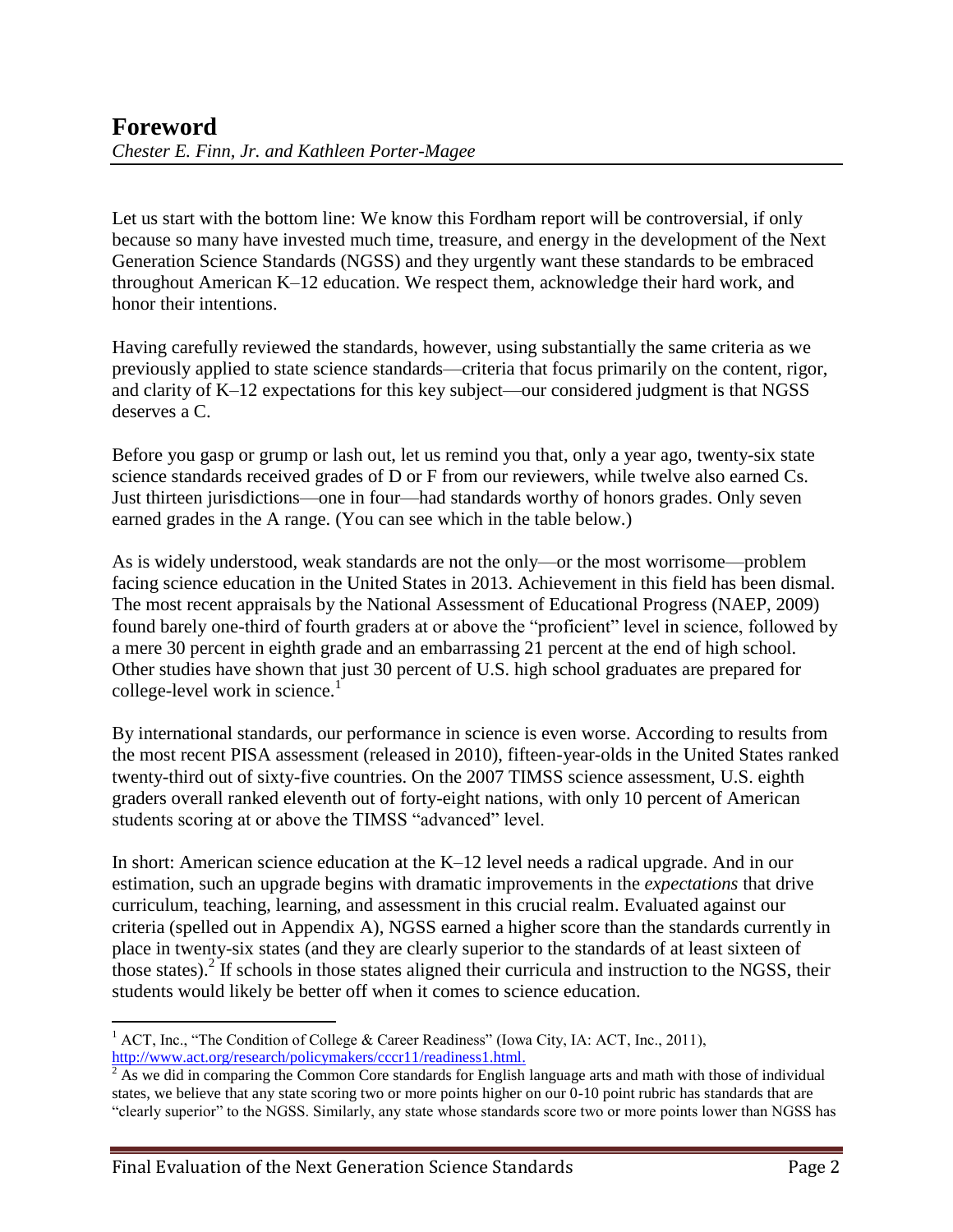| <b>Jurisdiction</b>    | Grade                   | Score (out of 10) | <b>Relative quality</b> |
|------------------------|-------------------------|-------------------|-------------------------|
| <b>California</b>      | $\mathbf{A}$            | 10                | clearly superior        |
| D.C.                   | $\overline{A}$          | 10                | clearly superior        |
| <b>Indiana</b>         | $A-$                    | 9                 | clearly superior        |
| <b>Massachusetts</b>   | $A -$                   | 9                 | clearly superior        |
| <b>NAEP Framework</b>  | $A -$                   | 9                 | clearly superior        |
| <b>South Carolina</b>  | $A -$                   | 9                 | clearly superior        |
| <b>TIMSS Framework</b> | $A -$                   | 9                 | clearly superior        |
| <b>Virginia</b>        | $A -$                   | 9                 | clearly superior        |
| <b>New York</b>        | $B+$                    | 8                 | clearly superior        |
| <b>Arkansas</b>        | B                       | $\overline{7}$    | clearly superior        |
| <b>Kansas</b>          | $\mathbf{B}$            | $\overline{7}$    | clearly superior        |
| Louisiana              | $\overline{B}$          | $\overline{7}$    | clearly superior        |
| <b>Maryland</b>        | $\overline{B}$          | $\overline{7}$    | clearly superior        |
| Ohio                   | $\mathbf{B}$            | $\overline{7}$    | clearly superior        |
| <b>Utah</b>            | $\overline{B}$          | $\overline{7}$    | clearly superior        |
| <b>ACT</b> Framework   | $\mathcal{C}_{0}^{(n)}$ | 6                 | Too close to call       |
| Connecticut            | $\overline{C}$          | 6                 | Too close to call       |
| Georgia                | $\mathcal{C}$           | 6                 | Too close to call       |
| Michigan               | $\mathcal{C}$           | 6                 | Too close to call       |
| <b>Missouri</b>        | $\mathsf{C}$            | 6                 | Too close to call       |
| <b>New Mexico</b>      | $\overline{C}$          | 6                 | Too close to call       |
| <b>Texas</b>           | $\mathsf{C}$            | 6                 | Too close to call       |
| Washington             | $\mathcal{C}$           | 6                 | Too close to call       |
| <b>NGSS</b>            | $\overline{C}$          | 5                 |                         |
| <b>Delaware</b>        | $\mathsf{C}$            | 5                 | Too close to call       |
| Florida                | $\mathbf C$             | 5                 | Too close to call       |
| <b>Minnesota</b>       | $\mathcal{C}$           | 5                 | Too close to call       |
| <b>Mississippi</b>     | $\mathcal{C}$           | 5                 | Too close to call       |
| PISA Framework         | $\mathcal{C}_{0}^{0}$   | 5                 | Too close to call       |
| <b>Vermont</b>         | $\mathcal{C}$           | 5                 | Too close to call       |
| <b>Alabama</b>         | D                       | $\overline{4}$    | Too close to call       |
| Arizona                | D                       | $\overline{4}$    | Too close to call       |

standards that are "clearly inferior." That means any state whose standards score *within* that range has standards whose relative superiority/inferiority is "too close to call." The NGSS earned 5 out of a possible 10 points. Hence any state whose standards earned 4, 5, or 6 is, in our view, "too close to call." Any state whose standards earned 0, 1, 2, or 3 has standards that are "clearly inferior" to the NGSS. In our state-by-state review of K-12 science standards, sixteen states earned a 0, 1, 2, or 3; therefore the NGSS are "clearly superior" to the standards governing teaching and learning in those sixteen states.

 $\overline{a}$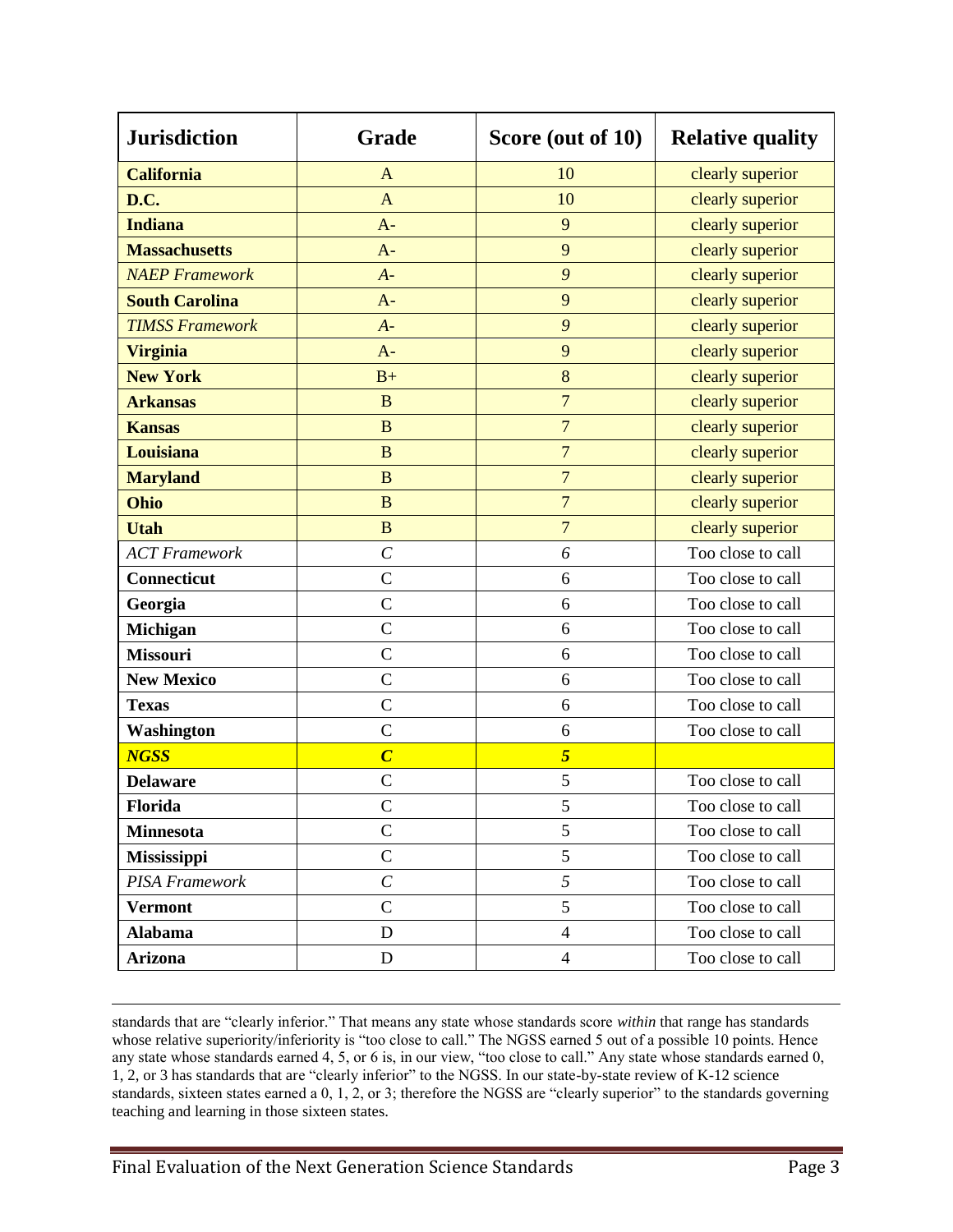| <b>Jurisdiction</b>   | Grade          | Score (out of 10) | <b>Relative quality</b> |
|-----------------------|----------------|-------------------|-------------------------|
| Hawaii                | D              | $\overline{4}$    | Too close to call       |
| <b>Illinois</b>       | D              | $\overline{4}$    | Too close to call       |
| <b>Maine</b>          | D              | $\overline{4}$    | Too close to call       |
| <b>New Hampshire</b>  | D              | $\overline{4}$    | Too close to call       |
| <b>North Carolina</b> | D              | $\overline{4}$    | Too close to call       |
| <b>Rhode Island</b>   | D              | $\overline{4}$    | Too close to call       |
| <b>Tennessee</b>      | D              | $\overline{4}$    | Too close to call       |
| <b>West Virginia</b>  | D              | $\overline{4}$    | Too close to call       |
| Colorado              | D              | 3                 | Clearly inferior        |
| Iowa                  | D              | 3                 | Clearly inferior        |
| <b>Kentucky</b>       | D              | 3                 | Clearly inferior        |
| <b>Nevada</b>         | D              | 3                 | Clearly inferior        |
| <b>New Jersey</b>     | D              | 3                 | Clearly inferior        |
| Pennsylvania          | D              | $\overline{3}$    | Clearly inferior        |
| <b>Alaska</b>         | $\overline{F}$ | $\overline{2}$    | Clearly inferior        |
| <b>Idaho</b>          | F              | $\overline{2}$    | Clearly inferior        |
| <b>Nebraska</b>       | $\overline{F}$ | $\overline{2}$    | Clearly inferior        |
| <b>Oklahoma</b>       | $\overline{F}$ | $\overline{2}$    | Clearly inferior        |
| Oregon                | $\overline{F}$ | $\overline{2}$    | Clearly inferior        |
| <b>South Dakota</b>   | $\overline{F}$ | $\overline{2}$    | Clearly inferior        |
| <b>Wyoming</b>        | F              | $\overline{2}$    | Clearly inferior        |
| <b>Montana</b>        | $\overline{F}$ | $\mathbf{1}$      | Clearly inferior        |
| <b>North Dakota</b>   | $\overline{F}$ | $\mathbf{1}$      | Clearly inferior        |
| <b>Wisconsin</b>      | $\overline{F}$ | $\overline{0}$    | Clearly inferior        |

Having said that, by our lights the NGSS are inferior to the science standards of an almost equal number of states, and qualitatively on par with the expectations of a number of others. Students in those states would do better to be taught to the expectations of one of the states that have already done this really well. (Or to standards constructed upon the [NAEP](http://standards.educationgadfly.net/naep/science3) or [TIMSS](http://standards.educationgadfly.net/timss/science2) frameworks, both of which earned grades of A- from Fordham's reviewers.)

At day's end, of course, whether standards have *any* impact on achievement hinges on implementation and execution across the many moving parts of the education enterprise. Standards are just the beginning—a description of the goals to be attained, the destinations to be reached. They're not vehicles for getting there. Alas, we have long, glum experience with states whose standards look swell on paper but whose achievement is dreadful—because they never really operationalized their own standards. That could turn out to be as true of NGSS as of individual state standards.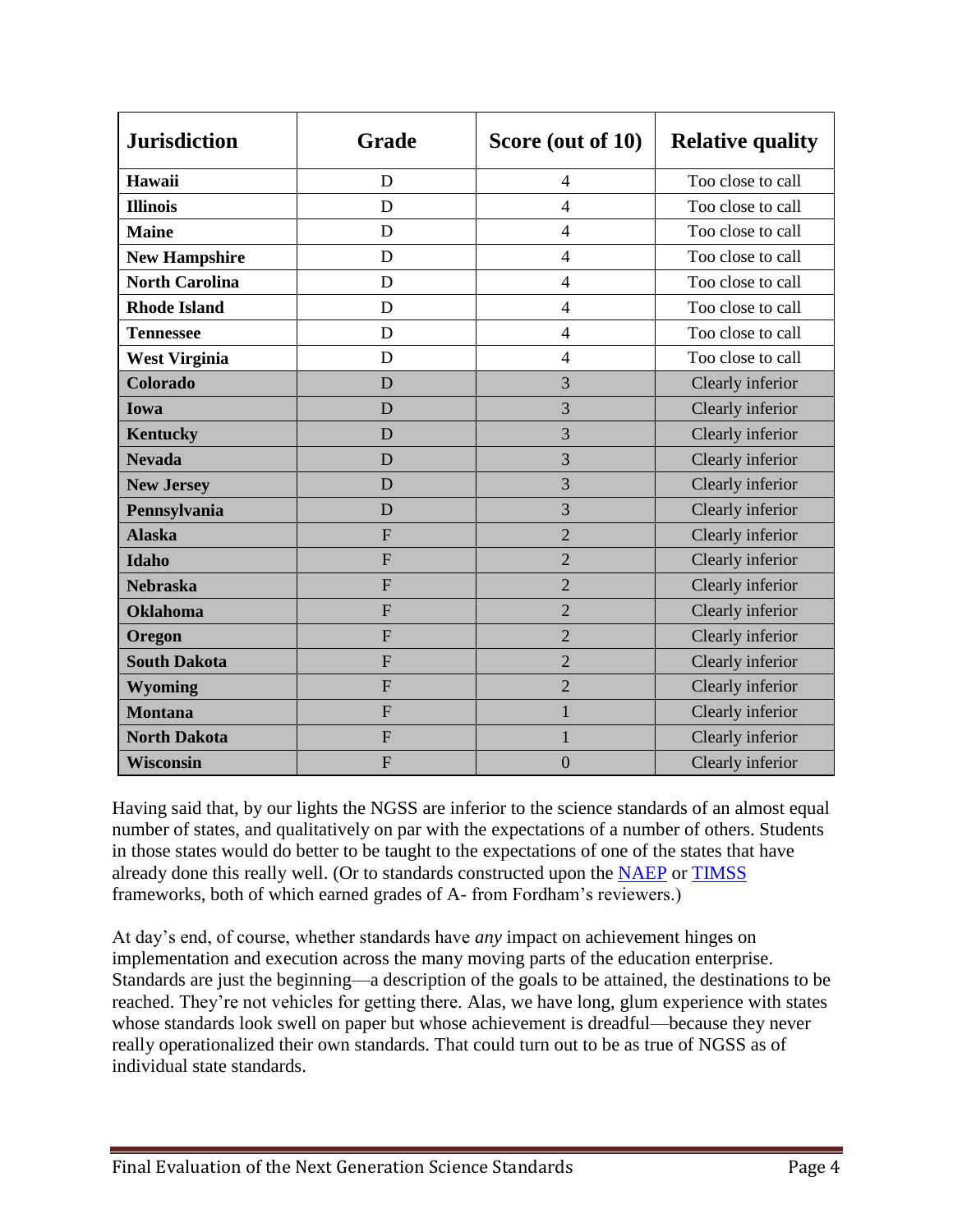One more crucial point at the outset: most states already have full plates of education reforms that are plenty challenging to implement, often including the Common Core State Standards for English language arts and math. Before undertaking any major change in their handling of science education, state leaders would be wise to consider whether they have the capacity to accomplish this in the near term, too. We caution against adopting any new standards until and unless the education system can be serious about putting them into operation across a vast enterprise that stretches from curriculum and textbooks to assessment and accountability regimes, from teacher preparation to graduation expectations, and much more. Absent thorough and effective implementation, even the finest of standards are but a hollow promise.

\* \* \* \* \* \* \*

## **Background**

From the very beginning, "standards-based reform" has depended on being able to articulate the knowledge, skills, and capabilities that students should acquire at various points along the K–12 path. Prior to the existence of state standards, the content that students learned and the expectations to which they were held varied, often wildly, from school to school, classroom to classroom, and district to district (not to mention state to state). And, perhaps unsurprisingly, it was our most disadvantaged students who typically ended up on the losing end, held to less rigorous standards that did not adequately prepare them for advanced coursework in high school, college, and beyond.

Prodded by *A Nation at Risk*, by the 1989 Charlottesville education "summit," by the governors' declaration of national education goals for the year 2000, and by several rounds of federal legislation, every state eventually undertook to develop its own academic standards in the core subjects of the K–12 curriculum. This, however, yielded a very mixed bag, with standards of varying degrees of quality and similarity, as has been evident in multiple expert reviews by the Thomas B. Fordham Institute over the past fifteen years—including three previous reviews of state science standards.

In part because so many state standards have been vague, content-light, and lacking in rigor, combined with mounting evidence from international sources that U.S. education is failing to keep pace with that of many other advanced countries, the standards conversation has shifted over the past five years or so. We no longer simply talk about setting standards, but rather of setting "college- and career-readiness" standards—academic expectations for the primary and secondary years that, if mastered, ensure that students are prepared to succeed in college and the modern workforce.

For English language arts and math, the Common Core State Standards (CCSS) sought to define "college- and career-readiness," and educators in forty-six states and the District of Columbia are striving (so far with varying degrees of commitment and success) to align their curricula, instruction, and assessments to these new—and often far more rigorous—expectations.

In the wake of CCSS, twenty-six states joined with Achieve to write college- and careerreadiness standards for science. These "Next Generation Science Standards" (NGSS) were built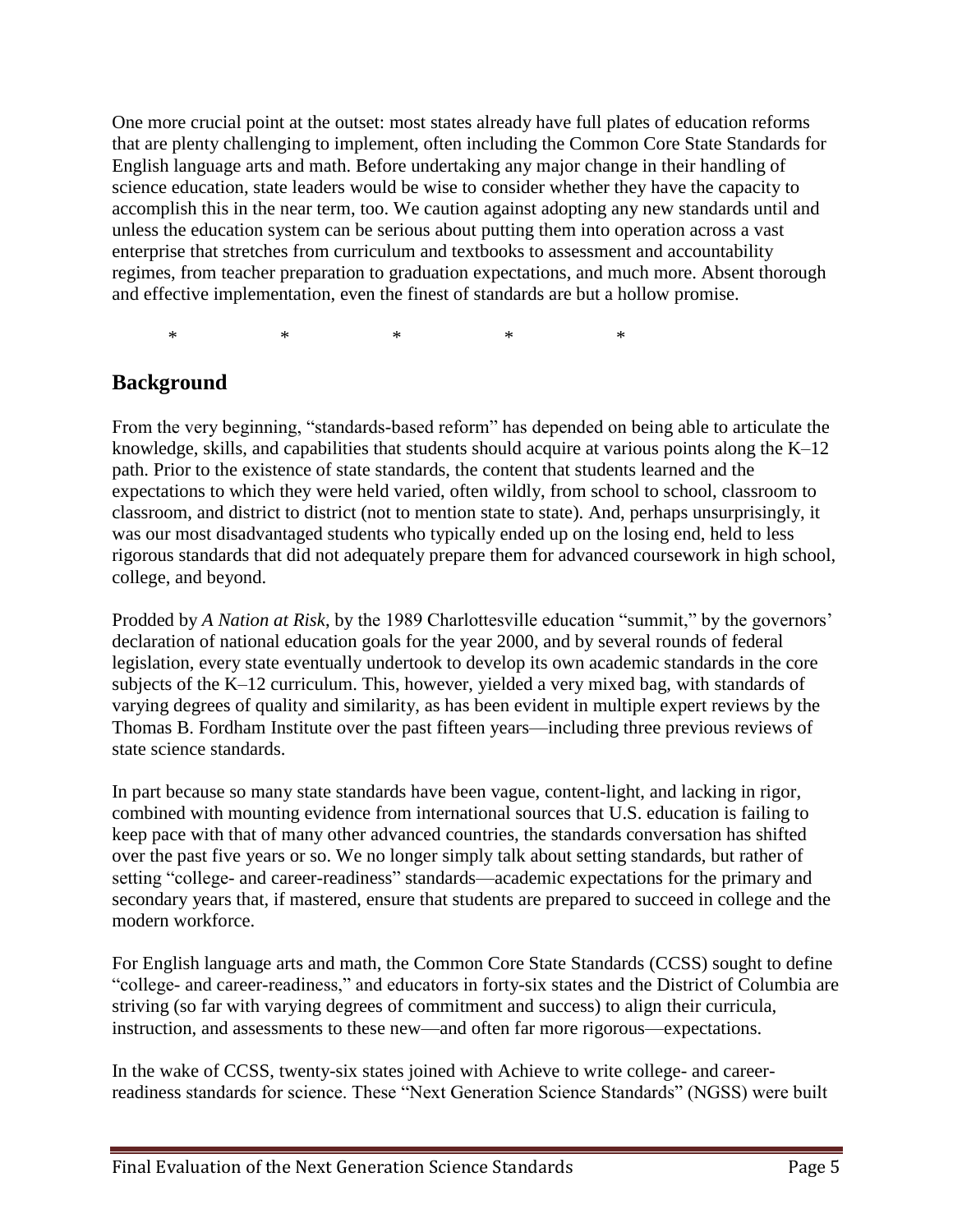upon a "Framework for K–12 Science Education" that was issued in 2011 by the National Research Council (NRC), and they aim to do for science what the Common Core did for ELA and math: to define the content and skills that all students—in multiple states—must master across grades K–12 in order to be fully prepared to succeed in college-level coursework and in modern jobs and careers.

The NRC Framework had many strengths. We asked the eminent biologist Paul Gross, a veteran Fordham reviewer, to evaluate it against our criteria for content, rigor, clarity, and specificity. Dr. Gross found that the Framework outlined much of the content needed to inform a rigorous K–12 science curriculum, that it was appropriately rigorous, and that the content progressed thoughtfully and deliberately through the grades.

Of course, the Framework was simply that: a high-level outline of the content and skills that students need to learn. As Dr. Gross explained in his review:

The Framework is not… an actual set of standards, nor can it be so employed. It is meant to serve as a new and authoritative resource, setting forth indispensable principles, the most appropriate K–12 science content, and heuristic samples of good standards.

The NGSS authors then faced the considerable challenge of turning that outline into a set of clear and unambiguous standards, setting forth with completeness and specificity the actual content and skills that students need to learn to demonstrate understanding of the Framework's core principles.

That job was made more difficult because the Framework faltered in *presenting* the principles, practices, and content of science. While much essential material was included, it was often difficult to navigate and "process" skills were given undue prominence. In the end, however, the Framework earned a B+ on the strength of the content that was presented. As Dr. Gross also noted:

If the statue within this sizable block of marble were more deftly hewn, an A grade would be within reach—and may yet be for the standards writers, so long as their chisels are sharp and their arms strong.

Unfortunately, that goal has yet to be realized. While the Framework was properly general, the NGSS needed to be thorough and concrete. Standards, after all, must clearly and unambiguously say what students need to know and be able to do. Without that, standards cannot succeed in setting a floor—or a destination—for curriculum, instruction, assessment, and accountability. Regrettably, the NGSS remain, in too many areas, as broad and general as the Framework they were meant to flesh out.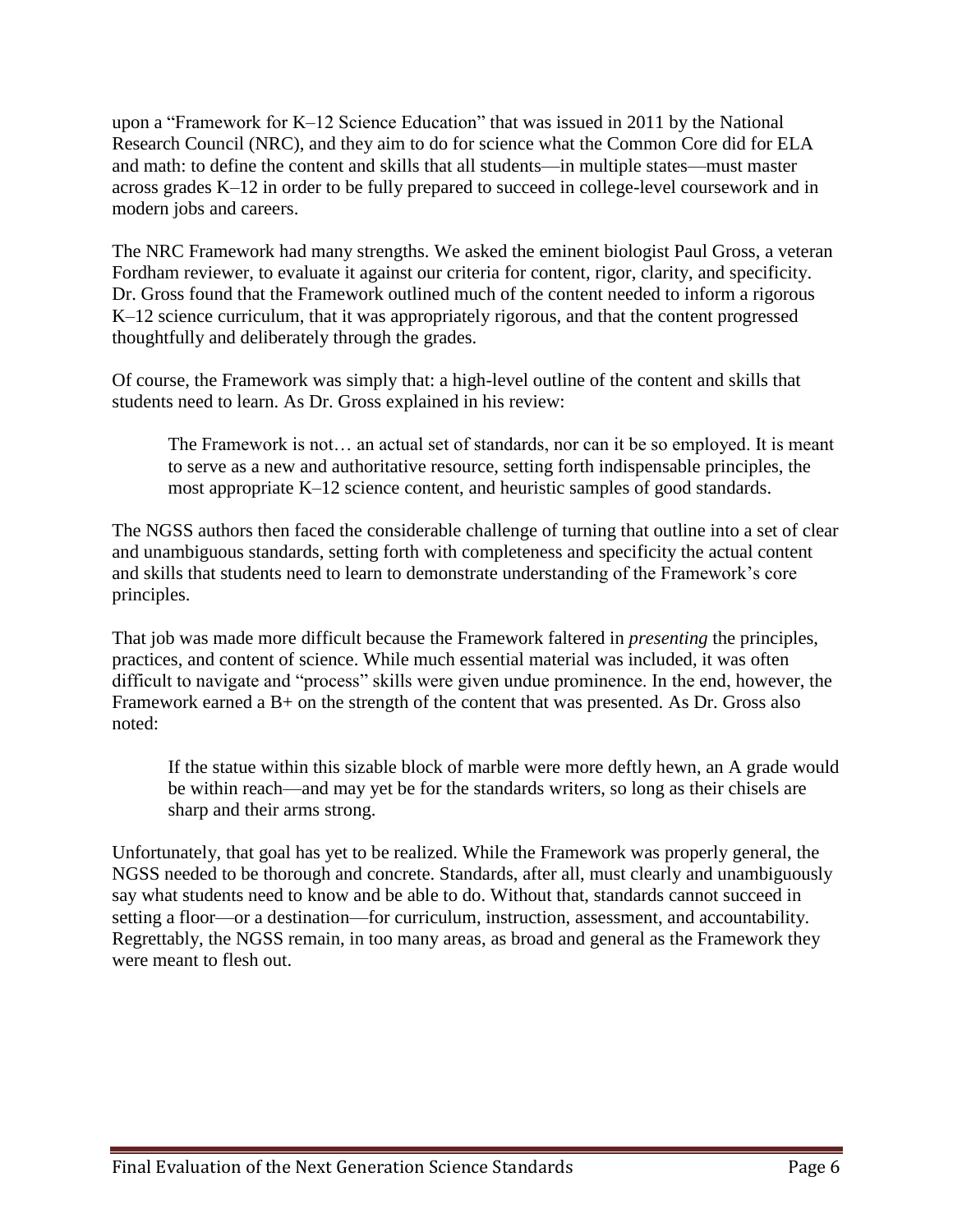# **Evaluating the NGSS**

We monitored the evolution of the NGSS through two public drafts, on both of which our reviewers provided extensive feedback and recommendations for improvement.<sup>3</sup> (See [here](http://www.edexcellence.net/publications/commentary-and-feedback-on-draft-I-of-the-next-generation-science-standards.html) for our comments on Draft I and [here](http://www.edexcellence.net/publications/commentary-feedback-on-draft-II-of-the-next-generation-science-standards.html) for our comments on Draft II.)

When the second of those drafts emerged in January 2013, we identified five significant flaws that we hoped would be fixed before the standards were finalized:

- Much essential content was omitted.
- The grade-to-grade progression that was a strength of the NRC Framework was not fully realized in the NGSS. The result was that some content that was never explicitly stated in earlier grades was nevertheless assumed in later grades.
- A number of key terms (e.g., "model" and "design") were ill defined or inconsistently used and a number of actual errors were scattered throughout.
- Recommended "practices" dominated the NGSS, relegating essential knowledge—which should be the ultimate goal of science education—to secondary status.
- The articulation of "assessment boundaries" in connection with many standards threatened to place an unwarranted ceiling on important learning. Yes, teachers can go above and beyond what the boundary suggests, but with time and resources scarce, how many will actually teach students—even advanced students—content and skills that they know in advance "won't be on the test"?

Now, the final NGSS have been released and states have begun to consider whether to adopt them. (Indeed, Rhode Island has already adopted the standards. Kentucky has moved in that direction as well.) So we asked our review team to evaluate the NGSS with fresh eyes.

## **Improvements First**

 $\overline{a}$ 

The final version of NGSS incorporates some valuable improvements. For example, the "storylines" that introduce each grade level or grade band provide educators with welcome outlines of what the focus of learning will be. Our reviewers found that, at the elementary level in particular, "these storylines outline a clear and appropriate progression of learning from grade to grade."

In addition, while early drafts of the NGSS presented engineering as a separate strand—one that seemed equal in importance to the core science disciplines—the final standards integrate engineering practices into the major scientific domains. This is as it should be: in K–12 classrooms, engineering ought not stand on its own, before students have a firm grasp of chemistry, physical science, and so on. (For more on the NGSS treatment of engineering, see page 51.)

We also recognize that the drafters faced tough choices in pursuit of their goal of K–12 science standards that are "fewer, clearer, and higher." The failure to make such choices can lead to

<sup>3</sup> For complete bios of our review team, see Appendix B, *About the Authors,* on page 64.)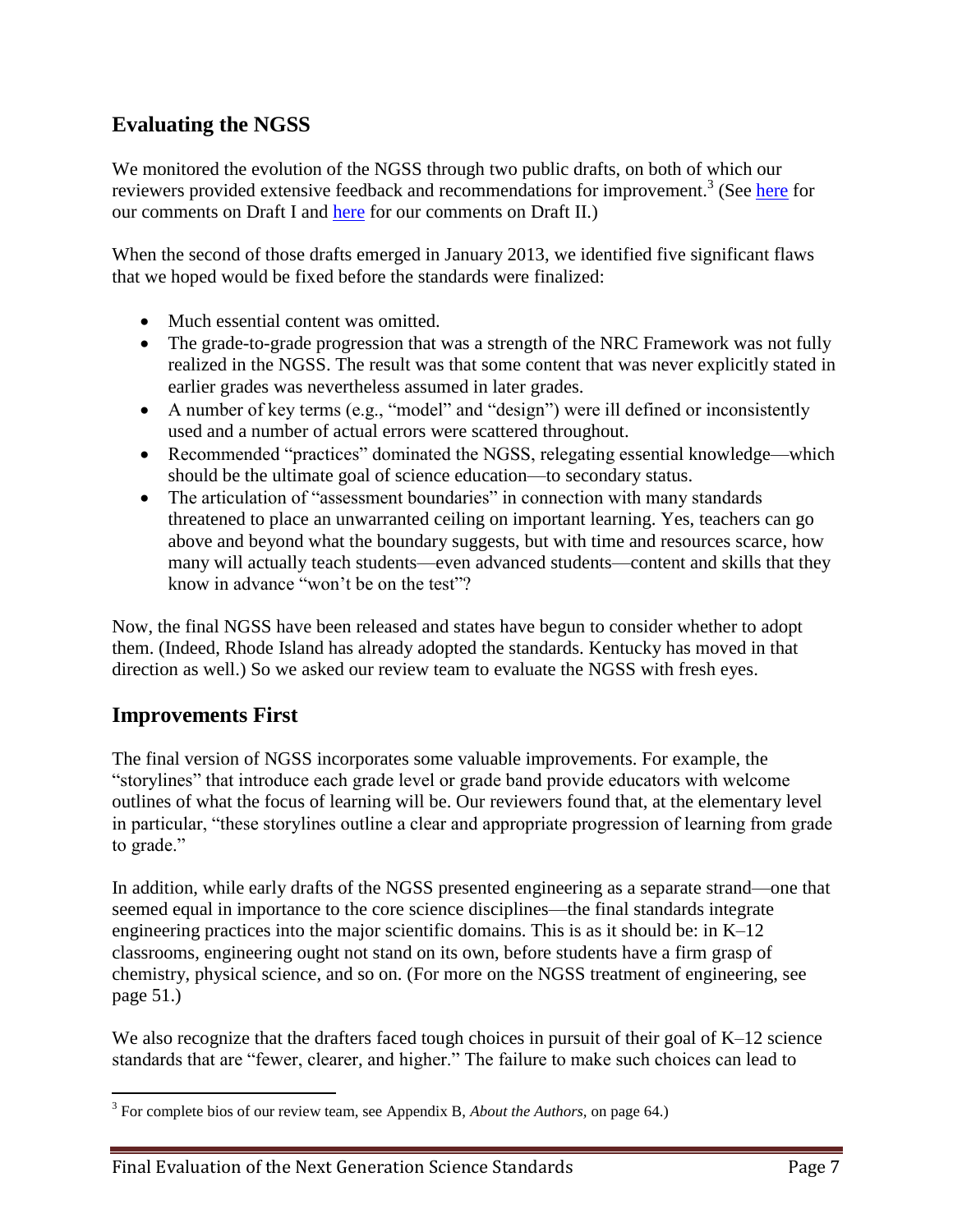"kitchen sink" standards that then prove essentially impossible to implement. Our own understanding has benefited from the NGSS (and Common Core) efforts to set priorities, prune, and focus. We acknowledge in retrospect that our earlier reviews of California's standards, for example—in science and in other subjects—may have been too bullish because we admired their exhaustive treatment of content without fully appreciating the difficulty of actually transmitting so much in real schools and classrooms. This may be true of other state standards as well. Plaudits to NGSS and its authors (as well as to the NRC Framework authors and the CCSS framers) for facing up to the challenge of deciding what is most important for children to learn.<sup>4</sup>

## **Problems and Shortcomings**

Below, we discuss at some length the NGSS's uncertain handling of college readiness and the standards' wrongful prioritizing of "practices" over knowledge. But three other problems need to be noted here (and are explained further in the report itself).

*First*, missing and "implicit" content. Pruning and prioritizing can be taken too far, and it does nobody any favors to pretend to omit content from one grade that later turns out to have been essential. Yet the NGSS sometimes does precisely that: it never explicitly requires some content in early grades that is then assumed in subsequent standards.

This problem is especially visible in the earth and space science section, where (in the review's words) "so much implied content is inferred in a single statement that it is difficult to imagine just what one might expect to be taught." Occasionally, in fact, "a standard appears which, by itself, introduces enough content to support an entire course." Standards should, as much as possible, clarify and prioritize what content and skills are essential at *each* grade level. By leaving so much to the whims of publishers, curriculum developers, and teachers—many of whom need specific guidance to help craft their scope-and-sequence plans and curriculum materials—we cannot be confident that all students in the schools and districts governed by the NGSS will learn what they need to be ready for college and careers.

*Second*, the risk posed by including "assessment boundaries" along with the standards. These are meant to cap large-scale assessments—to put a ceiling on the content and skills that will be measured at each grade—not to limit curriculum or instruction. The likely reality, however, is that such assessment limits will needlessly constrain what is taught and learned, particularly in advanced classrooms and for high-achieving pupils. The assessment boundaries articulated in the NGSS too often reduce the rigor or narrow the content of the standards when we could (indeed should) expect more. Take, for example, the following from high school life sciences:

**HS-LS1-1. Construct an explanation based on evidence for how the structure of DNA determines the structure of proteins which carry out the essential functions of life through systems of specialized cells.** [Assessment Boundary: Assessment does not include identification of specific cell or tissue types, whole body systems, specific protein structures and functions, or the biochemistry of protein synthesis.]

 $\overline{a}$ 

<sup>&</sup>lt;sup>4</sup> This is a matter of vigorous debate among our experts, some of whom believe that the California standards are clear, rigorous, and eminently teachable in an academic year. What is said here is the view of the co-authors of the foreword.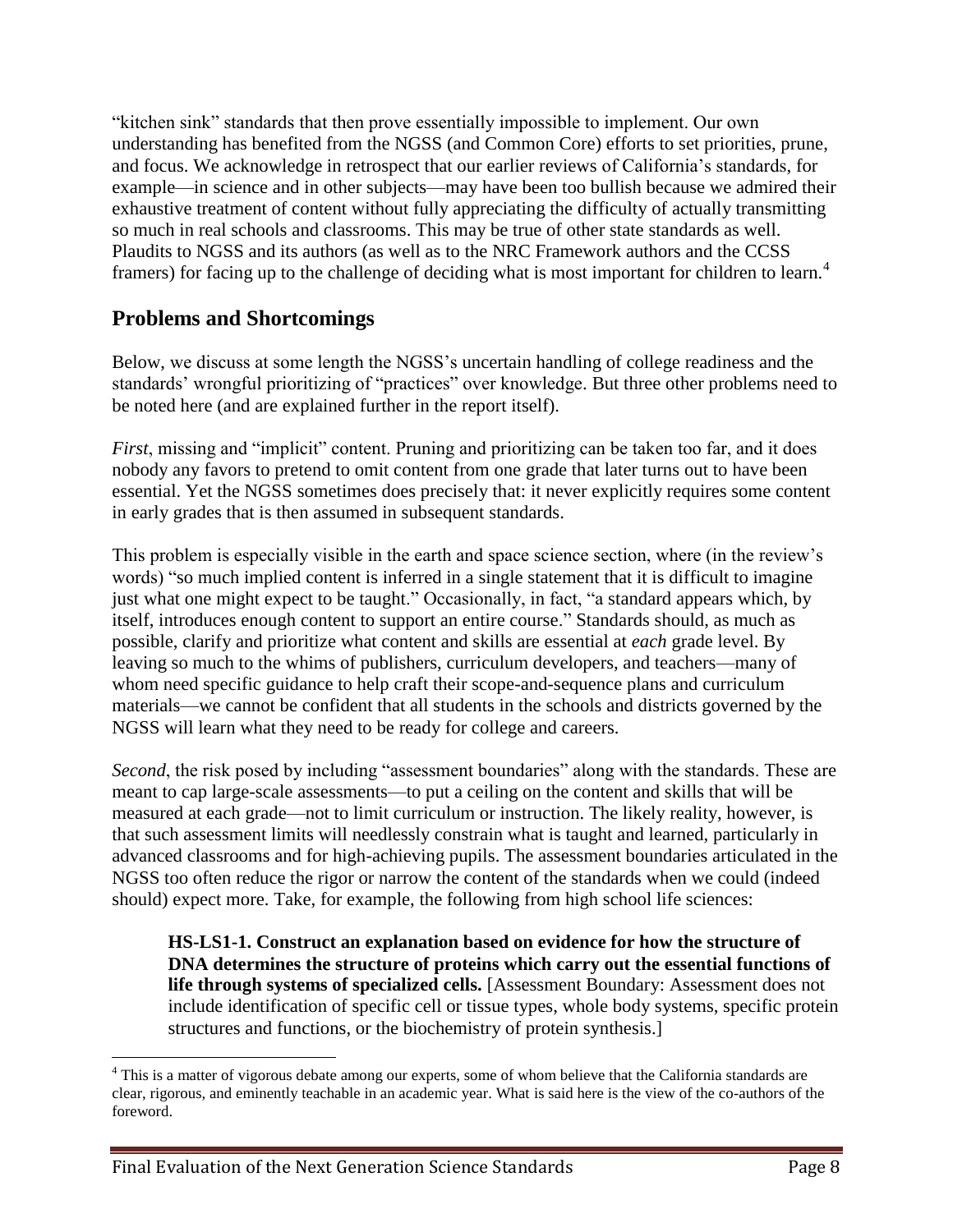**HS-LS1-2. Develop and use a model to illustrate the hierarchical organization of interacting systems that provide specific functions within multicellular organisms.**  [Clarification Statement: Emphasis is on functions at the organism system level such as nutrient uptake, water delivery, and organism movement in response to neural stimuli. An example of an interacting system could be an artery depending on the proper function of elastic tissue and smooth muscle to regulate and deliver the proper amount of blood within the circulatory system.] [Assessment Boundary: Assessment does not include interactions and functions at the molecular or chemical reaction level.]

In both cases, the "boundary" limits assessments to vague generalities about core aspects of the life sciences and bars content that can and should be expected of high school students, and that might have been assumed as part of the curriculum if not for this unwarranted limitation.

Similarly, the assessment boundary in this middle school standard excludes three important topics that should provide a solid foundation for later chemistry study:

**MS-PS1-5. Develop and use a model to describe how the total number of atoms does not change in a chemical reaction and thus mass is conserved**. [Clarification Statement: Emphasis is on law of conservation of matter and on physical models or drawings, including digital forms, that represent atoms.] [Assessment Boundary: Assessment does not include the use of atomic masses, balancing symbolic equations, or intermolecular forces.]

"Intermolecular forces" are the "bonds" between molecules that are formed and broken during a phase change (e.g., solid to liquid and liquid to gas and the reverse). Physical models can be weighed, taken apart, rearranged into products, and weighed again to clearly demonstrate the purpose of the standard and the excluded content as well.

*Third*, the failure to include essential math content that is critical to science learning. As our physics and chemistry reviewers explain:

In reality, there is virtually no mathematics, even at the high school level, where it is essential to the learning of physics and chemistry. Rather, the standards seem to assiduously dodge the mathematical demands inherent in the subjects covered. There is math available in the Common Core that could be used to enhance the science of the NGSS. No advantage is taken of this.<sup>5</sup>

 $\overline{a}$ 

<sup>&</sup>lt;sup>5</sup> Achieve has just released an appendix that describes the alignment between the NGSS and the Common Core math standards. A similar but incomplete appendix was released to accompany the second public draft of the NGSS. While we have not yet undertaken a thorough review of the new (and clearly more extensive) appendix, it's evident from the NGSS proper that some important math that is provided by the Common Core could be used to further science learning, particularly in the upper grades, but is given short shrift in these K-12 science standards.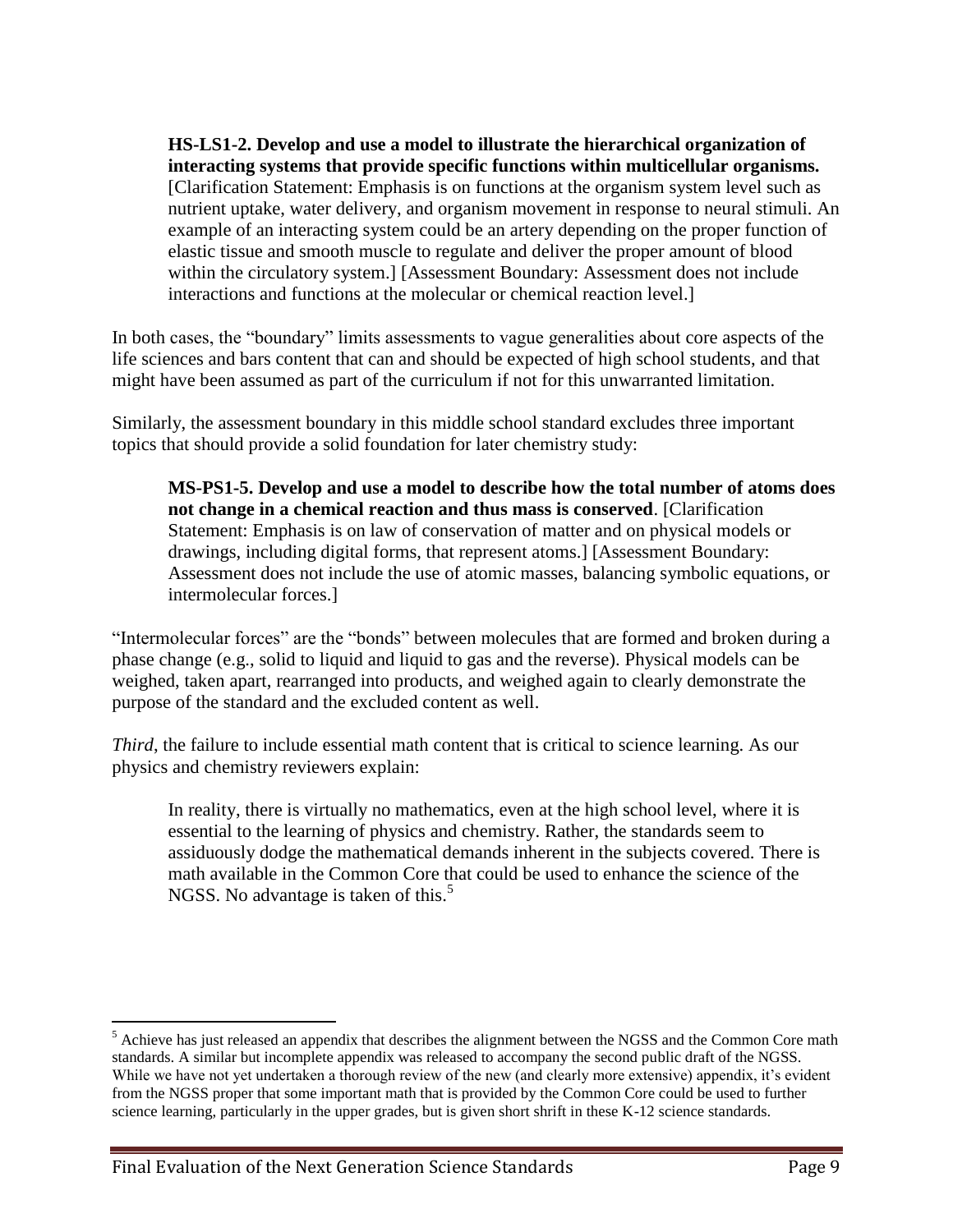# **The College-Readiness Quandary**

Will a young person who learns what's spelled out in the NGSS truly be "college-ready"? The drafters say yes and state that a number of college and university professors agree with them.

Our reviewers remind us, however, that the answer to this question hinges on what one truly means by college-ready. Does it mean prepared to major in STEM subjects, or ready to grapple with "general education" science requirements? Ready to enter a vocational-technical program at a community college or to study chemistry at Wisconsin/Madison or MIT? To take a general "Intro to Science" course or the first course that chemistry professors would expect their serious chemistry students to take in college? These are widely disparate goals. The "front matter" for the NGSS explains:

The NGSS do not define advanced work in the sciences. Based on review from college and career faculty and staff, the NGSS form a foundation for advanced work, but students wishing to move into STEM fields should be encouraged to follow their interest with additional coursework.

This explanation is insufficient. As this review was being completed, NGSS released additional guidance in the form of "Appendix K: Model Course Mapping in the Middle and High School for the Next Generation Science Standards." On the positive side, it acknowledges that STEMbound students will likely need to—or opt to—pursue more advanced science study before college. Specifically, the Appendix says:

It would certainly be recommended that students, especially those considering careers in a STEM-related field, would go beyond these courses to take science, technology, engineering, and mathematics courses that would enhance their preparation.

This is good to know—and corresponds to our analysis of NGSS—although it fails to say anything specific about what would need to be included in such additional "enhancement" courses beyond what's in NGSS.

More problematic, however, is that the content of NGSS itself fails to ensure that that *all*  students will be equipped with sufficient content to make real the option of taking more advanced courses in the core STEM disciplines. This is particularly egregious in physics and chemistry, where our reviewers found that:

…the physical science standards fail to lay the foundation for advanced study in high school and beyond, and there is so little advanced content that it would be impossible to derive a high school physics or chemistry course from the content included in the NGSS.

In this regard, Appendix K could even prove harmful because some of its suggested high school "course maps" imply that the NGSS include *all* of the content necessary for high school physics and chemistry courses. They do not.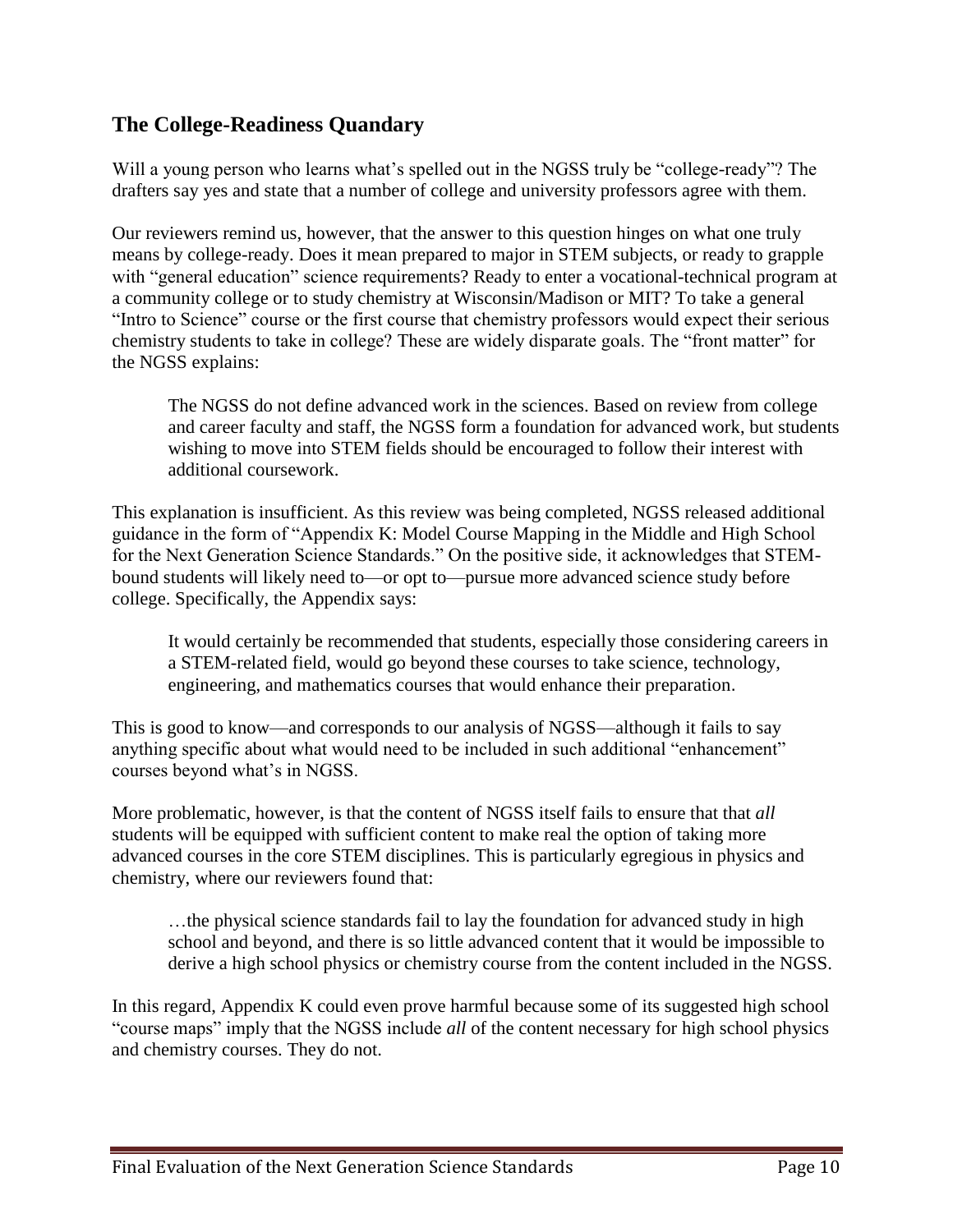This is especially troubling when one considers what many states require for high school graduation and many universities ask of their entering undergraduates. To pick a state we know well, Ohio's graduation requirements call for a minimum of three "units" of science during high school:

One unit of physical sciences; one unit of life sciences; and one unit of advance (sic) study in one or more of the following sciences: Chemistry, physics or other physical science; Advanced biology or other life science; or Astronomy, physical geology or other earth or space science.<sup>6</sup>

If one then turns to the admissions prerequisites for Ohio State University, they stipulate "3 units of natural science with significant lab experience" and go on to note that "Students exceeding the minimum curriculum in math, natural sciences, or foreign language will be given additional consideration."

One assumes that these graduation and college admissions requirements are based on what is typically taught in high school physics and chemistry—content that, in the considered judgment of our reviewers, is largely missing from the NGSS. And so, by omitting essential content, yet signaling (via course maps) that NGSS *does* provide the basis for high school physics and chemistry courses, the authors have offered the country watered-down versions of heretofore more demanding courses in key STEM subjects. There is a real risk, then, that students in states that adopt the NGSS, or those that use the course maps to define learning in high school physics and chemistry courses, will graduate having taken courses that carry an impressive label but don't supply the requisite scientific content that the country urgently needs today.

# **Practices and Knowledge**

Good science consists of doing as well as knowing, of practices as well as content and concept, and well-taught K–12 science has long understood and incorporated this truth. But doing it well requires a careful balance that seems somehow to have eluded the NGSS authors. Instead, they conferred primacy on practices and paid too little attention to the knowledge base that makes those practices both feasible and worthwhile.

This error is often and easily made by experts who themselves have long since learned the content and who see their fellow experts engaging in interesting practices on a regular basis because they, too, already possess the requisite knowledge.

But schoolchildren must *acquire* that knowledge in order to put it into practice. And their schools and teachers must make certain that this happens.

This is something that education pioneers like E. D. Hirsch, Jr. and cognitive scientists like Daniel Willingham have repeatedly and convincingly argued. "There is a consensus in cognitive psychology," Hirsch explains, "that it takes knowledge to gain knowledge."

 $\overline{a}$ <sup>6</sup> "What it Takes to Earn an Ohio Diploma: Graduating Classes of 2014 and Beyond," Ohio State Department of Education, 2011[, http://education.ohio.gov/getattachment/Topics/Academic-Content-Standards/Graduation-](http://education.ohio.gov/getattachment/Topics/Academic-Content-Standards/Graduation-Requirements/What-It-Takes-to-Earn-an-Ohio-Diploma-2014-and-beyond-010711.pdf.aspx)[Requirements/What-It-Takes-to-Earn-an-Ohio-Diploma-2014-and-beyond-010711.pdf.aspx.](http://education.ohio.gov/getattachment/Topics/Academic-Content-Standards/Graduation-Requirements/What-It-Takes-to-Earn-an-Ohio-Diploma-2014-and-beyond-010711.pdf.aspx)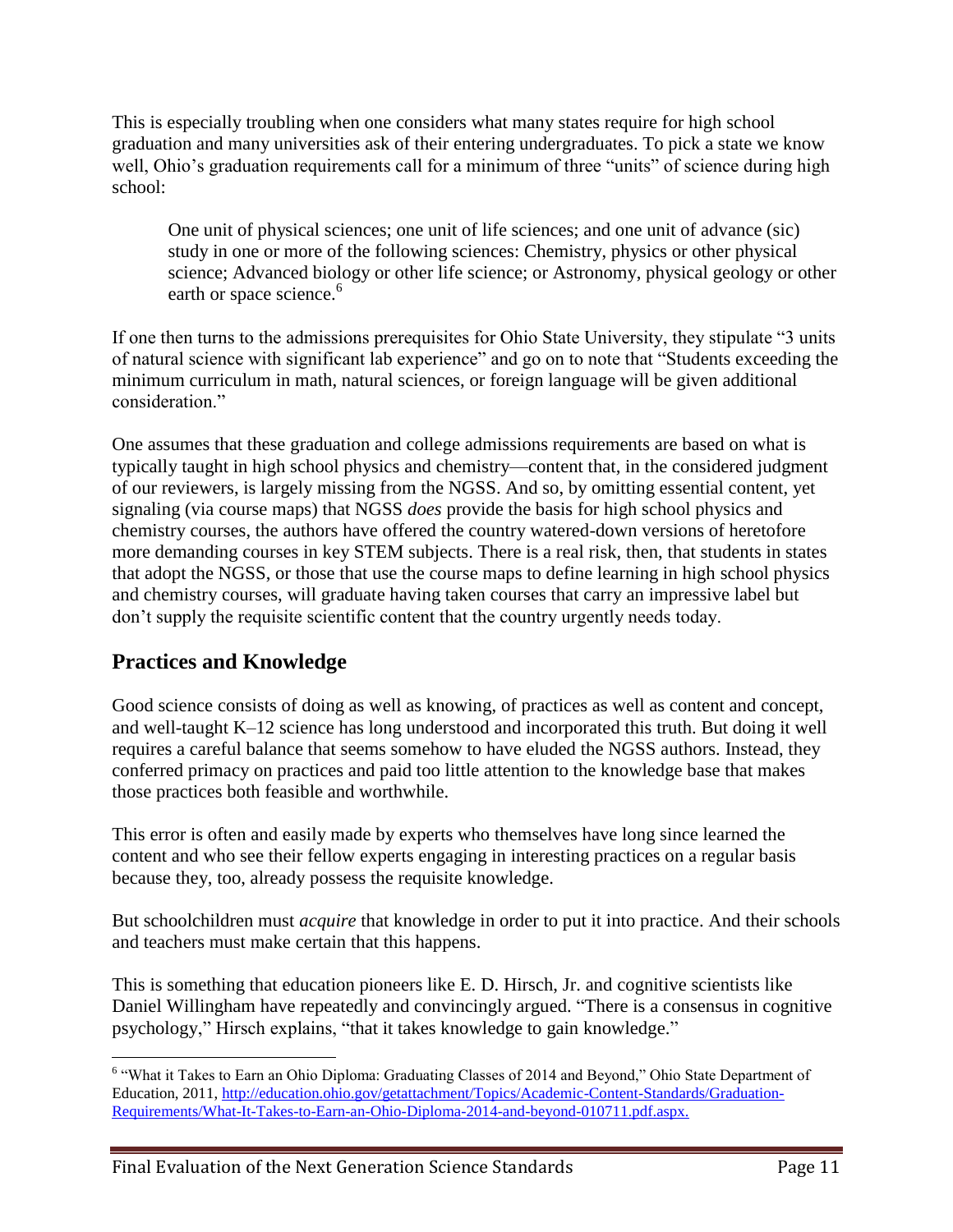Even more critically, Willingham argues that "those with a rich base of factual knowledge find it easier to learn more—the rich get richer" and that

factual knowledge [actually] enhances cognitive processes like problem solving and reasoning. The richer the knowledge base, the more smoothly and effectively these cognitive processes—the very ones that teachers target—operate. So, the more knowledge students accumulate, the smarter they become.

The purpose of K–12 science standards, therefore, is not primarily to encourage mastery of "practices" or to encourage "inquiry-based learning." Rather, the purpose is to build knowledge *first* so that students will have the storehouse of information and understanding that they need to engage in the scientific reasoning and higher level thinking that we want for all students.

Unfortunately, the NGSS suffer from the belief—widespread among educators—that practices are more important than content. Consequently, every standard in NGSS articulates a practice first, even when doing so obscures the content that students should learn. And, while there are stand-alone standards that list practices and skills that students must master, there are no standalone expectations that list—in clear, teacher-friendly language—the content that students should learn. Throughout the NGSS, content takes a backseat to practices, even though students need knowledge before they'll ever demonstrate fluency or mastery of scientific practices.

This is not the point of view of science Gradgrinds who believe that children must simply memorize and disgorge facts. Not at all. In fact, as Willingham recently observed:

[I]f you mistake advocacy for a knowledge-based curriculum as wistful nostalgia for a better time, or as "old fashioned" you just don't get it. Surprising though it may seem, you can't just Google everything. You actually need to have knowledge in your head to think well. So a knowledge-based curriculum is the best way to get young people "ready for the world of work."

Indeed, this is the considered view of scientists and educators who have given high marks in the past to states that get the knowledge/practices balance right.

Consider South Carolina, whose science standards [earned an A-](http://standards.educationgadfly.net/report/sc/science) from our review team a year ago. Each of the Palmetto State's standards includes an academic content standard plus a series of "indicators." These indicators not only help to specify the content that would otherwise be "assumed" by the broadly stated standard, but they also make clear what students need to do with the content they learn and what evidence will show that they have learned it.

In other words, the integration of content and essential processes in the South Carolina standards is seamless. The skills (i.e., indicators) actually support and extend the specific knowledge that students must learn to become scientific thinkers and writers. Consider, for example, this seventh-grade standard:

The student will demonstrate an understanding of the classification and properties of matter and the changes that matter undergoes.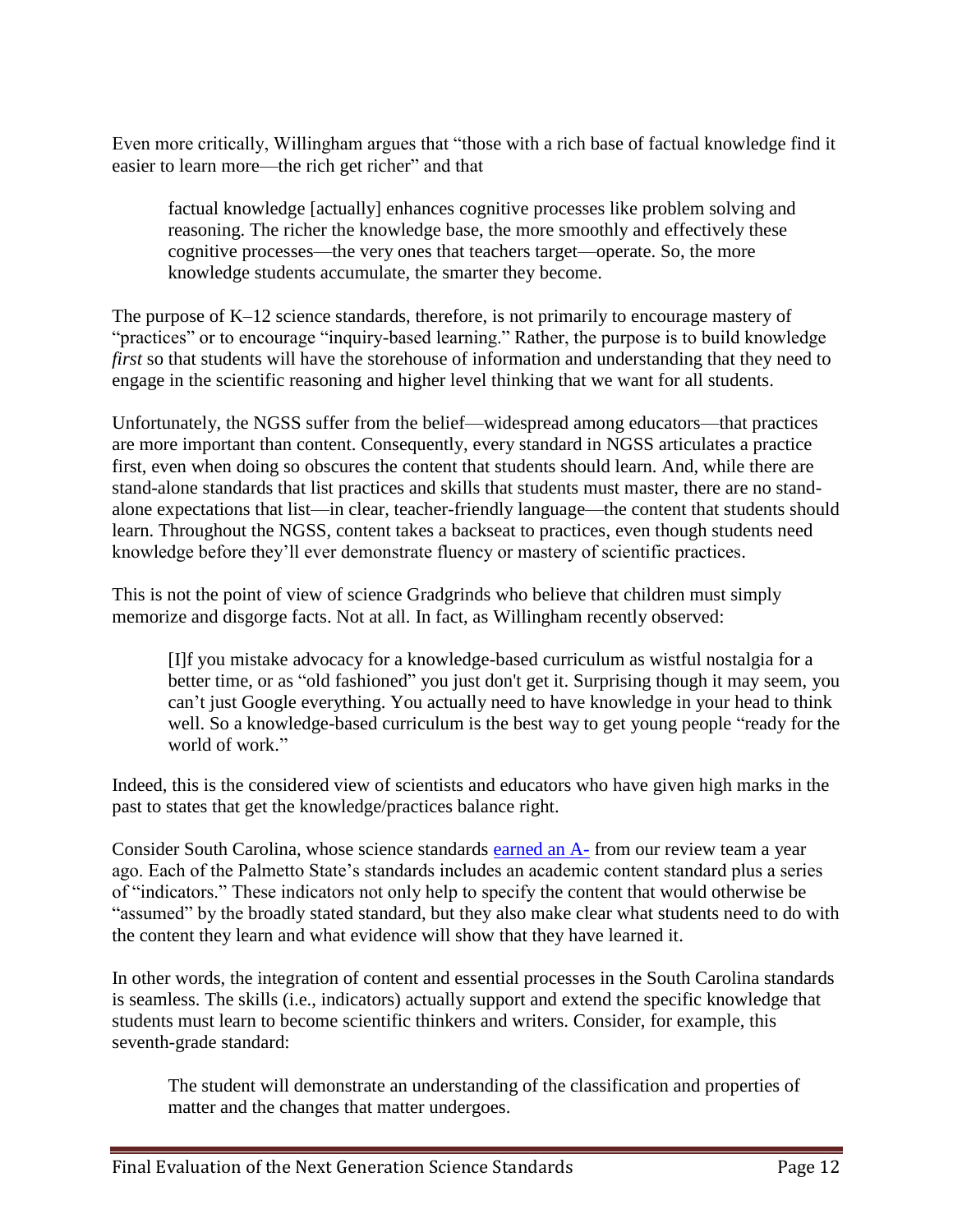This statement—an obvious requisite for anyone who knows much of anything about science—is followed by ten indicators that make explicit both the content assumed in this standard as well as what students should be able to do with that knowledge. They are, for instance, expected to:

"distinguish between acids and bases and use indicators (including litmus paper, pH paper, and phenolphthalein) to determine their relative pH."

and to

"compare physical changes (including changes in size, shape, and state) to chemical changes that are the result of chemical reactions (including changes in color or temperature and formation of a precipitate or gas)."

Similarly, at the high school level, a physics standard states that:

The student will demonstrate an understanding of the properties of electricity and magnetism and the relationships between them.

One of the eleven related indicators asks students to:

Analyze the relationships among voltage, resistance, and current in a complex circuit by using Ohm's law to calculate voltage, resistance, and current at each resistor, any branch, and the overall circuit.

Again, these are not standards that encourage low-level thinking or rote memorization. They push student thinking while also being clear and specific enough to guide rigorous curriculum, instruction and assessment.

Some jurisdictions—the District of Columbia standing tall among them—got this balance right by clearly articulating the essential knowledge *and* the critical practices that students must learn. South Carolina went one better: it not only delineated content and practices, but also integrated "practices" with content—the stated goal of the NGSS authors. The NGSS tried hard but, in the end, went overboard on practices, particularly the kind that call for student attributes and activities that may have more to do with classes in writing, rhetoric, public speaking, art, even shop, than with scientific knowledge and understanding.

# **In Sum**

As [we noted](http://www.edexcellence.net/publications/commentary-feedback-on-draft-II-of-the-next-generation-science-standards.html) in our comments on Draft II of the NGSS:

…while nobody should be satisfied with our education system's overall performance in science, it's also important to keep in mind that when one sets out to overhaul that system, it's possible to make it even worse.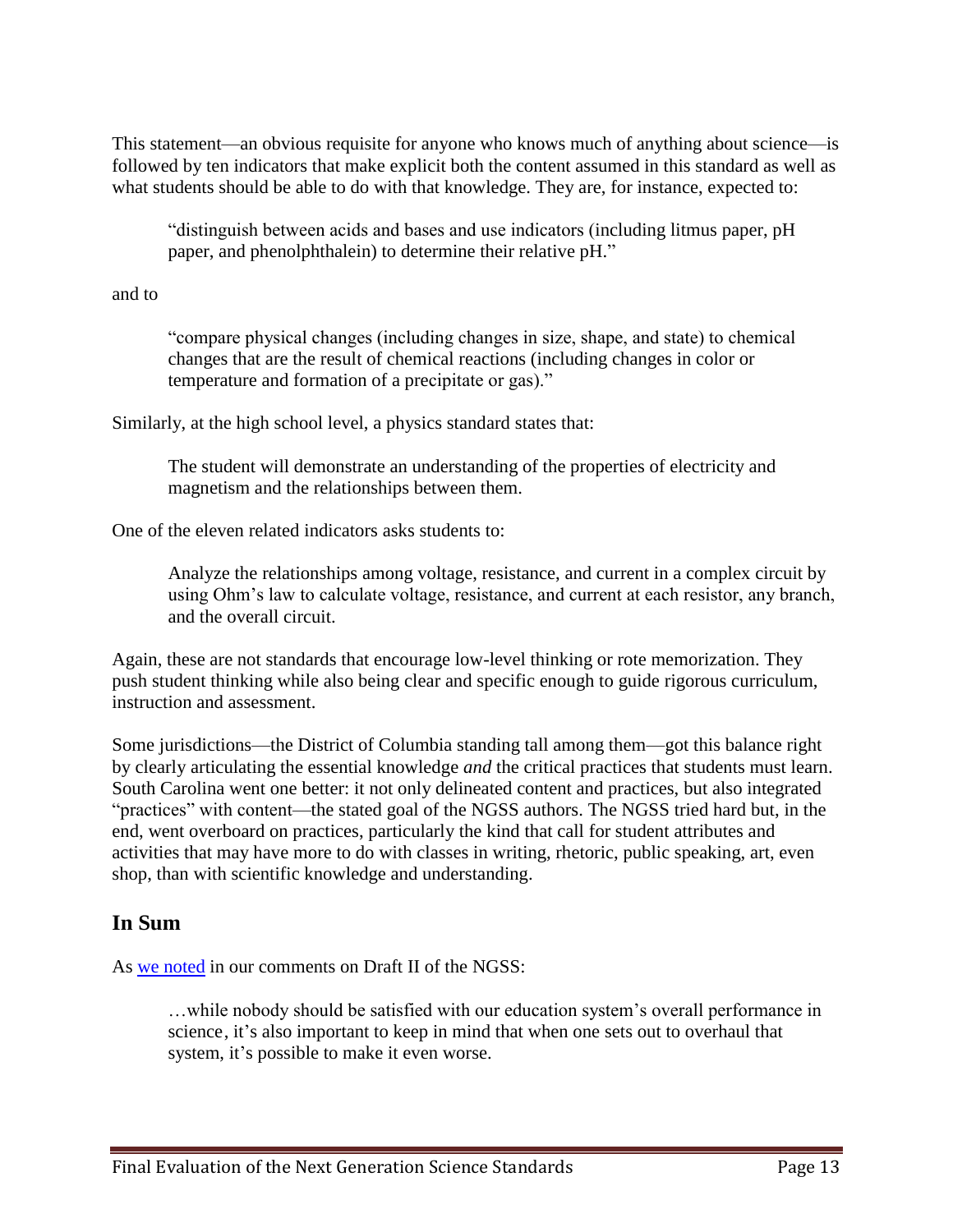Yes, NGSS earned a higher score the standards in place in twenty-six states, and at least sixteen of those states have standards that are "clearly inferior" to the NGSS.<sup>7</sup> Yet twenty states have extant science standards that earned higher scores than the NGSS, including thirteen whose standards are "clearly superior" than what the NGSS offers.

 $*$  \*  $*$  \*  $*$ 

Where do states go from here? We have long advised leaders seeking to improve their standards to look to—and borrow from—other states that have developed clearer and more rigorous standards, as well as from sound national and international models and frameworks. Our advice here is similar. We encourage states that are dissatisfied with their present K–12 science standards to look to places like South Carolina and the District of Columbia, both of which are thorough as to content (without falling into the "kitchen sink" temptation) and serious as to rigor—but also do a fine job of amalgamating well-thought-out practices with that content. They have also developed strong support materials that, if implemented well, will drive curriculum and assessment development and instruction.

Also worthy of states' renewed attention are the frameworks that undergird the TIMSS exams and NAEP assessments in science. Although not detailed grade-by-grade standards, they do an excellent job of describing the requisite content of a sound science education.

Such decisions are difficult, perhaps especially for states that have done a good job on their own. There are definite advantages to "common" standards, including comparability, portability, and some economies of scale. (Textbooks, for example, need not be customized to each state's idiosyncratic standards and shared assessment instruments should be more economical than separate single-state procurements. The tests may be better, too.)

We at Fordham have long favored high-quality multi-state, even "national" academic standards, so long as they originate with, and are voluntary for, states. We're bullish, for example, about the Common Core ELA and math standards because they are substantively strong and truly stateowned.

But "common" standards are not inherently superior to the work of individual states—and "improved" standards can come from multiple directions.

We will undertake in the near future to provide individual states with some additional information regarding the strengths and weaknesses of their current science standards in relation to those of NGSS. (We will also review the recently released Appendix L of NGSS, which maps

 $\overline{a}$ 

 $<sup>7</sup>$  As we did in comparing the Common Core standards for English language arts and math with those of individual</sup> states, we believe that any state scoring two or more points higher on our 0-10 point rubric has standards that are "clearly superior" to the NGSS. Similarly, any state whose standards score two or more points lower than NGSS has standards that are "clearly inferior." That means any state whose standards score *within* that range has standards whose relative superiority/inferiority is "too close to call." The NGSS earned 5 out of a possible 10 points. Hence any state whose standards earned 4, 5, or 6 is, in our view, "too close to call." Any state whose standards earned 0, 1, 2, or 3 has standards that are "clearly inferior" to the NGSS. In our state-by-state review of K-12 science standards, sixteen states earned a 0, 1, 2, or 3, therefore the NGSS are "clearly superior" to the standards governing teaching and learning in those sixteen states.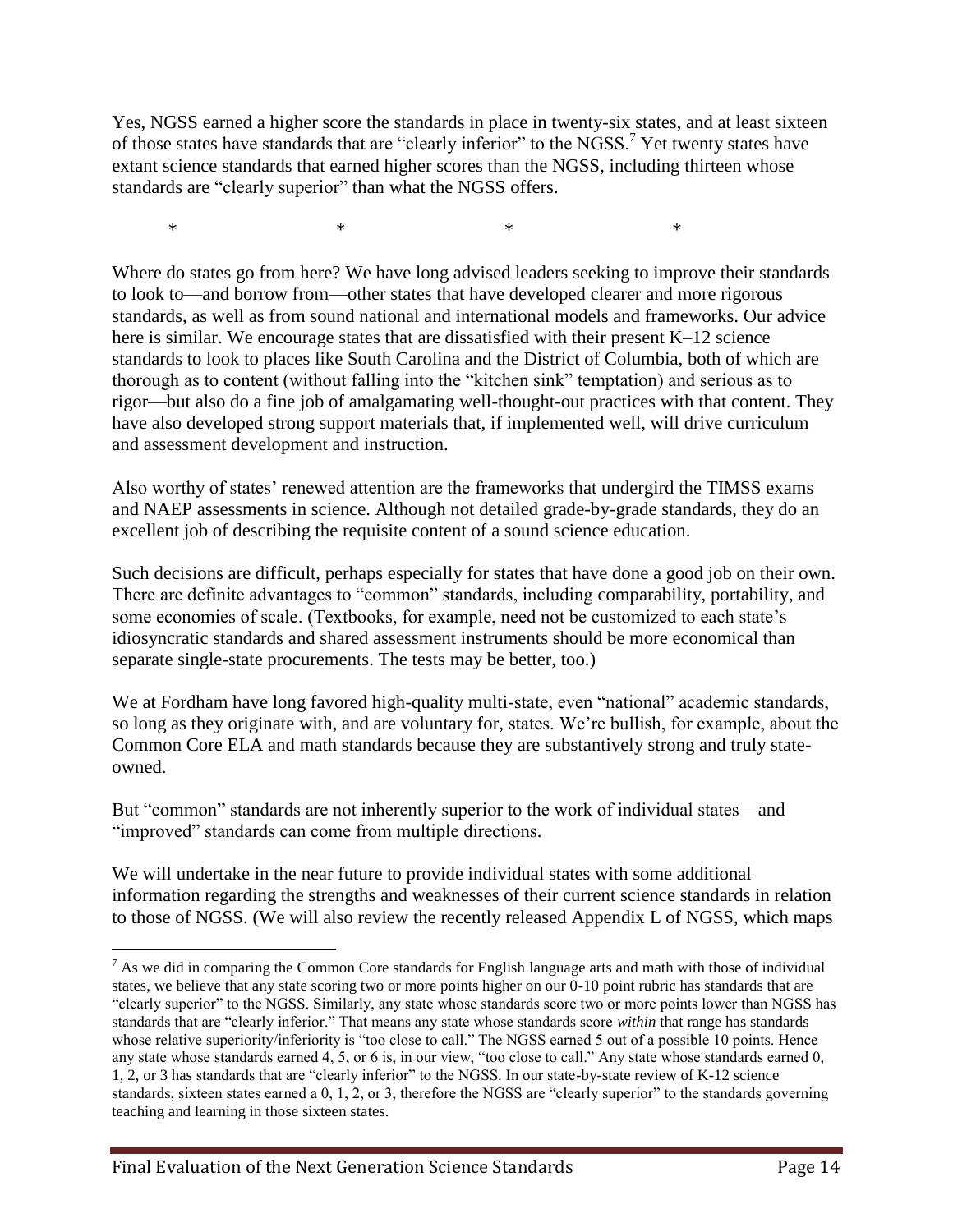the alignment between these standards and Common Core math.) In addition, Achieve promises a final appendix—one that will discuss "college- and career-readiness." We had hoped that this would emerge in time to incorporate into the present evaluation. But, because states are already beginning to make decisions about whether or not to adopt the NGSS, we wanted to share our impressions and evaluation of the K–12 science standards as published. They are, after all, the core of the work that Achieve and its partners have done and they do set forth the expectations that will drive K–12 science teaching and learning in states that choose to adopt them.

# **Acknowledgments**

Support for this review came from the General Electric Foundation, as well as from our sister organization, the Thomas B. Fordham Foundation.

We also deeply grateful to the content-area experts who have worked carefully and tirelessly often under tight deadlines—to read, analyze, and comment on the Next Generation Science Standards: to Paul Gross, who ably led the team, as well as to our domain experts, Douglas Buttrey (engineering), Ursula Goodenough (life sciences), Noretta Koertge (philosophy of science), Lawrence Lerner (physical science, physics, and chemistry), Martha Schwartz (earth and space science), and Richard Schwartz (physical science, physics, and chemistry). Thanks also to William Schmidt and W. Stephen Wilson, both of whom have provided guidance and feedback on this review and will undertake a thorough review of the newly released Common Core Math-to-NGSS alignment appendix.

On the Fordham end, we are grateful to Michelle Gininger, Pamela Tatz, Matt Richmond, Joe Portnoy and the late Greg Hutko for their help in preparing the final report for publication.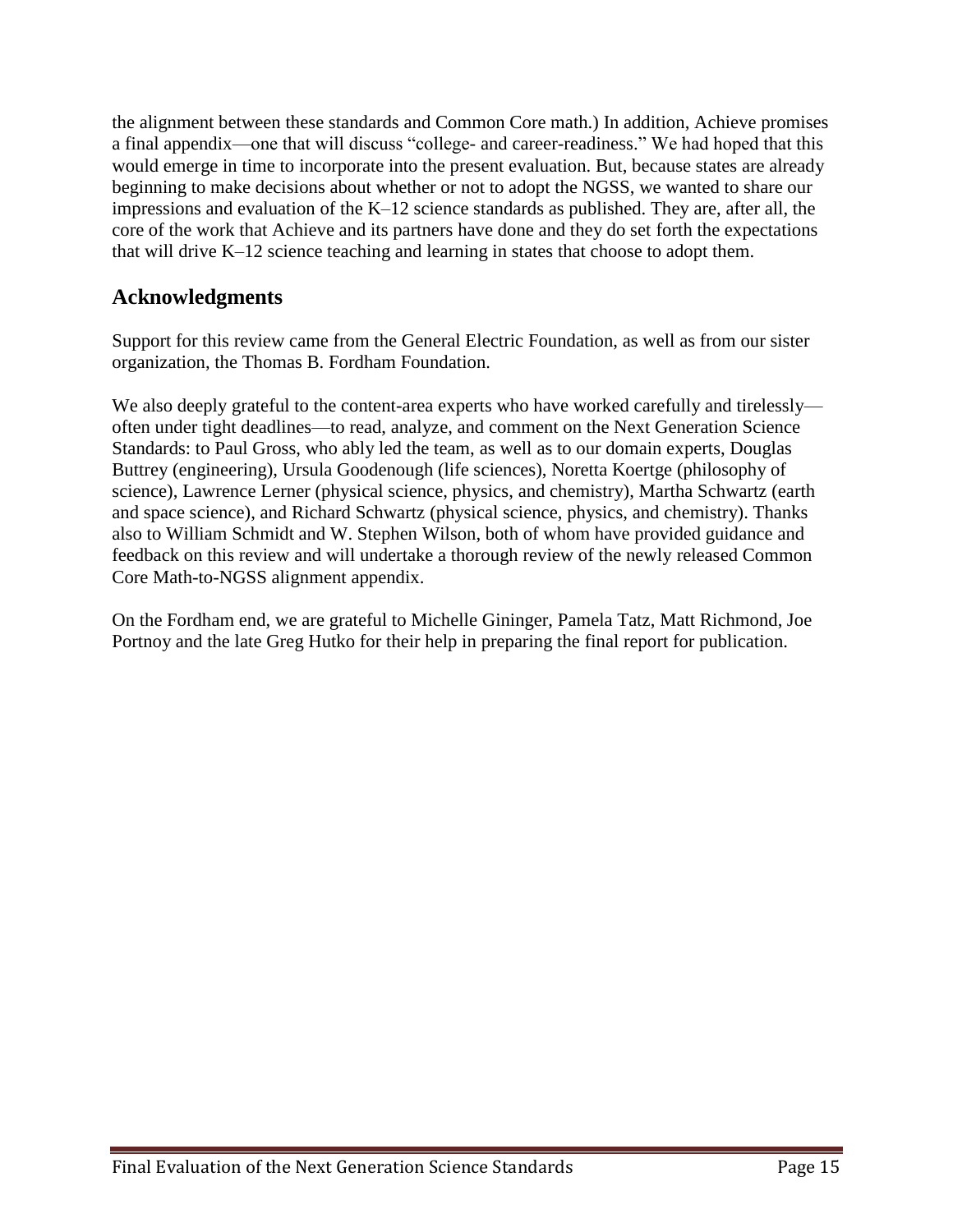*Paul R. Gross*

 $\overline{a}$ 

## **I. Science Standards and Their Uses**

It is important to decide what scientific knowledge and skills all students should possess and to define them clearly. To do so, it is perhaps more important to decide whether standards should serve chiefly as baseline expectations for all students (i.e., as minimum competencies) or whether they should serve as a way to challenge the majority of our students to do better, even if all students cannot meet them.

> ~ Stan Metzenberg, Professor of Biology, California State University Northridge (2000)

This is our third Fordham review of the Next Generation Science Standards (NGSS), this one based on the official, [final version of NGSS](http://www.nextgenscience.org/next-generation-science-standards) as released by Achieve on April 9, 2013. (Interested readers can find our feedback on earlier drafts [here](http://www.edexcellence.net/publications/commentary-and-feedback-on-draft-I-of-the-next-generation-science-standards.html) and [here.](http://www.edexcellence.net/publications/commentary-feedback-on-draft-II-of-the-next-generation-science-standards.html)) This review is the product of a nine-member team that includes practicing scientists and mathematicians, a distinguished engineer, and an historian/philosopher of science. All are experienced teachers of science and/or mathematics.

The final NGSS standards incorporate a number of changes from earlier drafts. We identify and discuss these below, recognizing changes that we find laudable (such as the new, introductory, grade-level "storylines") as well as those we find disquieting (primarily a further reduction of substantive science content). Then, using substantially the same criteria and scoring metrics as we applied earlier to reviews of state science standards,<sup>8</sup> we grade the NGSS. Our purpose here—and in state-specific comparisons that will follow—is to provide for state-level officials and science educators useful information as they consider adopting the NGSS and/or otherwise strengthening the science standards that are in poor repair in so many places.

Prior to reviewing the NGSS drafts, the Fordham Institute issued a [review](http://www.edexcellence.net/publications/review-of-the-nrc-framework-for-k12-science-education.html) of the supporting document for these standards—a *Framework [for K–12 Science Education: Practices,](http://www.nap.edu/catalog.php?record_id=13165)  [Crosscutting Concepts, and Core Ideas](http://www.nap.edu/catalog.php?record_id=13165)*, prepared under the aegis of the National Research Council.<sup>9</sup> As much will doubtless be made of the "alignment" of the NGSS with that Framework, it is important to underscore—as did the Framework's own authors—that it does not offer, nor need to offer, a full set of standards. Rather, it provided samples of standards appropriate to the

<sup>8</sup> For example, see *The State of State Science Standards 2012*, Thomas B. Fordham Institute, 2012, [http://www.edexcellence.net/publications/the-state-of-state-science-standards-2012.html.](http://www.edexcellence.net/publications/the-state-of-state-science-standards-2012.html)

<sup>9</sup> See *A Framework for K-12 Science Education: Practices, Crosscutting Concepts, and Core Ideas*, National Research Council, July 2011, [http://www.nap.edu/catalog.php?record\\_id=13165;](http://www.nap.edu/catalog.php?record_id=13165) and Paul Gross, *Review of the National Research Council's Framework for K-12 Science Education*, Thomas B. Fordham Institute, September 2011, [http://www.edexcellence.net/publications/review-of-the-nrc-framework-for-k12-science-education.html.](http://www.edexcellence.net/publications/review-of-the-nrc-framework-for-k12-science-education.html)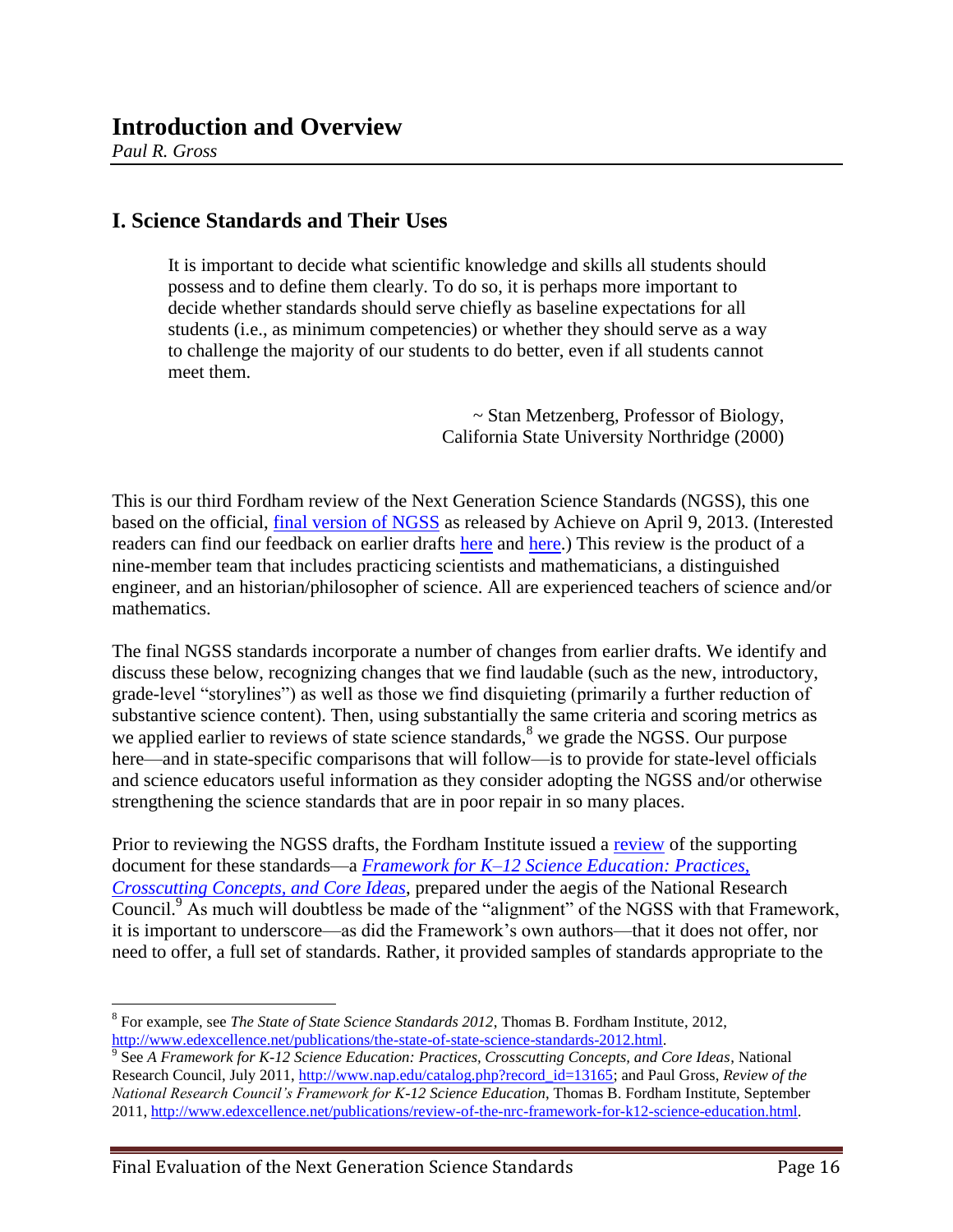educational philosophy of its authors and responsive to the educational goals of its sponsoring and allied organizations. In its own words:

…[This] Conceptual Framework for New K–12 Science Education Standards articulates the committee's vision of the scope and nature of the education in science, engineering, and technology needed for the 21st century. It is intended as a guide to the next step, which is the process of developing *standards for all students*…By framework we mean a *broad description of the content and sequence of learning expected of all students* by the completion of high school but *not at the level of detail of grade-by-grade standards or, at the high school level, course descriptions and standards*. Instead, as this document specifies, the framework is intended as a guide to standards developers... [our emphases]<sup>10</sup>

It follows that the guidance supplied by the Framework would not by itself provide adequate content coverage for a complete set of standards for K–12 science education. Hence in reviewing the Framework, we did not expect to see a comprehensive display of content standards. We did hope for a representative selection of important science topics, set forth with increasing sophistication, K-12 by grade or grade band.

Within those limits, we found the Framework on the whole an estimable product, and gave it a good grade. We were unimpressed, however, with the Framework's clarity and specificity, due to its heavy emphases on significant but nevertheless distracting peripheral recommendations we called them ancillaries—and a preoccupation with pedagogical claims, speculations, and arguments, rather than with the content of science and the parts of it needing to be taught to today's students.

Turning to the actual NGSS standards grounded in the NRC Framework, we are mindful of the fundamental dilemma that inheres in the nature and mission of academic standards for primary and secondary education. As observed thirteen years ago by Professor Metzenberg (our epigraph), standards writers must somehow either deal with, or ignore, this real and necessary choice: are standards intended primarily to serve as a "baseline" for all students, or as an aspiration that many, perhaps most, but not all students will realize? Extreme positions on this choice have obvious limitations.

Professional science educators typically embrace one or the other of them enthusiastically, even passionately. They have been argued about, sometimes explicitly but often by indirection, slogan, and proclamation, for decades. The final version of the NGSS comes much closer to an explicit statement of purpose in this regard—and thus to acceptance of consequent limitations than did its predecessors. The NGSS writers are explicit that these standards are intended to apply to the education of *all* students and they mince no words about their definition and use of *all*: they mean it to imply minimum required competencies—those performances that can reasonably be expected from *every* student. This goal is visible, not only in statements scattered through the document, but quite directly in the handling (or failure to handle) of high school physics and chemistry, as well as large tracts of high school biology and earth science. More on this point follows, below.

 $\overline{a}$ <sup>10</sup> *Framework*, 8.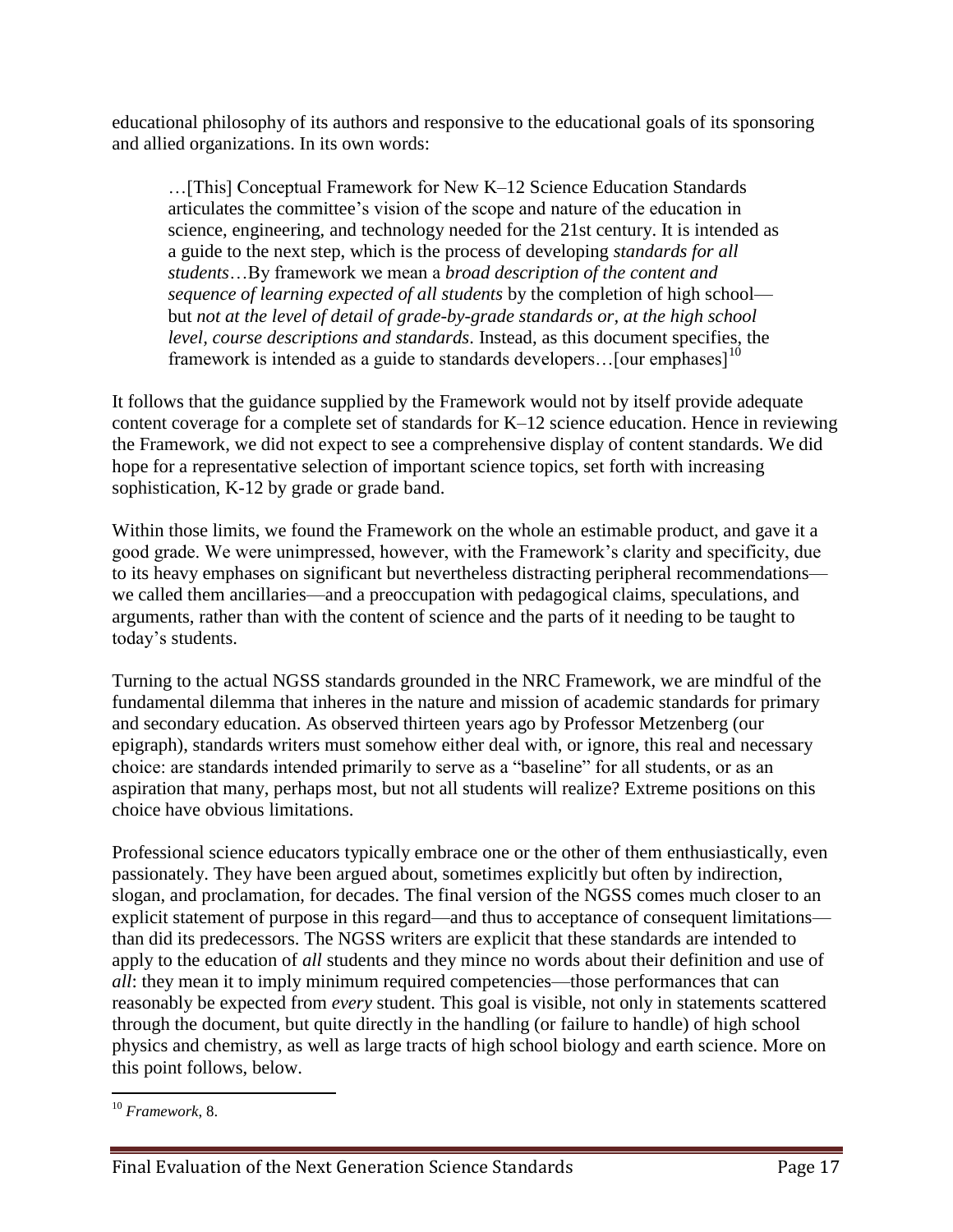# **II. The Centrality of Content**

Cognitive scientists agree that one learns by building onto what one already knows. Some term this process of augmenting long-term memory "scaffolding." Concrete information is the base on which such scaffolds are erected, and concrete information—engagingly presented whenever possible—is what children love to acquire. It's also what they *must* acquire if they're to understand complex ideas or abstractions, or even just think about things successfully. In his seminal book, *[Why Don't Students Like School: A Cognitive Scientist Answers Questions About](http://www.amazon.com/Why-Dont-Students-Like-School/dp/047059196X)  [How the Mind Works and What It Means for the Classroom](http://www.amazon.com/Why-Dont-Students-Like-School/dp/047059196X)*, University of Virginia psychologist Daniel Willingham explains it this way:

Critical thinking is not a set of procedures that can be practiced and perfected while divorced from background knowledge. Thus it makes sense to consider whether students have the necessary background knowledge to carry out a critical thinking task you might assign. $^{11}$ 

"Content" is how educators and standards-writers commonly describe the "information" and "facts" that comprise the *knowledge* part of education—and that make possible the conceptualizing, the thinking, and the doing parts. Content must be central to academic standards if curriculum developers, textbook authors, and classroom teachers are to know what students must learn and what must be taught to them. Suffice it, for the moment, to note that, K–12 standards must identify essential content explicitly, and in sufficient detail, for good teaching not only to be guided, but catalyzed.

*What* content should we expect a high school graduate to have encountered and to have learned about, say, the constituent elementary particles of matter, or the forces of nature, great and small? About the elements and their combinations in molecules and the behavior of molecules? About polymers and other macromolecules and their absolutely key roles in the manifestations of life? About the structures, the changes, the rise and fall of individual organisms and families thereof, of species, of biotic communities? About, indeed, the materials and structures of our rocky planet itself and the origins and transformations of those materials? About the cosmos upon which this planet is not even a pinprick? About the health and disease of individuals, certainly, but also of whole populations and of ecosystems—and as a result, of civilizations?

How are these bodies of knowledge subdivided and organized into the familiar disciplines and sub-disciplines of modern science and its main applications (such as engineering, technology, and medicine)? That vast, multidimensional matrix of knowledge is not only important, and more than just one of the great achievements of human history: it is also beautiful as a whole and in parts. Appreciation of such conceptual beauty is something to be taught. It is and can be taught and learned in school. Substantive content is—or in our view should be—the principal work of K–12 science education.

 $\overline{a}$ <sup>11</sup> Daniel T. Willingham, *Why Don't Students Like School? A Cognitive Scientist Answers Questions About How the Mind Works and What it Means for the Classroom,* (San Francisco: Jossey-Bass, 2009), 37.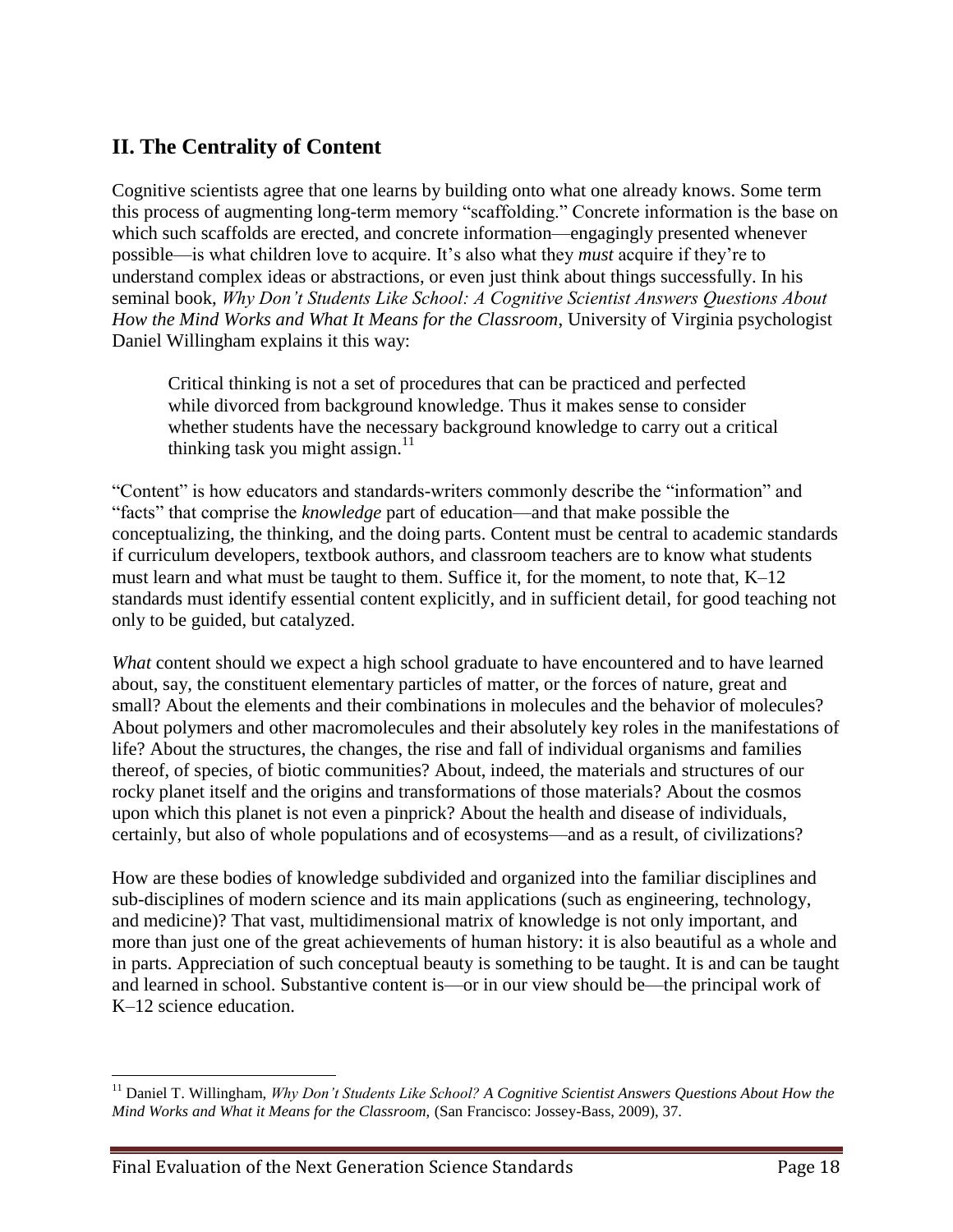Our exhaustive examination of the science content in the NGSS showed it in some places to be adequate, in some places more than adequate—at times elegantly stated so as to make the work of users (curriculum makers, lesson plan makers, teachers) straightforward. In parts of some disciplines, the NGSS content is sequenced rationally and transparently, grade level by grade level. The early grades especially succeed in building those indispensable factual and theoretical scaffolds needed for the more sophisticated understandings of middle school content.

Therefore we take note, in general statements and then in detailed, standard-specific comments to follow, of such significant positives. They include, for example, some notable improvements appearing in the final version, such as the new "storylines" (brisk, sequential summaries of the succeeding grade's or grade band's standards). The integration of engineering practices with Disciplinary Core Ideas of science was originally troubled, but some valuable repairs have been made. In a summary statement on this topic, the engineering specialist of the review team notes:

Many concerns with the integration of science and engineering in the previous NGSS draft have been addressed in this final release. The handling of issues related to energy forms and energy conservation is greatly improved, although a few concerns remain.

In other areas of content and at other grade levels, however, we often found content shortages and gaps, sometimes quite serious ones. (See the "Discipline-Specific Reviews" that follow for a fuller evaluation of the NGSS coverage of the core scientific disciplines.)

On balance, the final NGSS fail to deliver enough explicit content. Nor did we find, as the intended result of such content limitation, very many cases of increased depth—especially in comparison with the best current state standards. We found only some reductions of scope and eventually, at middle and high school levels, of sophistication, too, resulting from a systematic pruning of substantive content so as to make way for a vast expansion of science "practices."

# **III. Practices**

All good science and science education incorporates practices of study, inquiry, and communications based solidly in knowledge and concepts. Other terms commonly used for practices include "skills," "applications," "processes," "activities," "inquiry learning," "handson," and so forth. Good state standards for K–12 science, such as South Carolina's, do an exemplary job of blending such practices with a steady acquisition of science content, determining which practices are best suited, and best learned, in connection with what content. Good standards maintain a careful balance that keeps the entire "practices" project within the grasp of assessment designers, teachers, students, and in general the classroom realities of time and space. What has begun to unbalance and ultimately to weaken science education in the current era, and is persistently visible in the NGSS, is a mounting animus toward content coupled with a near-fixation on practices.

A quarter of a century ago, one could already observe a reaction against what was said to be the old, outmoded pedagogy of science, which was (and is) characterized by K–12 science educators as memorization, facts (aka "factoids"), rote, and not much else. The time had come, they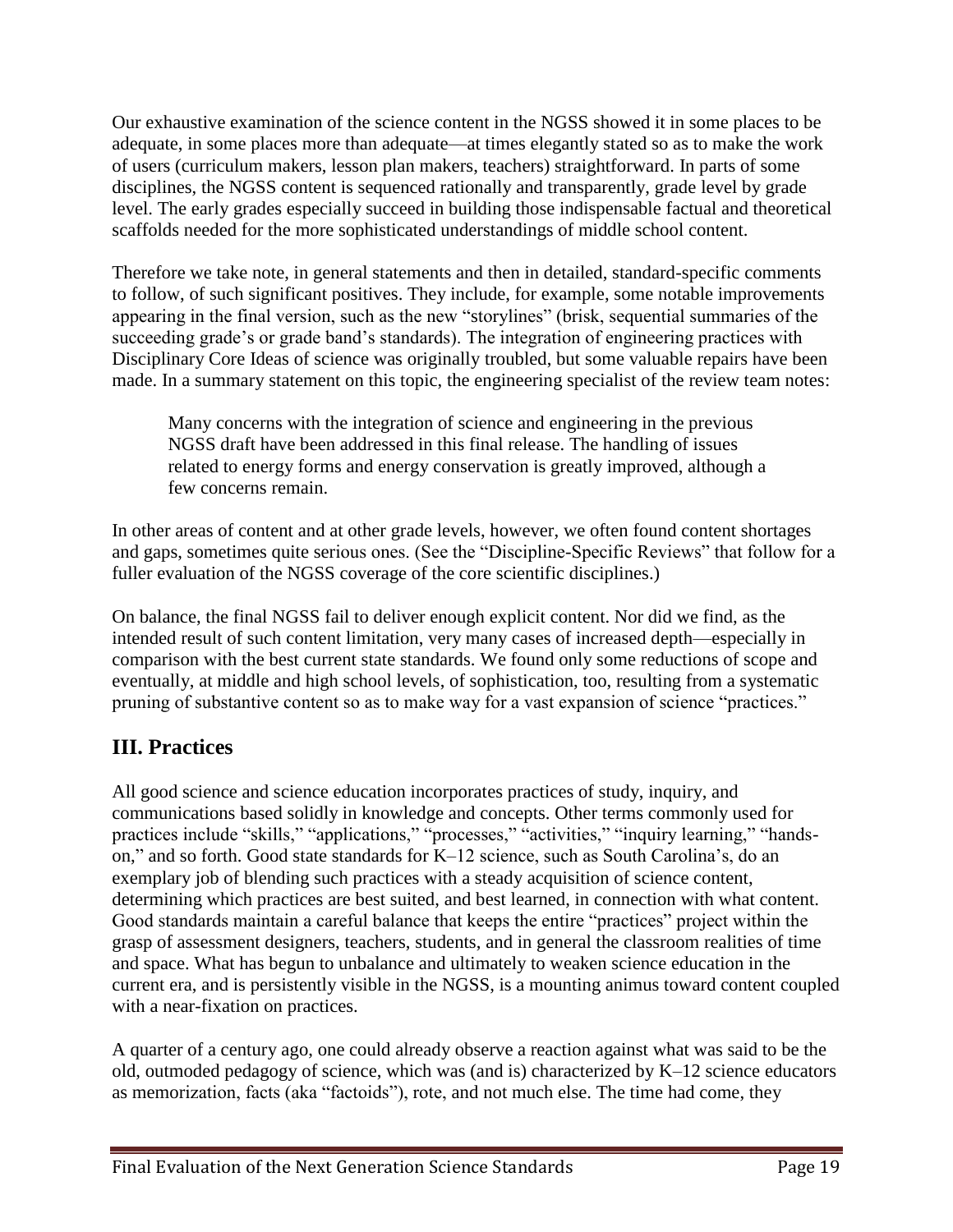declared, for a new dispensation in the form of big changes to the teaching of mathematics and science. They would free the children from burdensome memorization, from algorithms, from mere information, from *vocabularies* they couldn't or needn't learn. Instead, the children would be empowered to learn science by *doing* it, doing what real scientists do—investigate, *inquire* into the workings of nature.

In any case, *mere* knowledge is widely held to be unnecessary in the digital age when we can get whatever facts we need at the click of a mouse. Dispensing with it would—we were told liberate children and their teachers to investigate, to *inquire*. By means of "inquiry learning," we would—it was argued—reduce that mile-wide, inch-deep curriculum to something human-sized, and thereby make room for and enable in schoolchildren *evidence-based critical thinking*, understanding science in *depth.* Inquiry became the watchword of the first potential national standards: *Benchmarks* from the American Association for the Advancement of Science and the *National Science Education Standards* (NSES) proffered by the National Research Council two decades ago. $^{12}$ 

As states began to write their own standards, strongly influenced by the NSES, many of them incorporated the then-new interest in science *processes*, that is, the *behaviors of scientific inquiry*, into their standards documents, commonly as sets of performance expectations separate from content. Those processes were cognitive (e.g., "scientific reasoning," the hypotheticaldeductive method), social (e.g., speaking, writing, arguing about scientific issues), and physical (e.g., data gathering, data exchange and management, presentations).

*Processes* were soon consuming quite large parts of the time available for science. It is not easy to determine whether this large-scale change in pedagogy made any difference in the science performance of K–12 students. National and international assessments, anyway, have provided little or no evidence that American children have improved or are distinguished in the realm of inquiry.

Dissatisfaction rose as the country grew more concerned about its international competitiveness and employers declared that they could not find enough workers with suitable scientific and technological preparation. In the end, as exemplified by the NRC's Framework for the NGSS, science education planners and writers called for a major clarification of *inquiry*. Thus, in the Framework,

…attempts to develop the idea that science should be taught through a process of inquiry have been hampered by lack of a commonly accepted definition of its constitutive elements. Such ambiguity results in widely divergent pedagogic objectives…an outcome that is counterproductive to the goal of common standards. $^{13}$ 

The eventual clarification of inquiry consisted in the creation of a new dimension—one of three dimensions of equal weight—*each of which would be present in every* single *standard*. The new

 $\overline{a}$ <sup>12</sup> *Benchmarks for Science Literacy* (Washington, D.C.: Oxford University Press, 1994); *National Science Education Standards* (Washington, D.C.: National Academy Press, 1996).

<sup>13</sup> *Framework*, 44.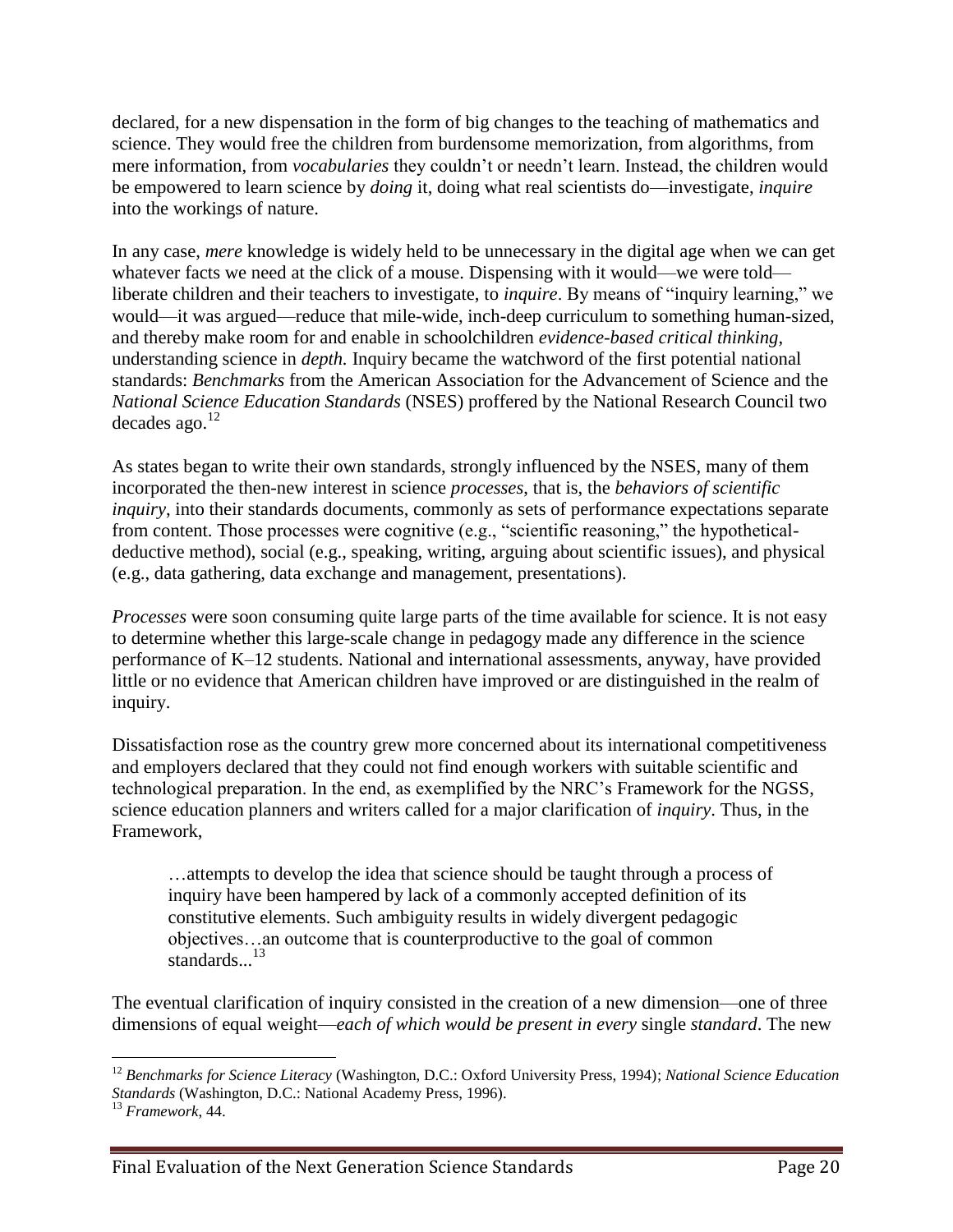dimension was dubbed *Science and Engineering Practices*. A second dimension, *Disciplinary Core Ideas* (DCI)—is the set of selected topics, i.e., the content—in each of the three traditional domains of school science (physical, biological, and earth and space science). The third, *Crosscutting Concepts* (CCC) is exactly what was called, in prior—even in the earliest standards, "themes" or "big ideas."

In reviewing the Framework, we applauded the coupling of "practices" with substantive content. That is today a solid insight of cognitive psychology. As has been decisively shown, we think, and learn to think, best in reference to abundant and relevant factual knowledge—content—in  $long-term memory.<sup>14</sup>$ 

Of practices as a part of science curriculum we have always approved, often with enthusiasm, so long as they didn't become a *substitute* for content, recognizing that evidence-based reasoning cannot be taught or learned in the absence of abundant domain-specific knowledge.<sup>15</sup> We watched with concern as the writers of the NGSS undertook to make a practice *integral to every standard for every DCI*. Indeed the practices—taking the form of some sort of action, activity, or behavior—introduce, lead, and often dominate all the standard statements, even though a DCI is also present. Many examples of this appear below. What we have observed as the optimum balance among content, concept, and practice has been turned on its head, with profound implications for the curricula, lesson plans, and assessments.

Insistent emphasis on practices (and crosscutting concepts) in *every* standard, on *every* disciplinary fact or idea, will probably introduce doubts, distractions, and uncertainties for all users of standards. This formal emphasis compromises severely the clarity and specificity that most conscientious educators expect to find in guidelines such as these. We readily grant that acquired good performance in the styles and habits of inquiry can enhance learning and stimulate students, but are they really assessable—and essential? And will the time, effort, and resources devoted to the performance—all to be found within the forty or fifty minutes per day that U.S. schools devote to science education—end by sapping the knowledge and understanding that were the educational objective in the first place?

To repeat: in earlier reviews of state, national, and international standards and frameworks for science education, *we have given high marks to well-balanced examples of practices incorporated into, even giving shape to, cognitive goals and scientific content.* In our view, the NGSS too often loses that balance.

# **IV. Assessment Boundaries (Limitations)**

The NGSS (again following the NRC Framework) includes another problematic innovation: the provision of strong and explicit "assessment boundaries." Their ostensible and, in principle, reasonable purpose is to guide and control the grade-level sequencing of content. Applied as

 $\overline{a}$ 

<sup>&</sup>lt;sup>14</sup> E. D. Hirsch, Jr., "Building Knowledge: The Case for Bringing Content into the Language Arts Block and for a Knowledge-Rich Curriculum Core for All Children," and Daniel T. Willingham, "How Knowledge Helps: It Speeds and Strengthens Reading Comprehension, Learning—and Thinking," *American Educator*, Spring 2006; see entire issue for more rich background.

<sup>15</sup> Willingham, *Why Don't Students Like School?,* 19-39.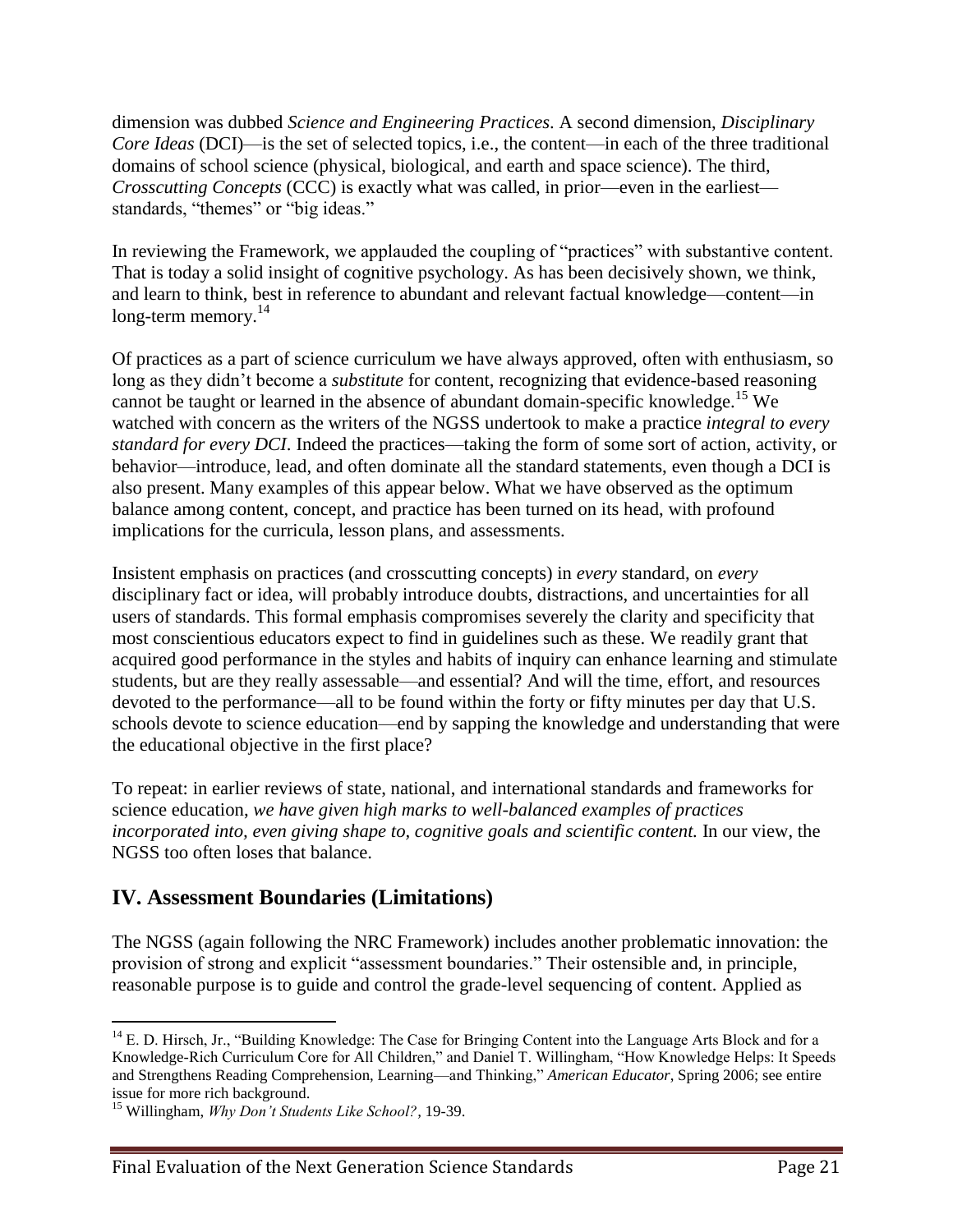intended, those boundaries are supposed to prevent distractions from the intended flow, for a given grade, of ideas and sophistication—distractions that would be caused by tests on subject matter deemed too difficult, too advanced, or too peripheral. The problem is that what is explicitly not to be tested will, in most cases, simply not be taught—and probably not be learned.

The assessment boundaries are therefore in effect a systematic *proscription* of difficult or advanced ideas. We have been told (verbally) that the assessment boundaries are intended to apply only to large-scale assessments such as those administered statewide. But we see no reason not to suppose that they will, in practice, also be applied to what happens within individual classrooms, curricula, schools, and districts. The difference is hardly trivial: official limitations on assessments are potential limitations on the richness and enterprise of curriculum content at the local level. This seems to us a particular problem for those charged with the education of better-prepared students who are ready, willing, and able to learn more science, and learn it faster or sooner—if only someone will teach it.

# **V. High School Science and College-Readiness**

NGSS purports to chart the K–12 pathway to "college-readiness" in science. Here is what its introduction states:

The current education system can't successfully prepare students for college, careers and citizenship unless we set the right expectations and goals…. Implementing the NGSS will better prepare high school graduates for the rigors of college and careers.

One of the NGSS background documents, describing the development process for these standards, also says this:

Preliminary discussions with higher education faculty suggest that if students meet the Next Generation Science Standards (NGSS), they will be well prepared for college-level science courses.

In appraising NGSS, we were therefore obliged to assume that the drafters intended, and surely prospective users will take for granted, that these standards are intended to describe the science knowledge and skills that will prepare K–12 students for success in college science.

But what, exactly, is "college-readiness" in science? The authors of NGSS themselves seem unsure. For in its introduction, we also read that "These [core] ideas include the most fundamental concepts from chemistry and physics, but are intended to leave room for expanded study in upper-level high school courses." The newly-released Appendix K further explains that students, "especially those considering careers in a STEM-related field," should consider going beyond the content outlined in the NGSS and study more advanced science, technology, engineering, and mathematics courses.

Yet, the same appendix also suggests actual course sequences, using the content outlined in the NGSS that purport to cover high school physics and chemistry. By contrast, our reviewers found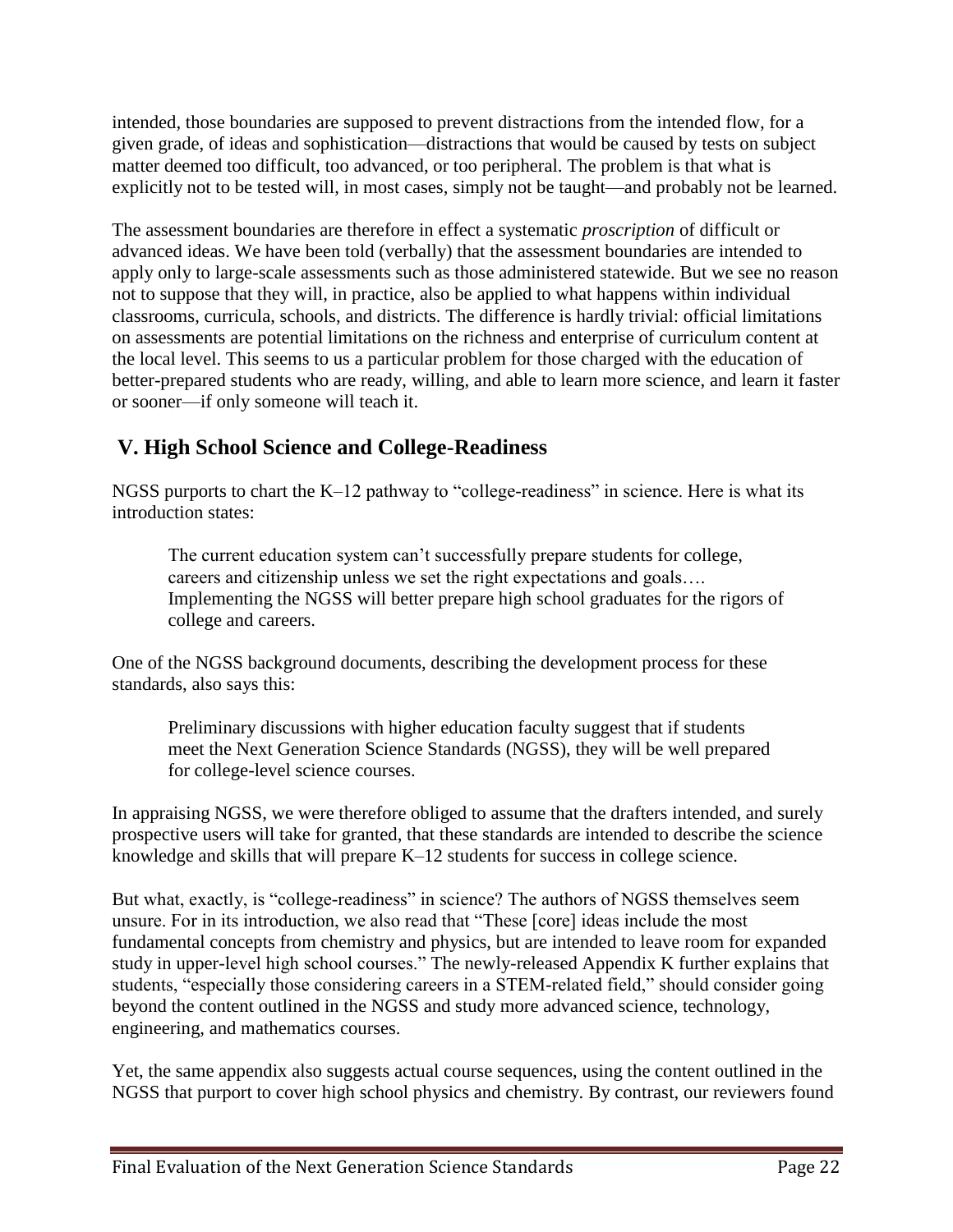that the content delineated in the NGSS does *not* cover standard high school physics or chemistry, especially chemistry, but instead terminates (as far as the physical sciences are concerned) at the ninth- or tenth-grade level. This view is bolstered in chemistry, for example, by the absence of even the term *chemical equation,* let alone any statement that students should learn to write and balance such equations. Indeed, the only place in the entire NGSS document where the word *valence* occurs is at MS-PS1, where we read, "Assessment does not include valence electrons."

It's true that states and districts may opt not to require physics and chemistry of all students. It's also true, however, that most state graduation requirements *do* require considerable study of science during high school, often two or three years of it. And it's a fact that most admission requirements at four-year colleges either require or recommend the same thing.

Clearly, therefore, if the NGSS exclude *much of what has long been understood to represent high school physics and chemistry,* these standards will have to be supplemented with additional standards by the states adopting them. But that is what we have already! And *that* would appear to be contrary to the purposes of the present initiative. Students who take two or more years of science in high school are not a small, elite band of enthusiasts: they are many of those who graduate today and most of those who will take science courses in college, including future engineers, doctors, teachers, and scholars.

We are told that yet another forthcoming appendix will again address the issue of collegereadiness. It will surely be better for the framers of NGSS to admit that it will need to be generously supplemented in order to achieve true "college-readiness." But will those adopting and applying it read and honor such admonitions (if indeed they are forthcoming)? Will they parse a dozen appendices before developing their actual curricula and determining what to require of whom at what stage in the K-12 sequence? Or will they take for granted that what the NGSS actually set forth, if taught and learned, will indeed prepare students for college?

# **Summary**

While there is much that troubles us about the Next Generation Science Standards, some important content is included in them and the elementary standards are typically stronger than those that follow for middle and high school. On balance, taking into account the evaluation of each of the core domains (physical science, life science, and earth and space science), along with the integration of science and engineering practices, we believe that these expectations deserve a 5 out of 10, when judged against our criteria.

That score is a composite, based on how the standards fared in two categories: content and rigor and clarity and specificity. Content and rigor are scored on a 0 to 7 point scale and clarity and specificity on a 0 to 3 point scale. The NGSS earned a 1.5 for clarity and specificity and an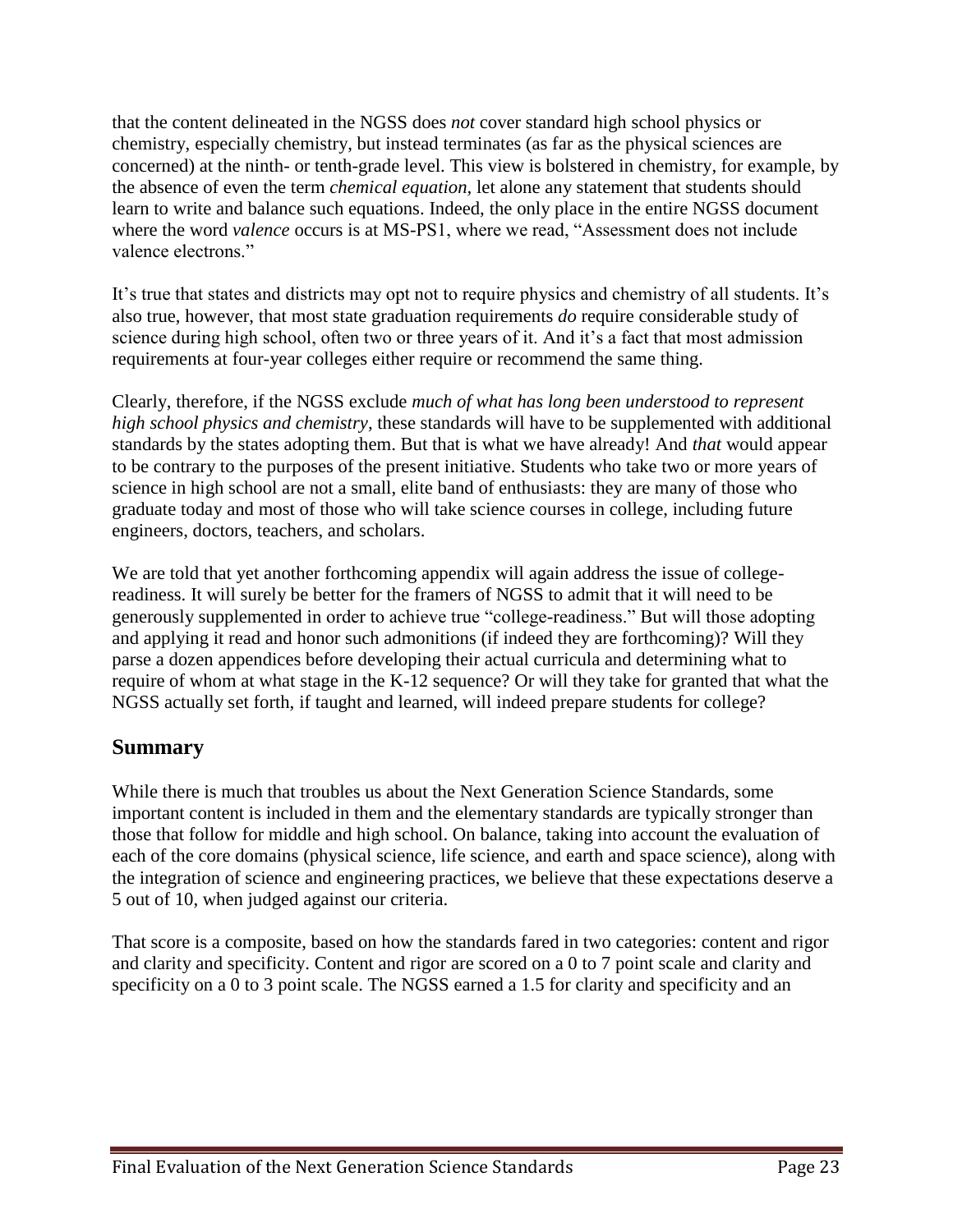average score of 3.7 for content and rigor.<sup>16</sup> Added together, this earns the NGSS a 5.2 out of 10, or a C. (For a more thorough explanation of our grading, as well as our science-specific criteria and grading metric, see Appendix A on page 53.)

| <b>Conversion Table</b> |               |  |
|-------------------------|---------------|--|
| Grade                   | <b>Points</b> |  |
| A                       | 10            |  |
| $A-$                    | 9             |  |
| $B+$                    | 8             |  |
| B                       |               |  |
| $\mathsf{C}$            | 5 or 6        |  |
| D                       | 3 or 4        |  |
| F                       | 0, 1, or 2    |  |

 $\overline{a}$ 

 $16$  For content and rigor, the NGSS earned a 4 for earth and space science, a 3.5 for life science, and a 3.5 for physical science (including physics and chemistry). This averages to 3.7 overall for content and rigor.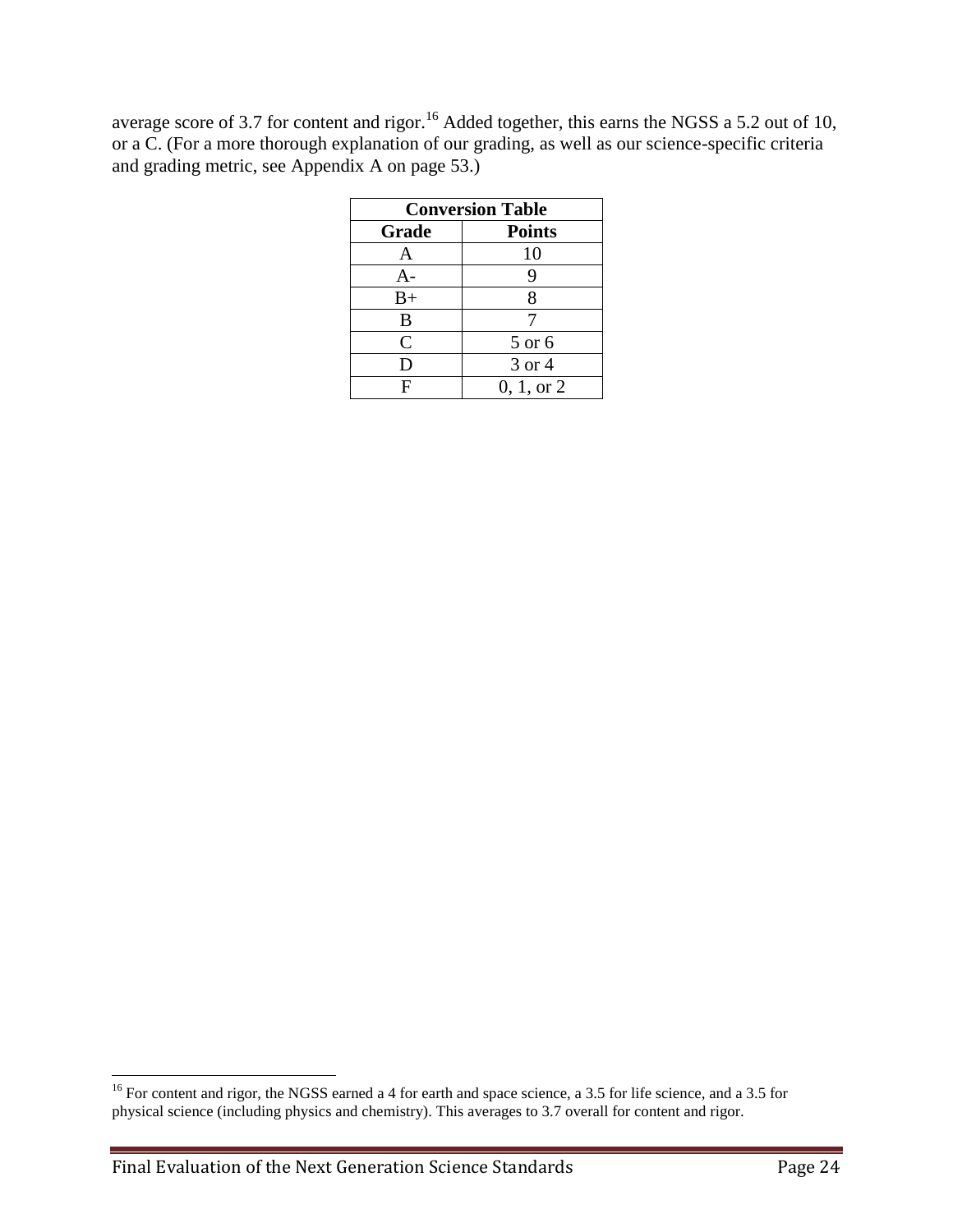The Next Generation Science Standards (NGSS) are presented two ways: by "topic" and by "Disciplinary Core Idea" (DCI).

When presented by topic, the standards are divided by grade level for grades K–5, and by grade band for middle school (6-8) and high school (9-12). Within each grade level or band, expectations are presented by large topic. In the physical sciences, for example, the five topics are: Matter and Its Interactions; Motion and Stability; Forces and Interactions; Energy; and Waves and Their Interactions In Technologies for Information Transfer. These topics are further subdivided into Disciplinary Core Ideas (DCIs). Under Energy, for instance, some of the DCIs are: Definitions of Energy; Conservation of Energy and Energy Transfer; and Energy In Chemical Processes.

When presented by DCI, the standards are organized similarly, except that within each grade level or band the expectations are grouped only by DCI.

Additionally, the NGSS provide a "storyline" at the beginning of each grade level, or, at the middle and high school level, at the beginning of each topic or DCI. These storylines broadly describe what students will study each year. In Kindergarten, for instance, the storyline explains:

The performance expectations in kindergarten help students formulate answers to questions such as: "What happens if you push or pull an object harder? Where do animals live and why do they live there? What is the weather like today and how is it different from yesterday?" Kindergarten performance expectations include PS2, PS3, LS1, ESS2, ESS3, and ETS1 Disciplinary Core Ideas from the NRC Framework. Students are expected to develop understanding of patterns and variations in local weather and the purpose of weather forecasting to prepare for, and respond to, severe weather. Students are able to apply an understanding of the effects of different strengths or different directions of pushes and pulls on the motion of an object, so as to analyze a design solution. Students are also expected to develop understanding of what plants and animals (including humans) need to survive and the relationship between their needs and where they live. The Crosscutting Concepts – Patterns; Cause and Effect; Systems and System Models; Interdependence of Science, Engineering, and Technology; and Influence of Engineering, Technology, and Science On Society and the Natural World – are called out as organizing concepts for these DCIs. In the kindergarten performance expectations, for example, students are expected to demonstrate grade-appropriate proficiency in asking questions, developing and using models, planning and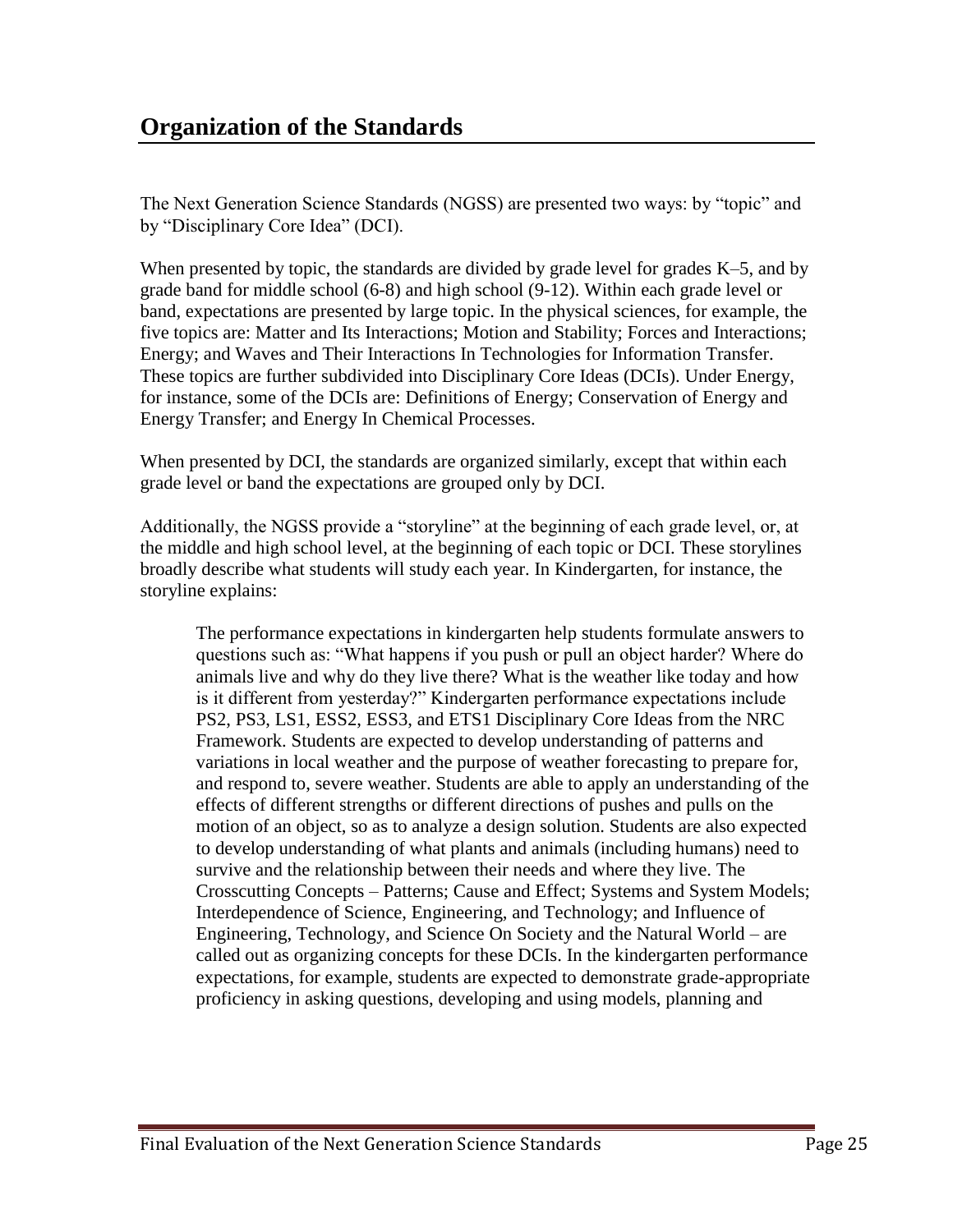carrying out investigations, analyzing and interpreting data, designing solutions, engaging in argument from evidence, and obtaining, evaluating, and communicating information. Students are expected to use these practices to demonstrate understanding of the core ideas.

Finally, the NGSS present "crosscutting concepts" for each DCI at each grade level. These set forth broad, general concepts (e.g., pattern, scale, quantity, proportion, system, and model) that are supposed to be common to—and "cut across"—all areas of science.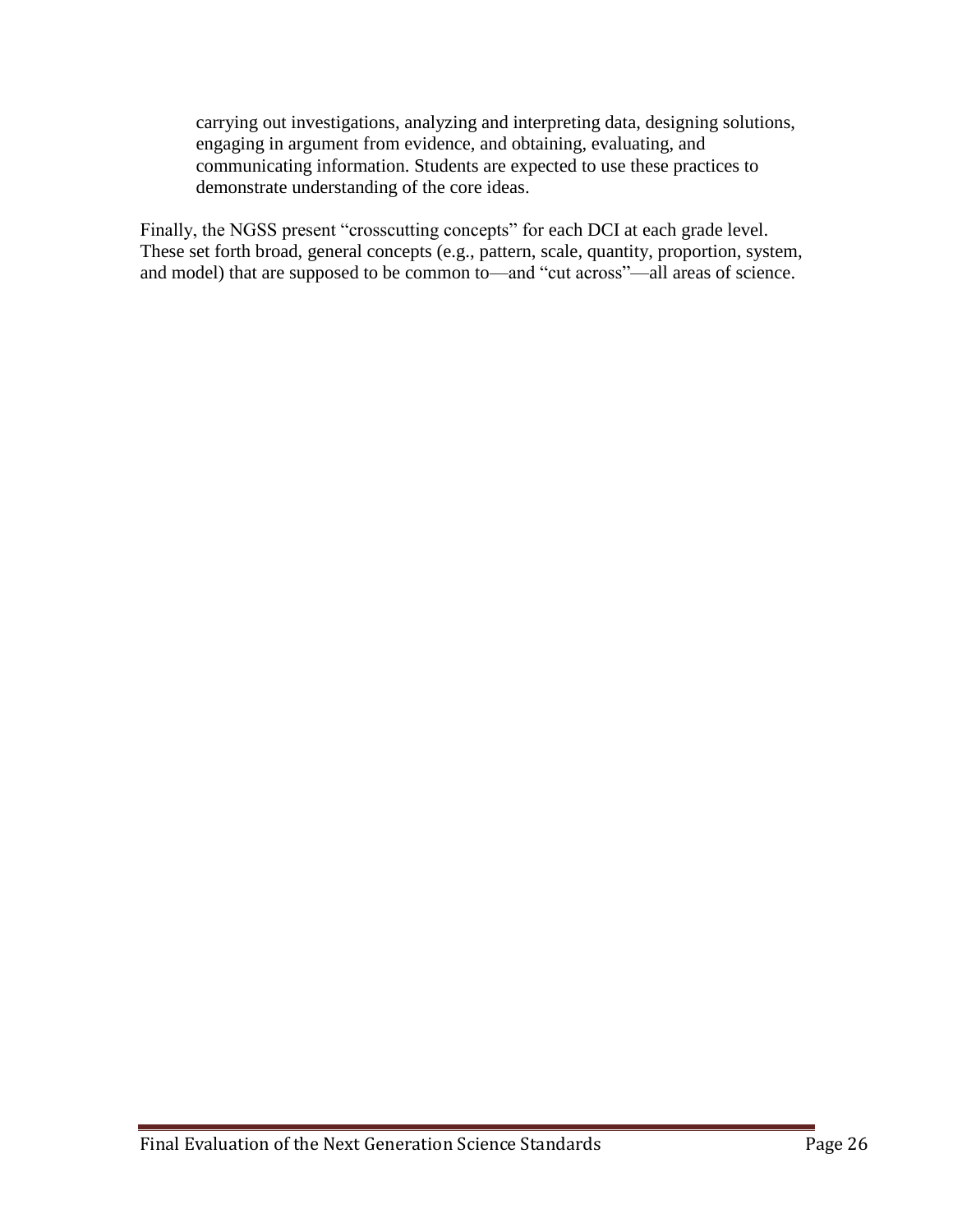# **Clarity and Specificity**

### *Strengths*

 $\overline{a}$ 

The NGSS include many standards that clearly delineate what students need to know and be able to do, including the integration in some cases of altogether worthwhile "practices." Take, for example, the following high school standard for earth and space science, which gives clear and specific information about the critical content that students need to learn:

#### **HS-ESS1-2. Construct an explanation of the Big Bang theory based on astronomical evidence of light spectra, motion of distant galaxies, and composition of matter in the universe.**

While our preference would be to specify the knowledge first, the following standard for third grade physical science nicely outlines what students need to understand, and the clarification statement gives additional guidance that would usefully guide curriculum development and instruction:

**3-PS2-3 Ask questions to determine cause and effect relationships of electric or magnetic interactions between two objects not in contact with each other.** [Clarification Statement: Examples of an electric force could include the force on hair from an electrically charged balloon and the electrical forces between a charged rod and pieces of paper; examples of a magnetic force could include the force between two permanent magnets, the force between an electromagnet and steel paperclips, and the force exerted by one magnet versus the force exerted by two magnets. Examples of cause and effect relationships could include how the distance between objects affects strength of the force and how the orientation of magnets affects the direction of the magnetic force.] [Assessment Boundary: Assessment is limited to forces produced by objects that can be manipulated by students, and electrical interactions are limited to static electricity.]

Our reviewers also found that the new storylines add considerable value and that, particularly in the elementary years, they "outline a clear and appropriate progression of learning from grade to grade." In general, the storylines are more useful than the domainspecific introductions that are also provided. The high school storyline for earth and space science also clearly signals the interdisciplinary roots of that field of science:

Students examine the processes governing the formation, evolution, and workings of the solar system and universe. Some concepts studied are fundamental to science, such as understanding how the matter of our world formed during the Big Bang and within the cores of stars. $17$ 

 $17$  Regrettably, the actual standards for high school earth and space science (discussed on page 46) fail to live up to the promise of that storyline.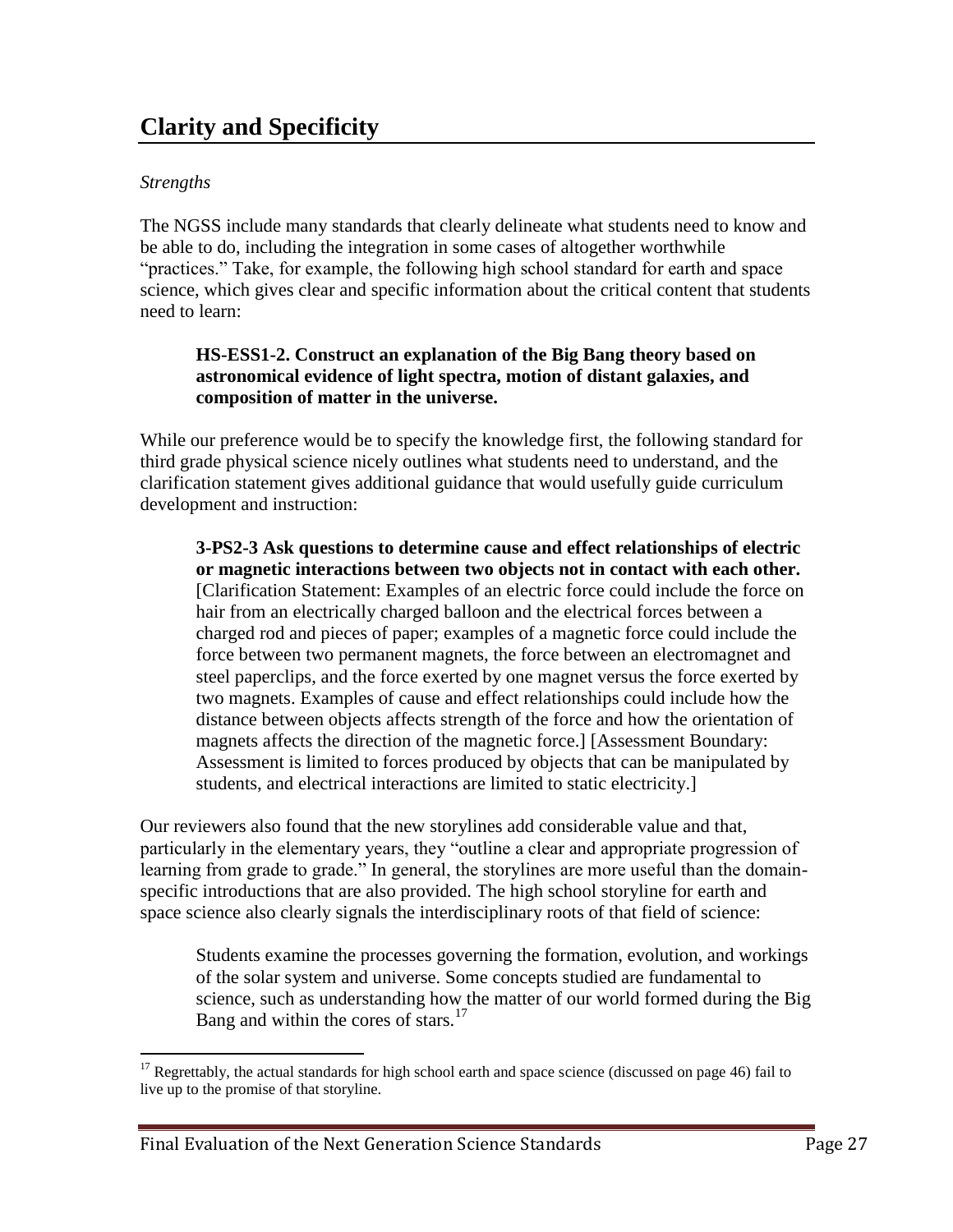#### *Weaknesses*

The highlights discussed above are, sadly, more the exception than the rule when it comes to clarity and specificity.

Overall, the standards are difficult to navigate and overwhelmed by vague performance expectations, all of which include "practices," even when their inclusion confuses rather than clarifies.

Even the document's organization is challenging to navigate. On a typical page, the performance expectations are listed at the top of a table, with three columns below. The central column presents the Disciplinary Core Idea (DCI). These are generally terse, but clearly written, statements describing some of the key concepts of the listed topics. The right-hand column includes "crosscutting concepts," which list broad, general concepts (e.g., pattern, scale, quantity, proportion, system, and model) that are supposed to be common to all areas of science. Crosscutting concepts, the authors explain:

…can help students better understand core ideas in science and engineering. When students encounter new phenomena, whether in a science lab, field trip, or on their own, they need mental tools to help engage in and come to understand the phenomena from a scientific point of view.

In reality, however, too many of those concepts are so broadly generic as to offer no practical guidance for the classroom. For example:

People's needs and wants change over time, as do their demands for new and improved technologies. (3-5-ETS-1)

Phenomena that can be observed at one scale may not be observable at another scale. (MS-LS1-1)

Often, it's hard to understand how a crosscutting concept will help students access the related performance expectations. For example, a K–2 crosscutting concept explains:

Patterns in the natural and human designed world can be observed, used to describe phenomena, and used as evidence. (K-LS1-1)

A related performance expectation asks students to:

Use observations of the sun, moon, and stars to describe patterns that can be predicted. (1-ESS1-1)

How "recognizing patterns" will help students describe predictable patterns about the earth, moon, and sun is difficult to imagine.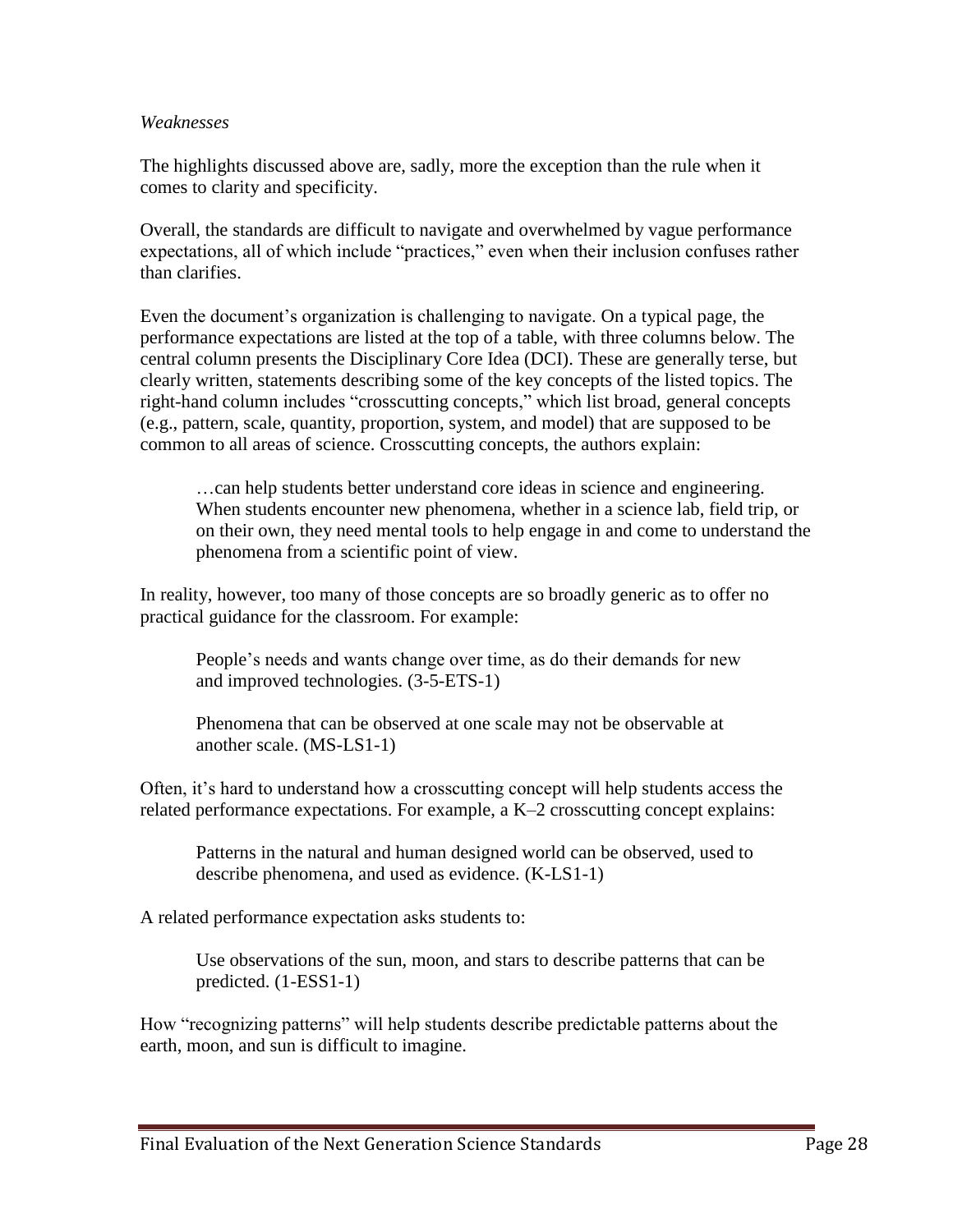The left-hand column is titled Science and Engineering Practices. Once again, these are frequently too vague to be useful. Take, for example:

Make observations and measurements to produce data to serve as the basis for evidence for an explanation of a phenomenon. (5-PS1-3)

Or:

Ask questions that can be investigated based on patterns such as cause and effect relationships. (3-PS2-3)

The performance expectations themselves are often poorly written and difficult to understand. They are also so broadly worded that a teacher would be hard-pressed to know not only what to teach, but at what depth. Take, for example, the following for Kindergarten:

### **K-PS2-2. Analyze data to determine if a design solution works as intended to change the speed or direction of an object with a push or a pull.**

What kind of data will a five-year-old child analyze? And is she expected to collect those data herself or will they be provided? What has this student been taught about "speed or direction"?

Worse still, by forcing a "practice" statement into every performance expectation, essential content is often obscured or buried. In fact, the performance expectations do not ask students to "know" anything. Rather they are required to: 1. Plan and conduct an experiment to…, 2. Make observations and measurements to…, 3. Ask questions to…, and 4. Define and design a device in order to….

While such activities can be pedagogically useful, they clarify neither the content that students need to learn nor the skills they need to master. Take, for example, the following:

**4-LS1-1. Construct an argument that plants and animals have internal and external structures that function to support survival, growth, behavior, and reproduction.** [Clarification Statement: Examples of structures could include thorns, stems, roots, colored petals, heart, stomach, lung, brain, and skin.] [Assessment Boundary: Assessment is limited to macroscopic structures within plant and animal systems.]

Does "construct an argument" just mean "give examples"? And does it have more to do with science or with writing, rhetoric, and logic?

Similarly, the unnecessary and wordy "practice" at the beginning of this middle school performance expectation adds little value: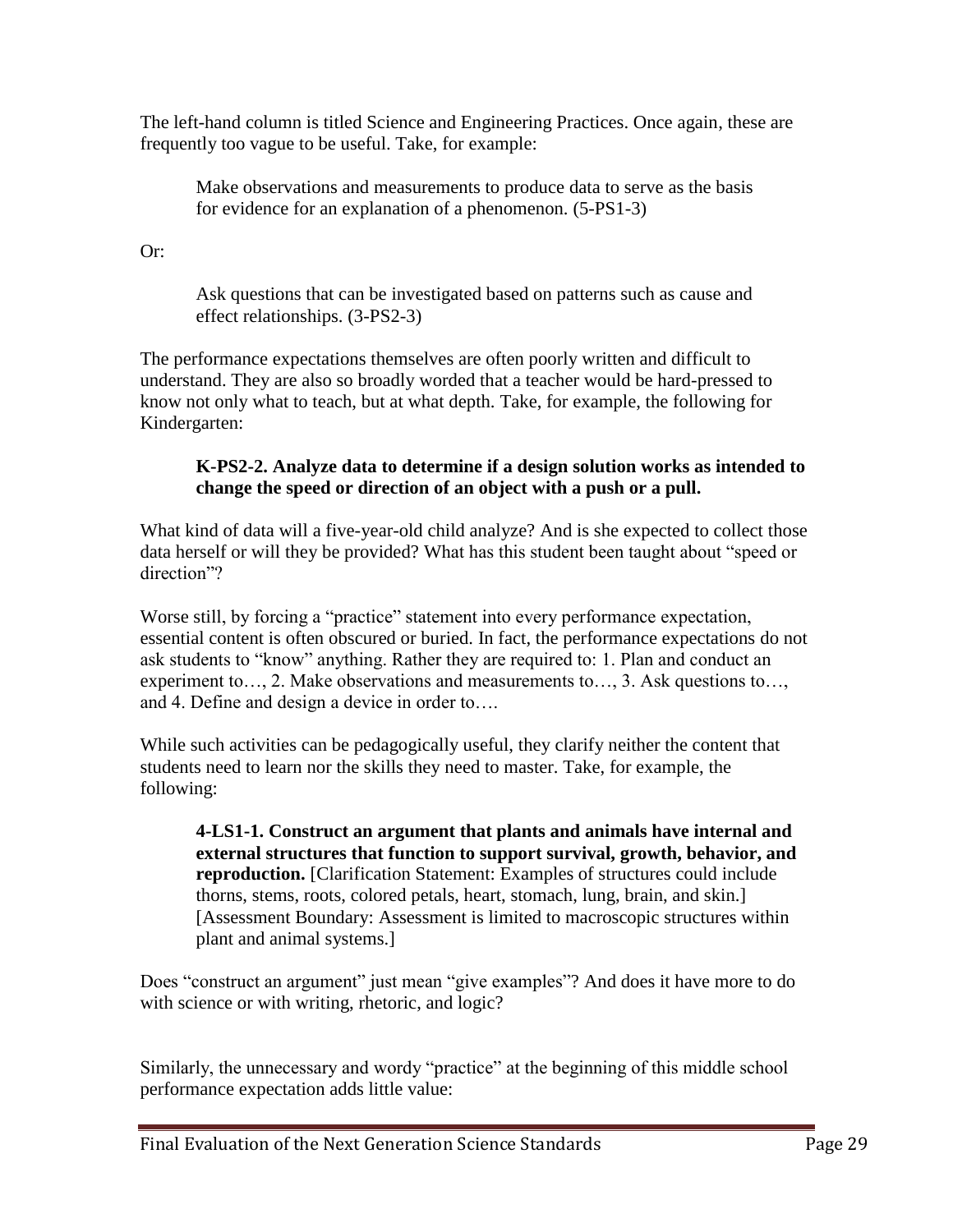#### **MS-PS1-4. Develop a model that predicts and describes changes in particle motion, temperature, and state of a pure substance when thermal energy is added or removed.**

Is it more important that students "develop a model" or that they simply *know* the "changes in particle motion, temperature, and state of a pure substance when thermal energy is added or removed"?

A related problem: Clarification statements and DCIs often assume that content has been learned even when that content was never specified in earlier grades. For instance, the clarification statement for the middle school standard referenced above says that "molecules and inert atoms" are examples of the particles referred to. Yet, it's unclear whether students know which atoms are inert and that the discovery of these inert gaseous elements aided in the development and organization of the Periodic Table. Or whether they know why these atoms are inert and that one of these inert gases is the third most abundant element in Earth's atmosphere. Such prerequisite content is critical and should be specified in the standards themselves.

Taken together, the confusing presentation of the standards, combined with vague and poorly worded expectations, earns the NGSS a 1.5 out of 3 for clarity and specificity.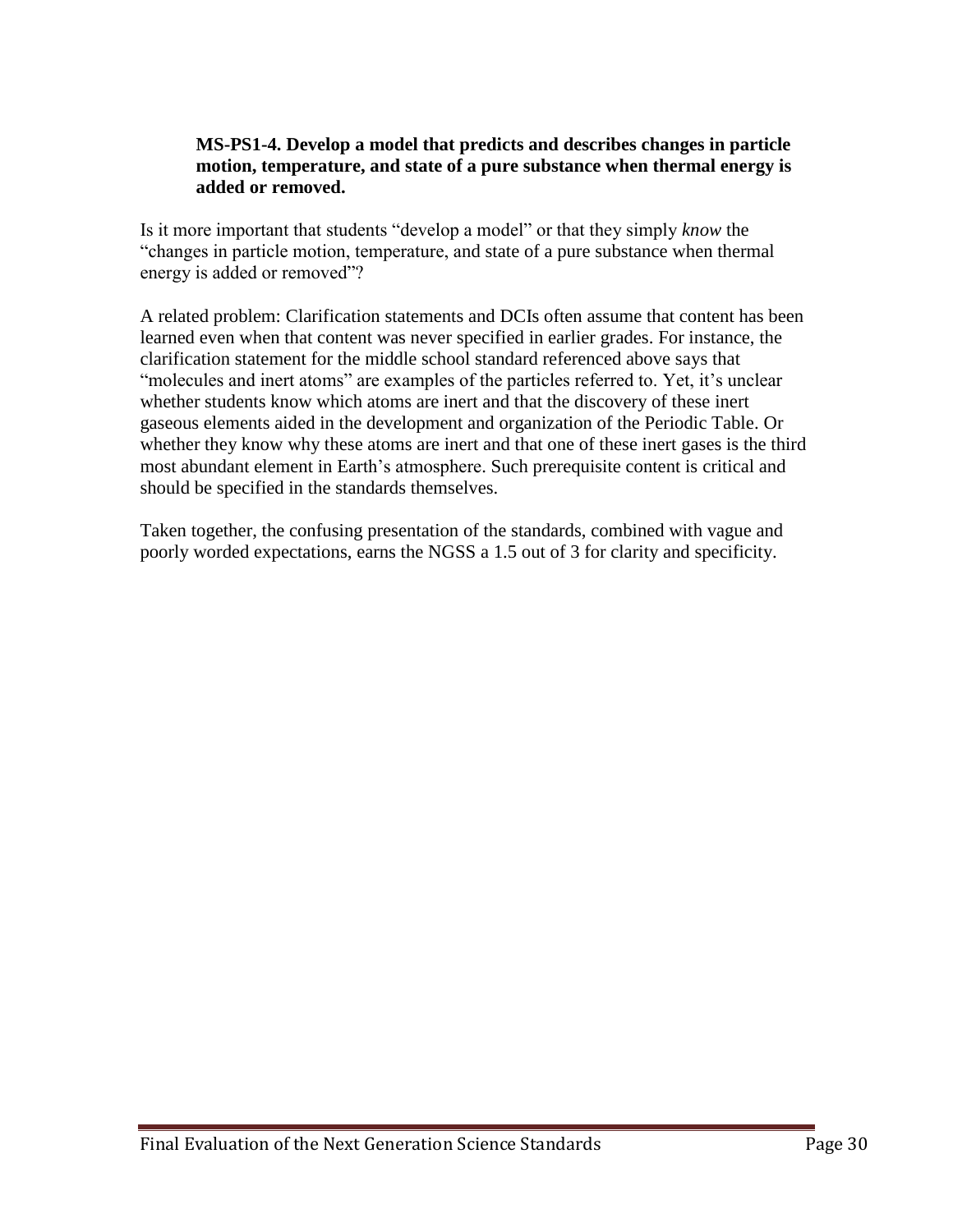# **Physical Science, Chemistry, and Physics**

### *Overview*

NGSS physical science coverage is mediocre throughout grades K–5. Sadly, its quality declines rapidly and steadily in middle school, and still further at the high school level, where little positive can be said. Indeed, the physical science standards fail to lay the foundation for advanced study in high school and beyond, and there is so little advanced content that it would be impossible to derive a high school physics or chemistry course from the content included in the NGSS.

Several salient issues permeate the entire physical science, physics, and chemistry section:

- 1. Minimal use (verging on intentional avoidance) of precise scientific vocabulary, often resulting in muddled meaning.
- 2. Omission of much basic prerequisite content.
- 3. The systematic underestimation of what students can learn, as evidenced by introduction of topics too late or avoiding them completely.
- 4. Omission of entire fields of physical science.
- 5. Too-frequent vague and poorly written standards that limit content to be tested. Specifically, "assessment boundaries" often exclude from consideration concepts at the heart of the subject in question, particularly where those concepts are best or necessarily expressed mathematically.
- 6. Indeed, we find a general absence (verging, again, on intentional avoidance) of mathematical relationships (formulas) and problem solving calculations. This shortcoming crops up at the middle school level and becomes critical in high school.

# **Physical Science**

### *Content Strengths*

As in other sections of NGSS, the storylines are valuable additions in physical science. Despite the occasional odd statement or contradiction, they provide a broad and useful outline. In the elementary grades, in particular, these storylines outline a clear and appropriate progression of learning from grade to grade. The first-grade storyline, for instance, explains:

Students are expected to develop understanding of the relationship between sound and vibrating materials as well as between the availability of light and ability to see objects.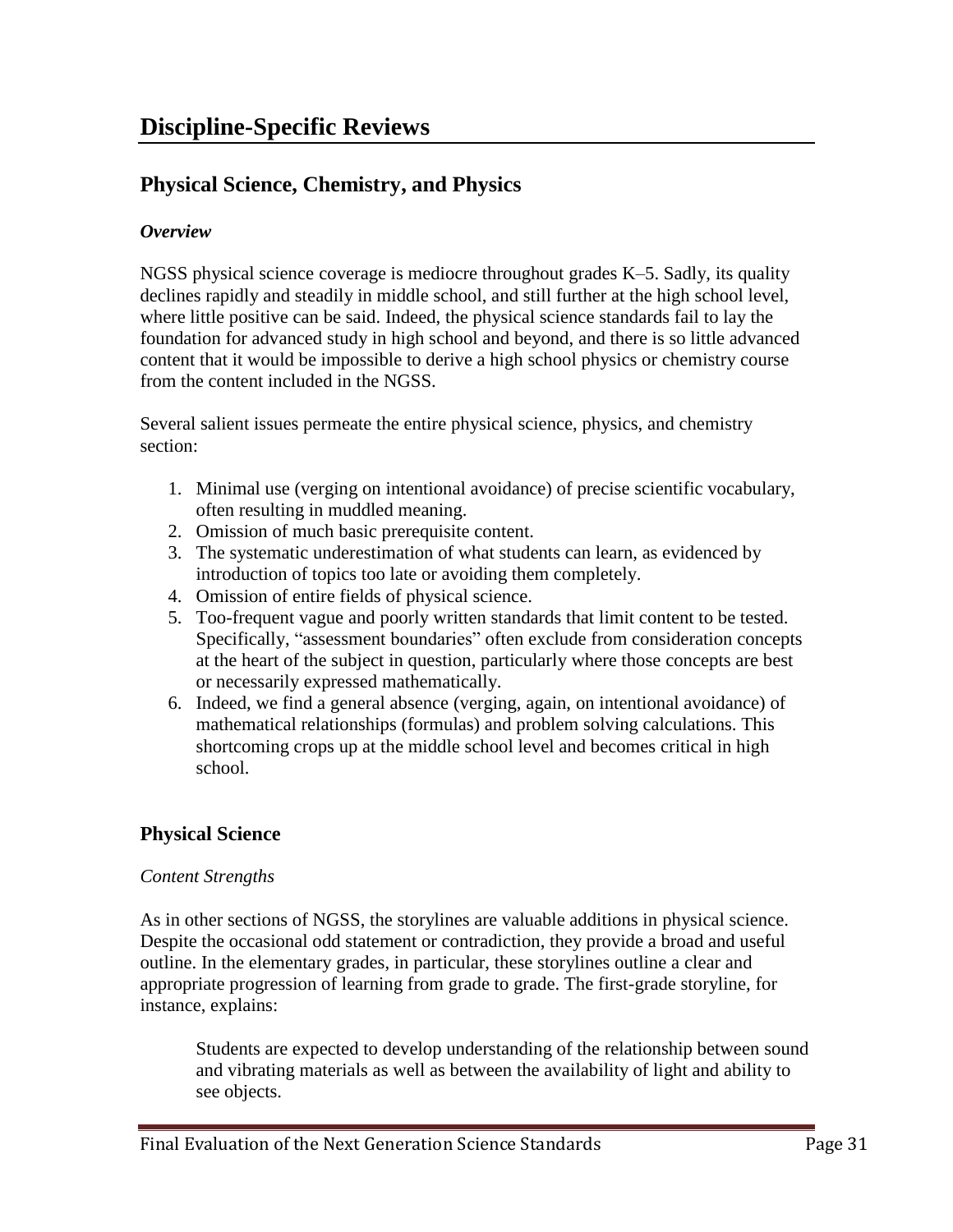This is well elaborated in this first-grade standard:

#### **1-PS4-1. Plan and conduct investigations to provide evidence that vibrating materials can make sound and that sound can make materials vibrate.**  [Clarification Statement: Examples of vibrating materials that make sound could include tuning forks and plucking a stretched string. Examples of how sound can make matter vibrate could include holding a piece of paper near a speaker making

This is a fine, systematic expansion of the content that was introduced in Kindergarten, and the suggested student activities provided in the clarification statement will no doubt help students connect vibrating objects and sound.

sound and holding an object near a vibrating tuning fork.]

The third-grade storyline takes advantage of the students' maturation, exposing them to important and somewhat abstract concepts, including action-at-a-distance forces in the physical sciences, and more generally, to complex systems where similarities and differences are not merely black and white. In fifth grade, the storyline introduces the student to several important ideas, including chemical changes (5-PS1-4), and in other fields, photosynthesis and the microscopic world (5-PS1-1).

Also at the elementary level, the standards (3-PS-2-2) make explicit reference to oscillating systems at a level appropriately higher than at their introduction in Kindergarten. And Standard 3-PS-2-3 nicely exposes students to electrostatic and magnetic (action-at-a-distance) forces.

The NGSS authors are also to be commended for making some important improvements from the previous draft. In first grade, for instance, expectations now include transparency, translucency, and opacity—important content that was previously neglected.

#### *Content Weaknesses*

While the strengths noted above are laudable, there too few of them over the wide K–5 range. And they are outweighed by weaknesses.

*First*, the NGSS physical science standards seem to go to great lengths to avoid integrating essential math content that would bolster them. At the middle school level, for example, it would be appropriate to introduce explicitly some simple mathematical apparatus and calculations. The absence even of very basic math conveys a false picture of modern natural science. But nowhere under Science and Engineering Practices is there any mention of such activity. (One sees it for the first time at the high school level, and there it is weak.)

The NGSS claim, in the Executive Summary, to be "aligned, by grade level and cognitive demand, with the … Mathematics Common Core State Standards." Being "aligned," however (assuming that is true), is not the same as *making use* within the science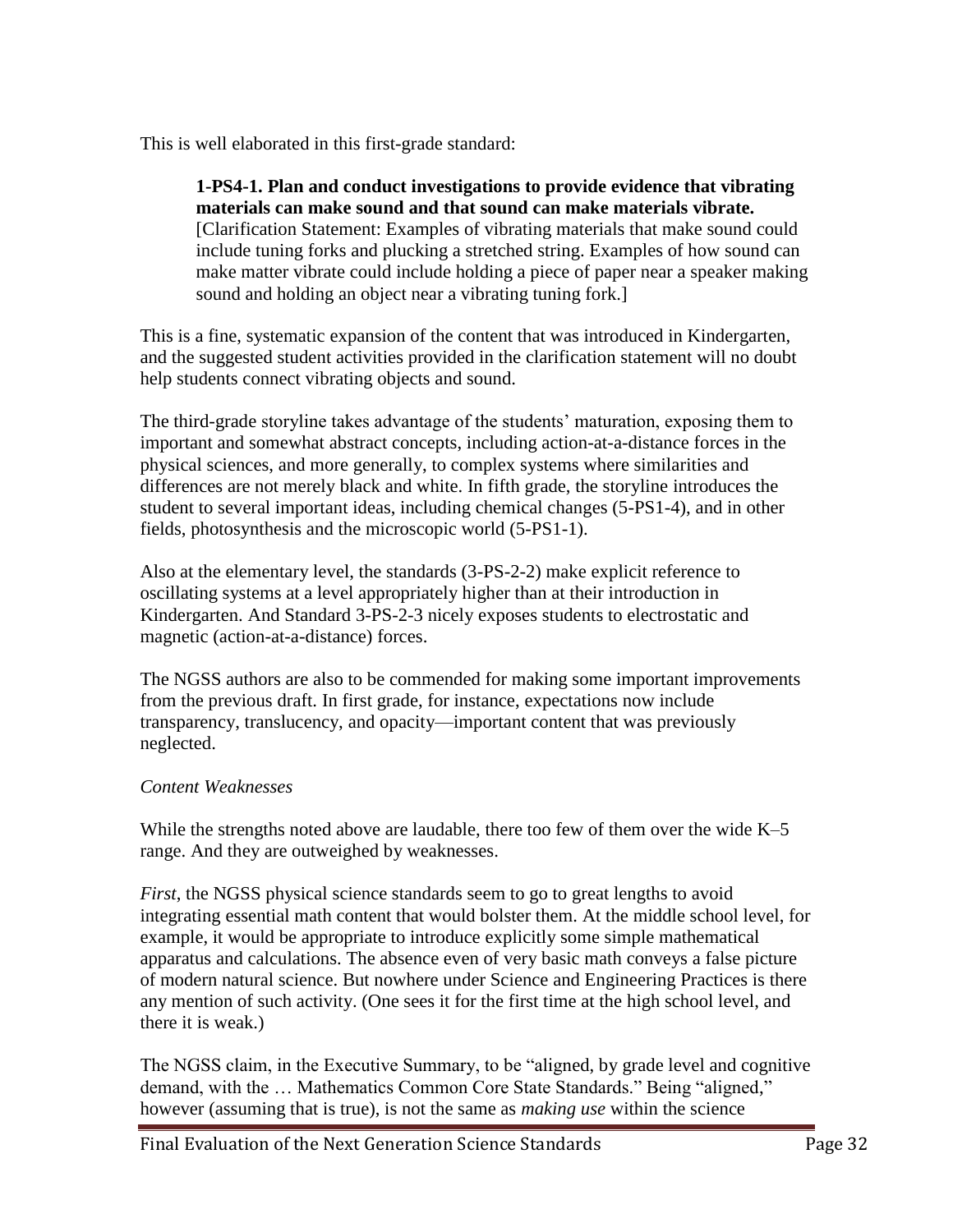standards of math that (if the Common Core is properly taught) students will possess at the appropriate grade levels.

In reality, we found virtually no mathematics in the physical science standards, even at the high school level, where it is essential to the learning of physics and chemistry. Rather, the standards seem to avoid the mathematical demands inherent in the subjects covered.

A *second* troubling problem is that some topics are poorly covered—or omitted entirely—throughout the grades. Energy, and heat energy in particular, is a prime example of an important topic that is poorly addressed. Take, for example, the following middle school statement:

PS3.A. The term "heat" as used in everyday language refers both to thermal motion (the motion of atoms or molecules within a substance) and radiation (particularly infrared and light). In science, heat is used only for this second meaning; it refers to energy transferred when two objects or systems are at different temperatures. (MS-PS1-4)

While it's appropriate to distinguish between the commonplace use of the term heat and its scientific use, this attempt is dead wrong. Heat does not mean radiation, though that is one of several mechanisms of heat transfer. While middle school might be too early to expose the student to a rigorous definition of heat, the groundwork must be laid so that, at the high school level, the student will be well prepared for the precise definition given by the first law of thermodynamics,  $\Delta E = Q + W$ , where  $\Delta E$  is the change in internal energy of a system, *W* is the work done on the system, and *Q* is the heat energy added to the system. Unfortunately, this critical foundational content is absent.

What's more, the essential point is obscured within the standard: Heat is a mode of energy transfer. At a later grade, students can learn how this takes place on a microscopic level, but by middle school they ought to be using the term "heat" correctly.

*Third*, the NGSS also seem to shun precise scientific vocabulary, often resulting in muddled meaning. The storyline for middle school physical science, for example, asserts:

Students also apply ideas about gravitational, electrical, and magnetic forces to explain a variety of phenomena including beginning ideas about why some materials attract each other while others repel. In particular, students will develop understanding that gravitational interactions are always attractive but that electrical and magnetic forces can be both attractive and negative.

Yet materials don't attract and repel each other; electric charges and magnetic poles do, and middle school science standards should be careful to use the kind of precise language that students need to build the knowledge they require. Also, "negative" is not the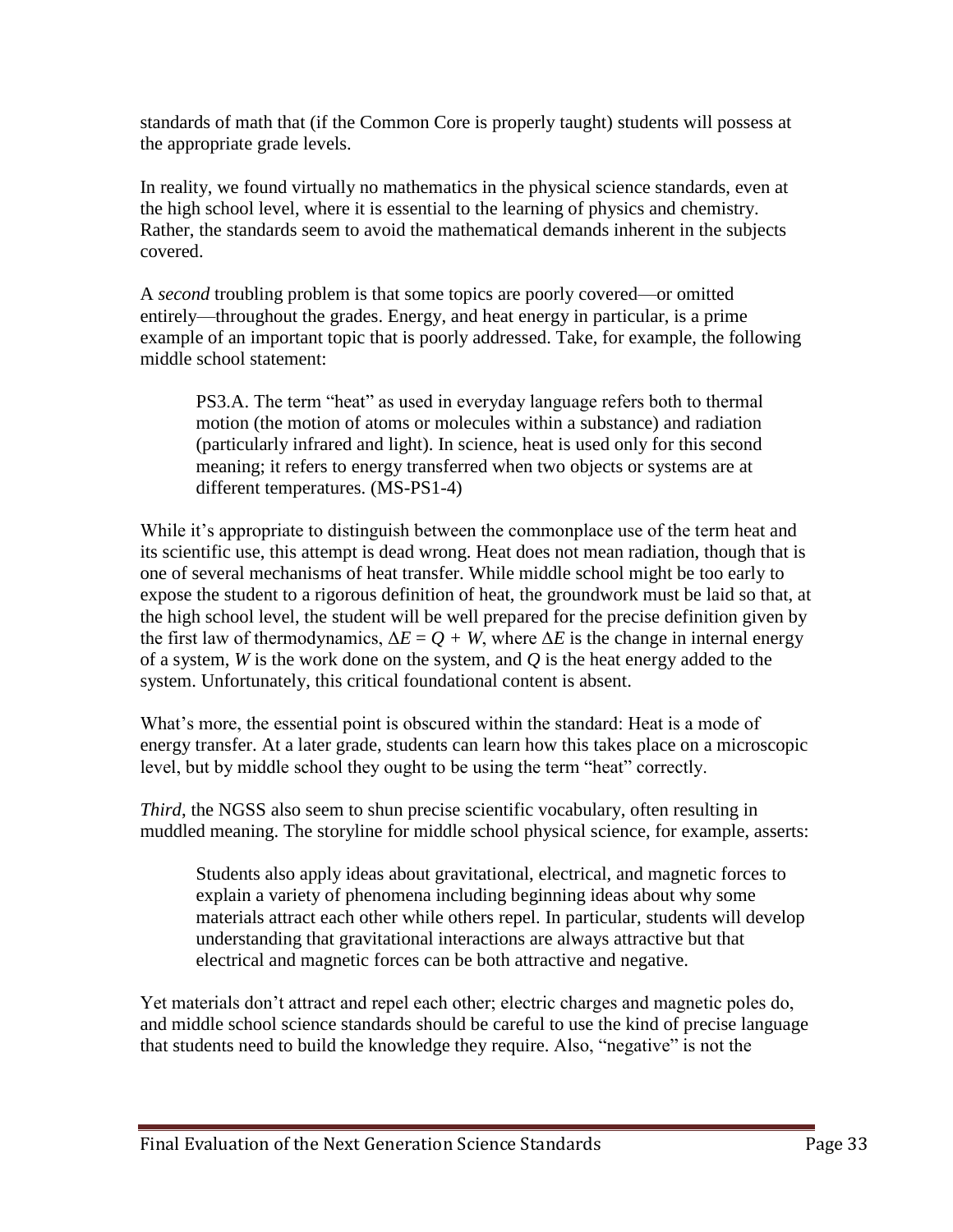opposite of "attractive." Replacing "negative" with "repulsive" would be both grade appropriate, and a proper introduction to a standard technical term*.* 

Many more examples could be supplied.

### *Omissions*

High school physical science content is virtually nonexistent. Entire areas that are fundamental to the understanding of physics and chemistry—and essential prerequisites for advanced study—are omitted. Among these are chemical formulas, chemical equations, the mole concept and its applications, kinematics, thermodynamics, and pretty much all of modern physics, including all of the advances of physics since about 1950, as well as their transformative engineering applications.

Nor is energy ever covered with adequate depth and rigor (as explained further below). The idea of building on earlier non-rigorous ideas of energy and making them rigorous at the high school level is glaringly absent.

"Static electricity" is mentioned only once and it's not well explained or developed. "Current electricity" isn't covered at all. These are serious omissions.

Missing, too, is content covering simple electric circuits, including voltage, current, resistance, their measurement, and Ohm's law,  $V = iR$ , the relationship among them.

The middle school physical science storyline also states:

Students will also … begin to develop an understanding of the relationship between force and energy.

Unfortunately, the expectations fail to introduce the fundamental concept of work,  $W =$ *Fx*, at the same time. If this were done, the path to a rigorous definition of energy at a later grade level would be made clear.

The common modes of heat transfer—conduction, convection, and radiation—are often introduced at or before fifth grade, and should certainly be introduced at the middle school level if not before. But only radiation is mentioned, and even that, as noted above, is defined misleadingly.

## **High School Chemistry**

#### *Overview*

High school chemistry is largely absent from the NGSS. What little content is included is too often found in vaguely worded performance expectations that assume mastery of knowledge not previously introduced. The standards are further weakened by limitations found in the clarification statements and assessment boundaries, which place arbitrary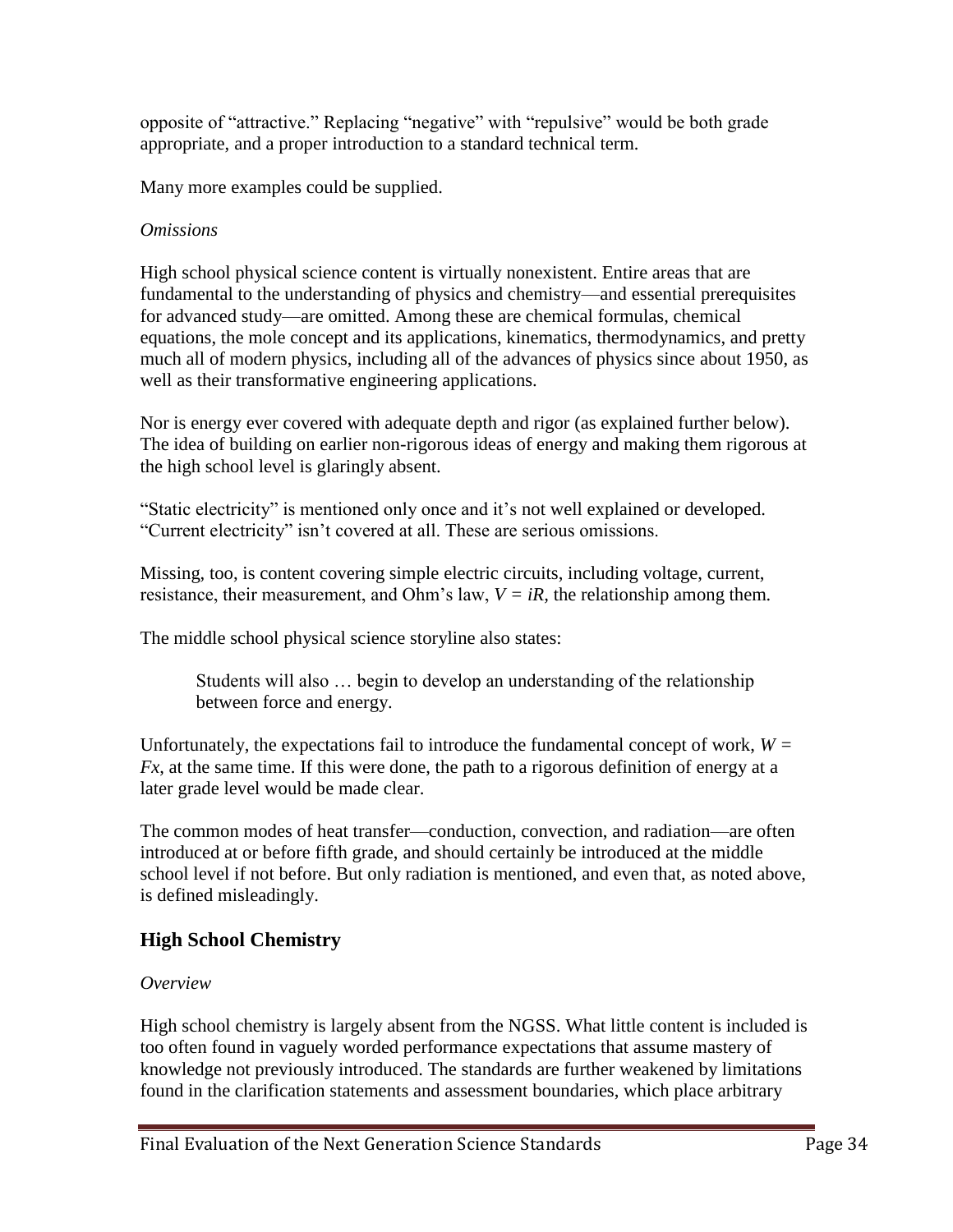caps on the knowledge and skills that will be assessed each year, as well as the near-total absence of mathematical relationships and problem solving, and the avoidance of appropriate scientific vocabulary.

#### *Content Strengths*

There's little to praise in the NGSS high school chemistry standards. At best, the Disciplinary Core Ideas on which the chemistry expectations are built are generally wellwritten and easily understood, though they rarely include the requisite content. What little content that is provided is, however, generally free from error.

### *Content Weaknesses*

Besides the enormous swaths of chemistry content missing from the NGSS (see below), those standards that do appear are vaguely or confusingly written, fail to include appropriate scientific vocabulary, and assume mastery of content that was never previously required. Some also suggest activities that push the boundaries of what's safe and appropriate for K–12 students.

Many of these shortcomings can be seen bundled together in a single example. In Standard HS-PS1-3, students are asked to:

**HS-PS1-3. Plan and conduct an investigation to gather evidence to compare the structure of substances at the bulk scale to infer the strength of electrical forces between particles.** [Clarification Statement: Emphasis is on understanding the strengths of forces between particles, not on naming specific intermolecular forces (such as dipole-dipole). Examples of particles could include ions, atoms, molecules, and networked materials (such as graphite). Examples of bulk properties of substances could include the melting point and boiling point, vapor pressure, and surface tension.] [Assessment Boundary: Assessment does not include Raoult's law calculations of vapor pressure.]

The awkward writing is the least of the problems here. Students are asked to "compare the structure of substances" and relate this to the strength of "forces between particles." Unfortunately, the NGSS include no standards that address structure. The writers could have used this to introduce the Lewis dot technique that lends insights into molecular structure, but they didn't.

This standard also substitutes the vague "electrical forces between particles" instead of the simpler, more scientifically precise, "chemical bonds." Indeed, while the word "bond" does appear in a few places in the NGSS, it is never explained. And ionic and covalent bonding, the most common types, are missing entirely, as are the generally weaker but nevertheless important dipole-dipole and hydrogen bonding. (Indeed, dipoledipole bonding is specifically excluded by the clarification statement for this standard, despite its importance and grade-appropriateness.)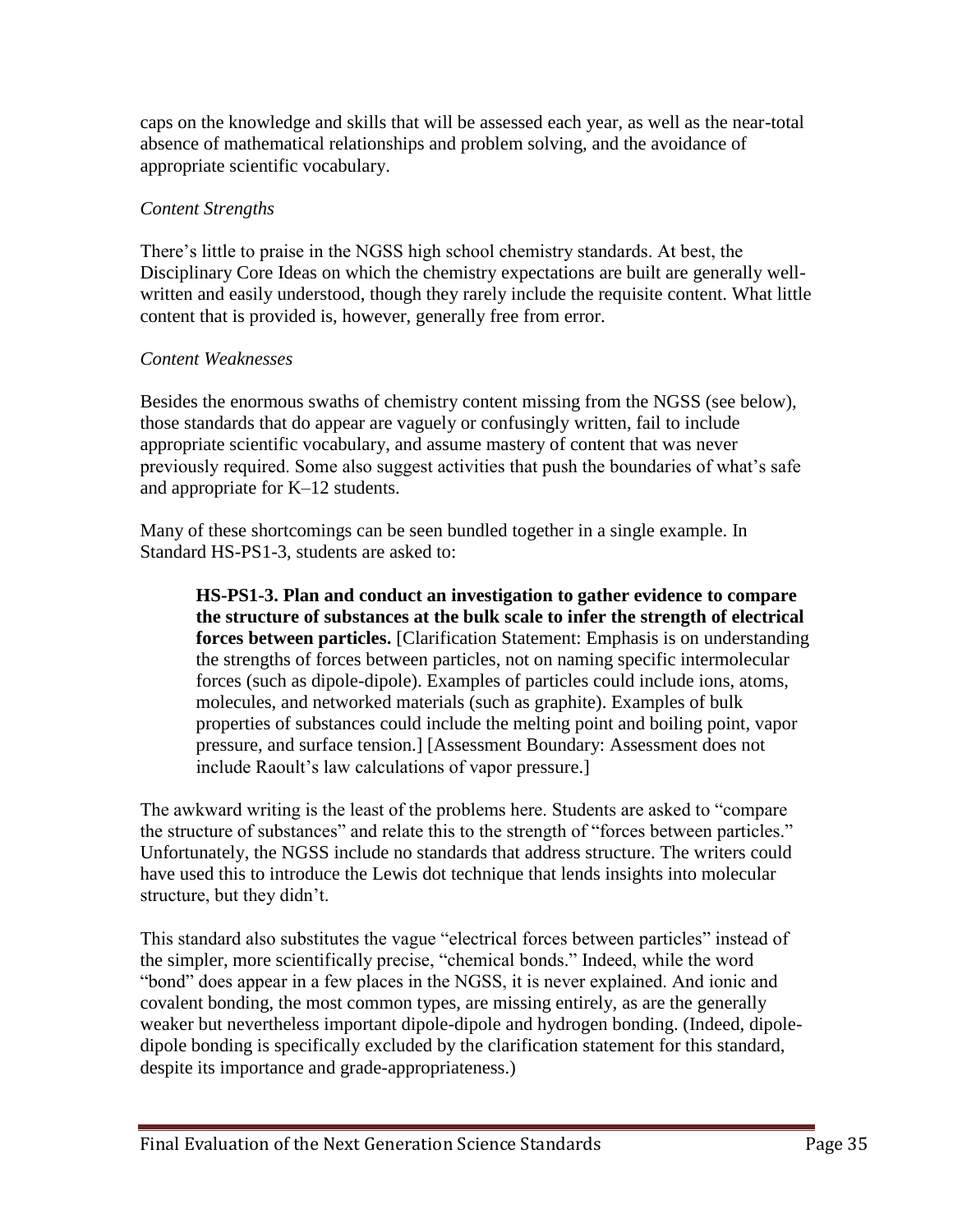This standard incorrectly lists "networked materials (such as graphite)" as a particle, but that's wrong. Graphite is a flat (two-dimensional) macromolecule, composed of carbon atoms that are bonded together by strong covalent bonds.

Also problematic are some of the experiments suggested to study properties. Determining the boiling temperature of almost any liquid can be extremely dangerous, as most common liquids other than water are flammable. Measuring vapor pressure and surface tension quantitatively is very difficult to do and requires special equipment not usually available in high school labs.

#### *Omissions*

As noted in the physical science section (above), much foundational, prerequisite chemistry content is missing entirely from NGSS. Among the most important omissions are concepts such as writing and naming chemical formulas, ions and their charges including polyatomic ions, atomic number, atomic mass and molar mass, and acid/base/pH/neutralization.

A computer search failed to turn up a large number of terms usually used in high school chemistry. In most cases, the concepts are missing entirely; in a few cases, they are danced around with alternative vocabulary, as though euphemisms were necessary in teaching chemistry to youngsters.

The following is a partial list of important high school chemistry content that is missing entirely from the NGSS (with the exception of endothermic and exothermic reactions, which are poorly addressed but not named in the standard HS-PS3-1):

- electromagnetic spectrum/color,
- metric system/SI/units.
- endothermic/exothermic reactions,
- molecular/structural formulas,
- chemical bonding to include ionic/covalent/metallic/hydrogen bonding, single, double, and triple bonds,
- nonmetals/semimetals,
- solution terminology like concentrated/dilute/solute/solvent/soluble/insoluble/types of solutions/ preparation and concentration calculations, molarity,
- atomic models (e.g., Bohr, quantum theory),
- Ideal gas law and its simple math,
- oxidation/reduction,
- types of named chemical reactions like decomposition, precipitation, synthesis, and single and double replacement,
- titration.
- formula writing and naming of compounds,
- acid/base chemistry including pH,
- writing and balancing chemical equations,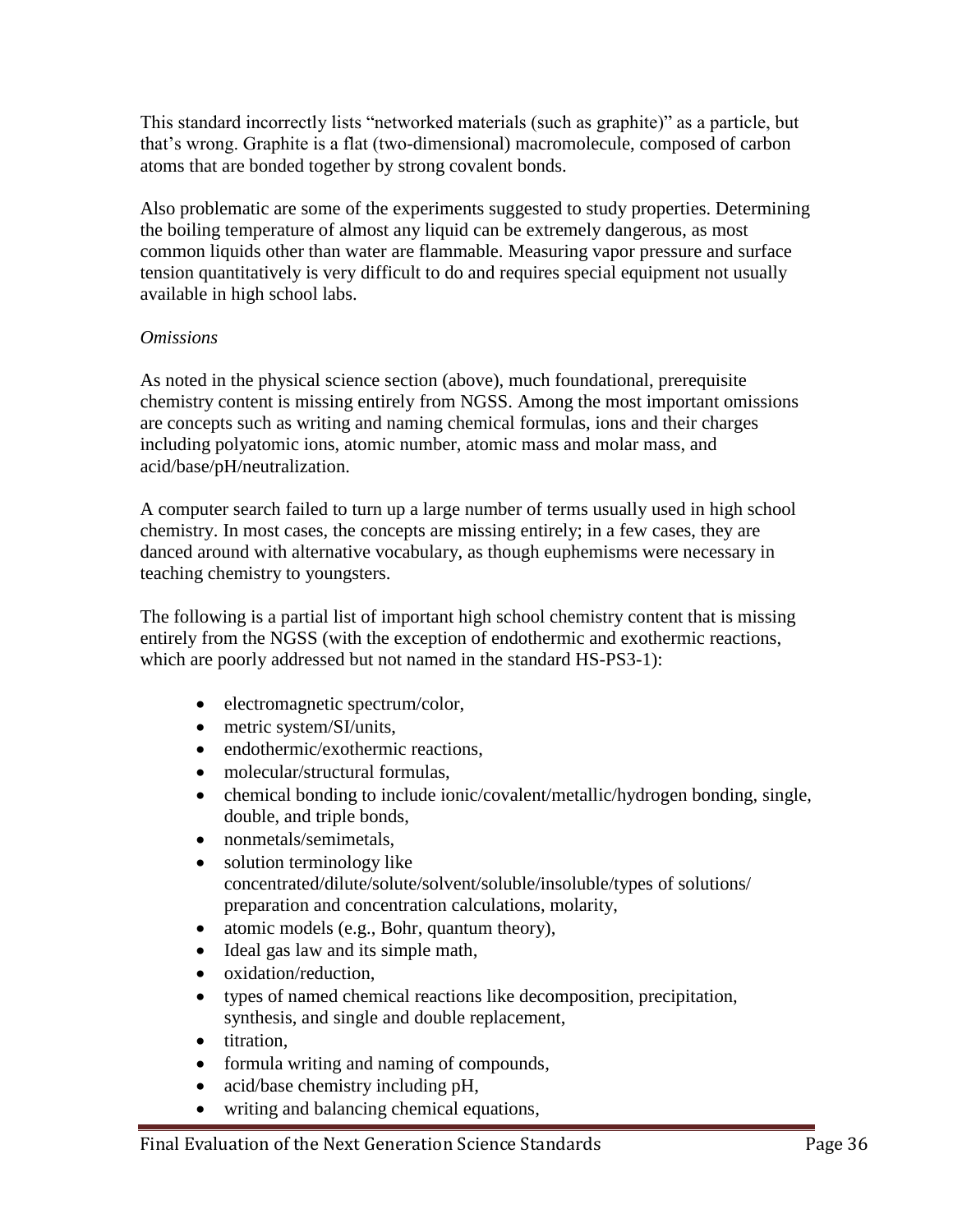- the mole concept and chemical arithmetic (stoichiometry),
- organic chemistry,
- electrochemistry,
- properties of elements with explanation.

Quantum theory is missing despite the fact that it is *the* accepted model of the atom. Understanding a little about the quantum model of the atom helps students explain the order of elements on the periodic table, as well as the strength of bonds, atomic emission spectra, and the geometry and properties of molecules.

Throughout the NGSS, clarification statements are added to help clarify precisely what students should know and be able to do. Yet many of these clarification statements assume mastery of prerequisite content that was never covered in the NGSS, and nowhere are these gaps more evident than in chemistry. As in all of science, chemistry should build from simple to complex. A standard in this field should not start with "atoms are conserved" and expect to get students to the point of balancing complex chemical equations automatically and using them to predict and calculate quantities of reactants and products, yet the NGSS assumes precisely this leap. There is a sequence of topics that must first be understood: from atoms to elements, to symbols, to molecules, to compounds, to chemical formulas, to coefficients and subscripts, and finally to equations and balancing and mole/mass calculations. Nearly all of those pesky little steps are left out of the NGSS. They need to be included—and they need to be specific and clearly written, using the appropriate vocabulary.

## **High School Physics**

#### *Overview*

Nothing in NGSS might form a basis for the standard high school physics course, much less preparation for an "advanced" course in physics.

The storyline for high school physical science tells us that students will:

…continue to develop their understanding of the four core ideas in the physical sciences. These ideas include the most fundamental concepts from chemistry and physics, but are intended to leave room for expanded study in upper-level high school courses.

It is impossible, however, to reconcile this statement with the underlying principle that NGSS is intended to cover the entire K–12 student experience. Is the standard high school physics course an "upper-level high school course"? If that is so, NGSS comes to a screeching halt at the end of ninth grade, so far as physics is concerned.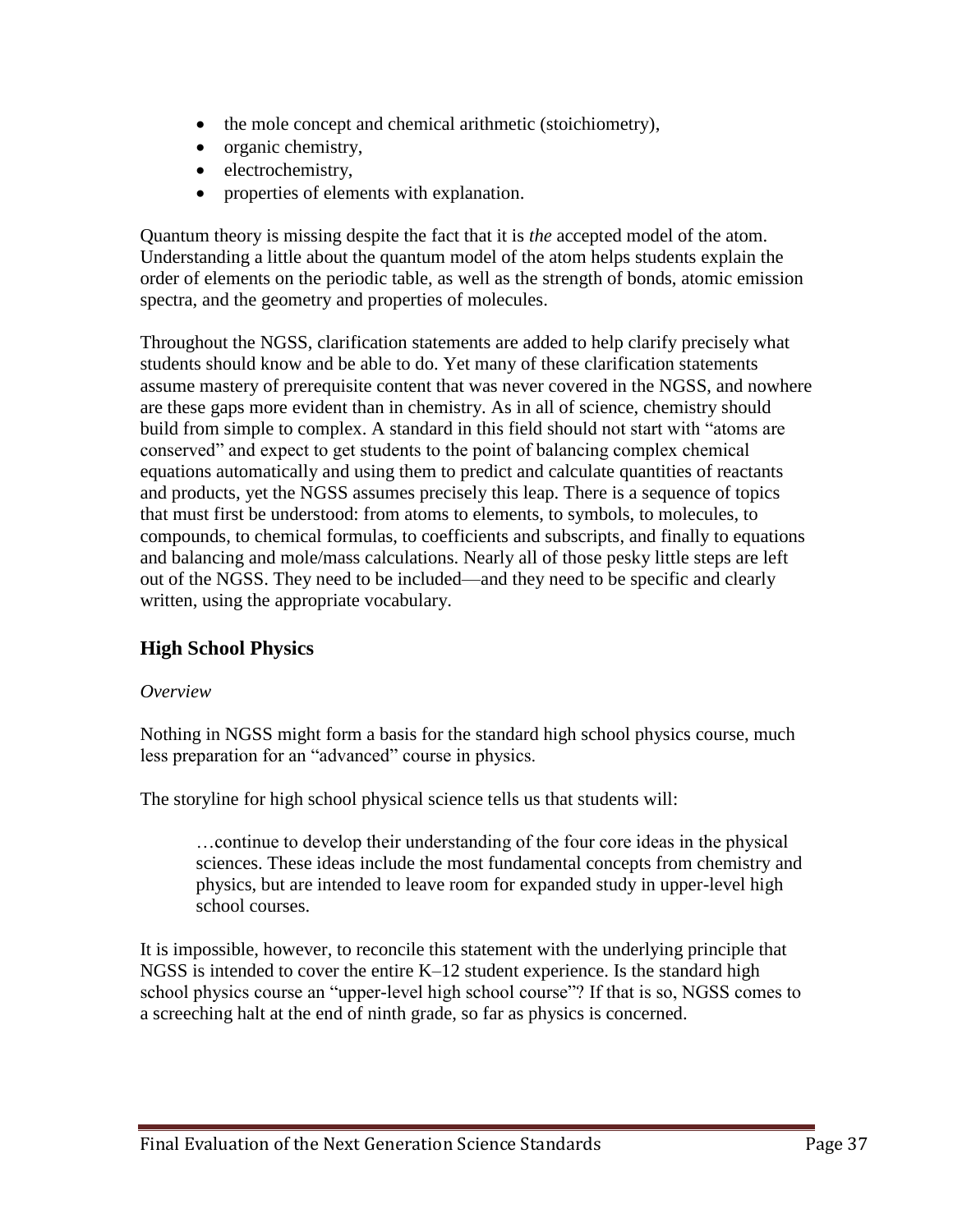### *Content Strengths*

We cannot discourse on the strengths of material that is absent.

### *Content Weaknesses and Omissions*

Here are the most important subjects that are essential to a high school physics course but absent from NGSS:

- 1. Kinematics. Without a grounding in kinematics, not even a semiquantitative understanding of Newtonian dynamics (Newton's laws of motion, etc.) is possible.
- 2. A rigorous approach to defining and using the concept of energy. The vital principle of conservation of energy cannot be understood without a progressive, quantitative broadening of energy concepts.
- 3. Thermodynamics and a simple approach to its basis in kinetic theory. And, subsidiary to this, a survey of heat engines. (Thermodynamics has vital applications in chemistry as well.)
- 4. Modern physics. There should be at least a mention of elementary particles (e.g., leptons, mesons, bosons, quarks). The developments of the twentieth century should not be omitted.
- 5. Last but certainly not least, the broken promise of cross-reference to and use of the Common Core math standards, which constitutes a serious flaw at the middle school level, becomes a fatal omission here.

The treatment of Newtonian dynamics is a pedagogical farce, asking students to:

#### **HS-PS2-1. Analyze data to support the claim that Newton's second law of motion describes the mathematical relationship among the net force on a macroscopic object, its mass, and its acceleration.**

Here, the concept of "acceleration" appears for the first time, yet  $F = ma$  is conspicuously absent. And one wonders how a student is meant to "analyze data" without having learned the kinematic relation  $x = \frac{1}{2} a t^2$ ?

Throughout the document, the definition of *field* is limited to this vague DCI:

Forces at a distance are explained by fields (gravitational, electric, and magnetic) permeating space that can transfer energy through space. (PS2.B)

But in fact student understanding of the rather abstract idea of field can readily be facilitated by defining field in terms of force, which the student already understands; e.g., "The electric field *E* at any point in space is the force exerted on a charge *q* at that point divided by  $q$ ;  $E = F/q$ ." At this introductory level, it is a serious pedagogical error to "explain" concrete forces in terms of abstract fields rather than vice versa.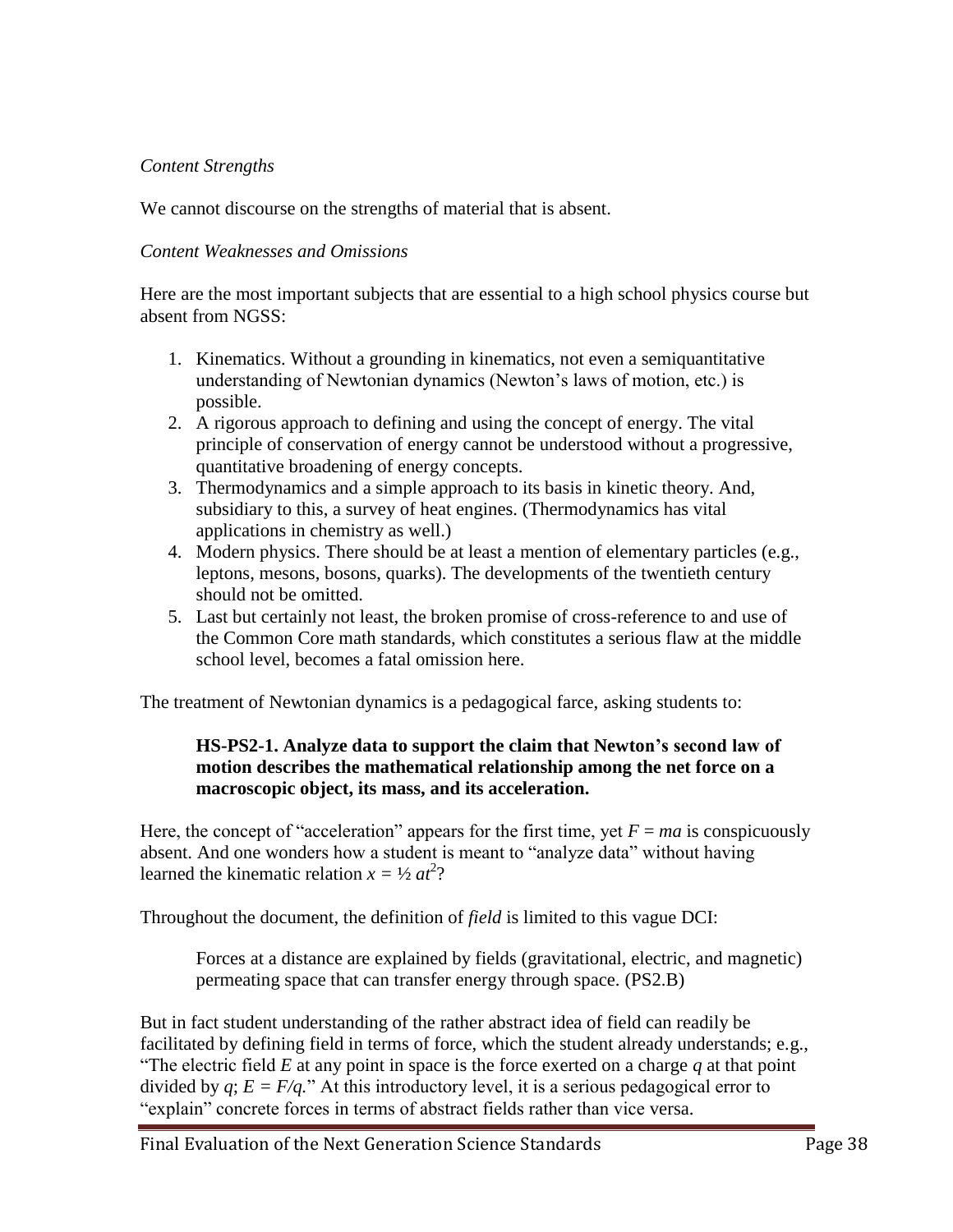Ampère's and Faraday's laws are introduced by implication but never named—and certainly never expressed mathematically:

… provide evidence that an electric current can produce a magnetic field and a changing magnetic field can produce an electric current. (HS-PS2-5)

It will be no surprise that no mention is made of such fundamentally important bases of modern society as the electric generator and motor, whose operation cannot be understood without Ampère's and Faraday's laws.

As for energy, the high school physical sciences storyline claims:

The Core Idea expressed in the *Framework* for PS3 is broken down into four subcore ideas: Definitions of Energy…

Unfortunately, this promise is not fulfilled. In Standard HS-PS3-1, the closest approaches to a definition are two, both inadequate and unsatisfactory at this level. The first is in an assessment boundary:

**HS-PS3-1.** Assessment is limited to basic algebraic expressions or computations; to systems of two or three components; and to thermal energy, kinetic energy, and/or the energies in gravitational, magnetic, or electric fields.

But this is really a listing of energy types rather than a definition. A second definition comes in DCI PS3.B:

PS3.B. Mathematical expressions, which quantify how the stored energy in a system depends on its configuration (e.g., relative positions of charged particles, compression of a spring) and how kinetic energy depends on mass and speed, allow the concept of conservation of energy to be used to predict and describe system behavior. (HS-PS3-1)

While this hints at how one might make the distinction between potential and kinetic energy, there is not a single mention of the fundamental concept of work, which underlies the entire formalism that leads to a real definition of energy via the work-energy theorem. Here again, a golden opportunity for pedagogy is missed: Work is a concrete, readily understood concept (e.g., in the restricted elementary definition  $W = Fx$ ) while energy is somewhat abstract.

There is no mention at all of the structure of matter at levels below electrons, protons, and neutrons; nothing about semiconductors and the revolution they have made possible, or of lasers (despite their ubiquity in everything from CD players to supermarket checkouts).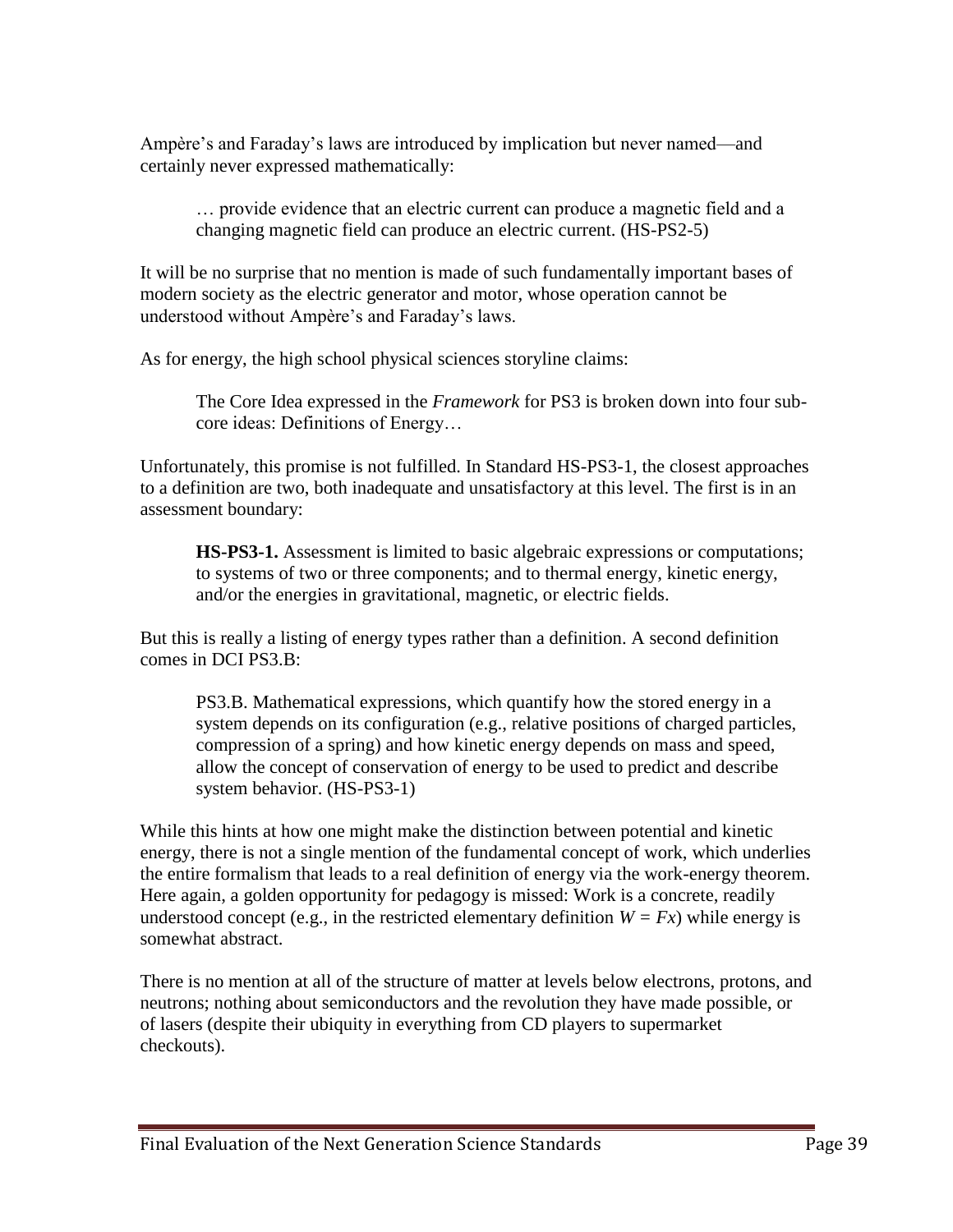Finally, as mentioned in the chemistry section (above), the word quantum occurs exactly once, and in the negative context:

**HS-PS4-3. Evaluate the claims, evidence, and reasoning behind the idea that electromagnetic radiation can be described either by a wave model or a particle model, and that for some situations one model is more useful than the other.** [Clarification Statement: … Examples of a phenomenon could include resonance, interference, diffraction, and photoelectric effect.] [Assessment Boundary: Assessment does not include using quantum theory.]

Yet one wonders how students are to discuss the photoelectric effect in a non-quantum context?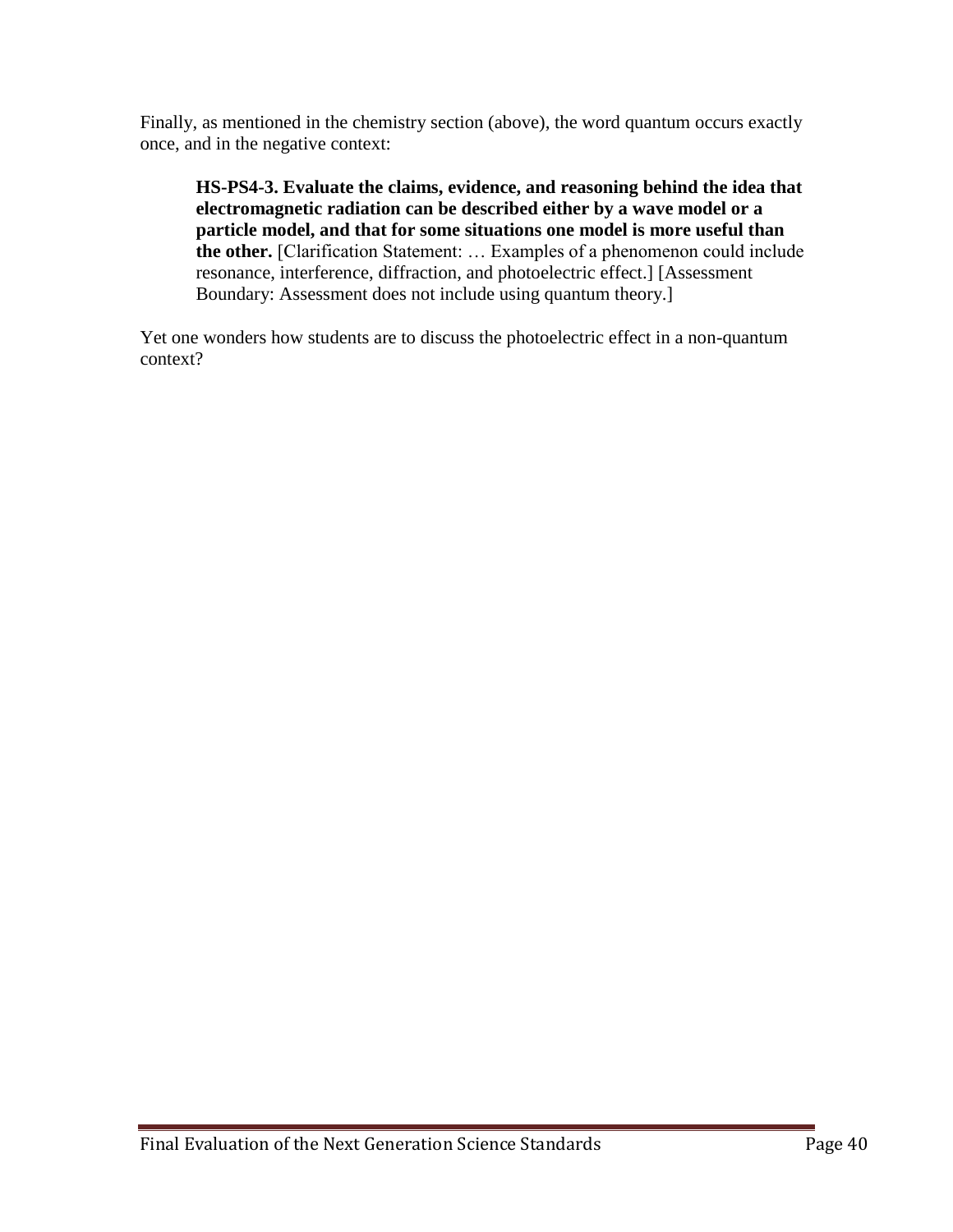# **Life Sciences**

### *Overview*

While there are notable exceptions, treatment of the life sciences is generally solid in elementary school, but grows thin by middle and high school. Too much important content is represented only by mere mention or allusion within "omnibus" standards that refer to large bodies of content for which either necessary precedent in lower grades or needed detail is missing. Worse, serious gaps in cellular and very basic molecular biology content are evident, and some excellent opportunities for integrating engineering and technology are missed, even though the life sciences offer obvious and currently important possibilities—as in biotechnology.

### *Content Strengths*

In two active and important areas, the life science content is to be commended. First, considerable, reasonably detailed attention is given to key features of ecosystems, communities, elementary cycles, and ways in which all of these can be and are disrupted—and repaired. Similarly, the standards addressing evolution are better organized and generally stronger than in many of the state standards that we have reviewed. This is important because evolution-centered ideas continue to reinforce such major sub-disciplines of biology as ecology, embryology, and physiology.

The middle school life science units also include strong sections on the common ancestry of animals based upon a range of morphological criteria and data.

### *Content Weaknesses*

At the middle and high school levels, the content covered by the NGSS is systematically biased against "difficult" subject matter.

Thus, for example, *even the most elementary biochemistry is given short shrift* (not really surprising, considering the general and widespread neglect of chemistry in the NGSS, noted elsewhere in this review). Inadequately treated are molecules small and large, cell biology, genetics, and elementary mechanisms at the cellular and gene levels of morphogenesis and development.

Here is an example from cell biology and genetics: the high school treatment of meiosis. That process is flatly identified as "cell division." That is easy; it saves quite a lot of detail, some of it slightly complicated—but it is wrong. In the course of meiosis, the progametic cells do *divide*. But they do not divide by the ordinary process commonly referred to as "cell division" (or mitosis), which is the doubling, then the equipartition, of the chromosomes followed by the creation of two identical nuclei from the original one. Thereafter comes cytokinesis, which divides the whole cell body into similar or identical *daughter cells*.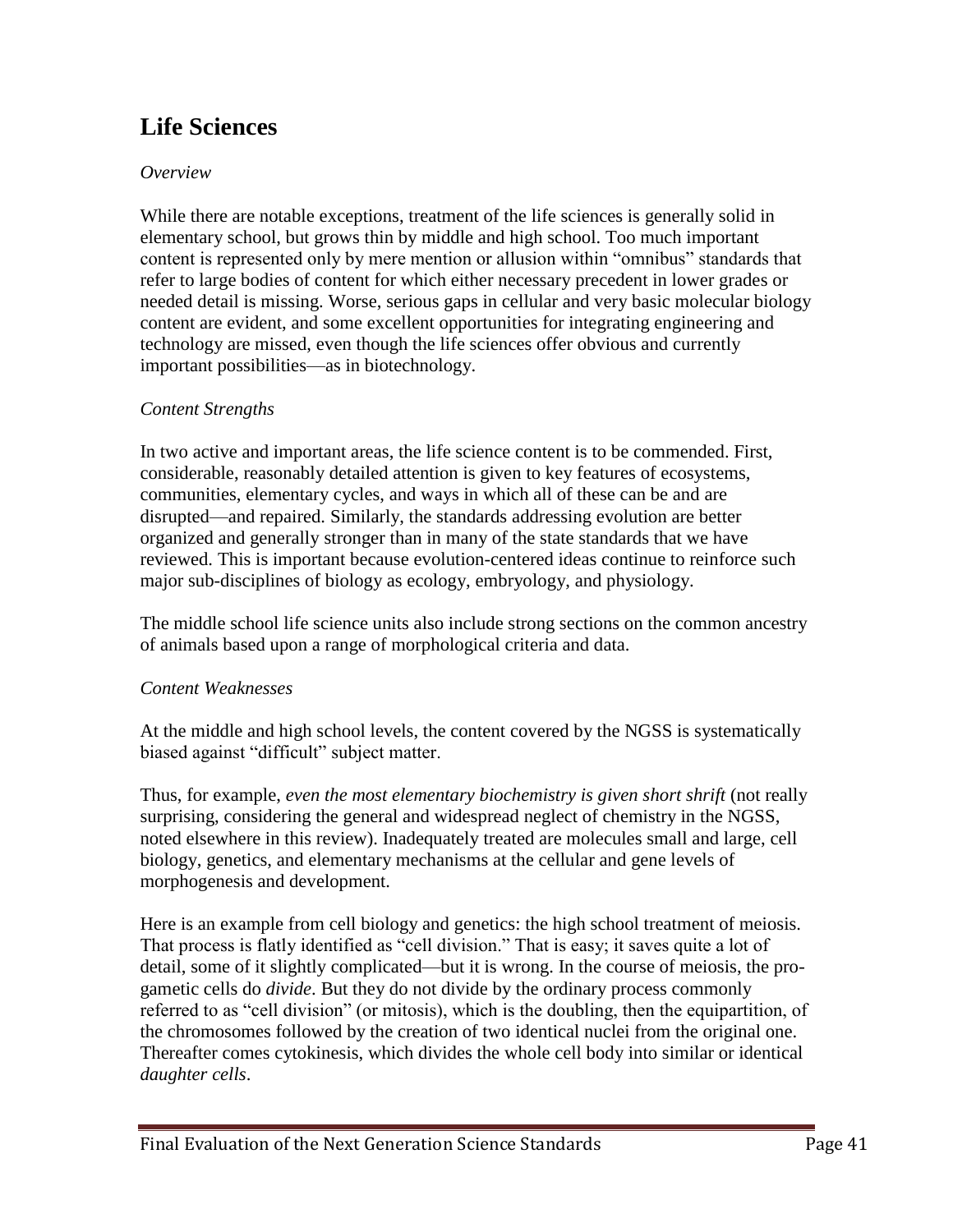Nor is meiosis just a process in which chromosomes may sometimes (merely) "swap sections." The power of meiosis is far greater: via the process called independent assortment, it creates enormous genetic variation. The mechanism resides in the cytological details, which are easily, in fact, diagrammed and taught. They *must* be understood if the meaning of sexual reproduction in plants and animals, and its role in evolution, is to be understood to any depth. In the NGSS we are supposed to be shooting for depth, rather than superficial breadth.

Similarly, the expectations addressing organisms and heredity are weak. Both are heavily dependent on molecules, including macromolecules, their chemistry and assembly, and interactions. Yet, in contrast to the considerable space given to explanations of ecosystems, explanations at the molecular levels of biology are terse and highly incomplete. Further weakening these standards, assessment boundaries indicate that the chemical-molecular domains are *not* to be included in assessments of student understanding.

One high school standard, for one example, expects from the student "…a model to illustrate the hierarchical organization of interacting systems that provide specific functions..." of (physiological) systems, but includes an assessment boundary that explicitly eliminates from assessment "interactions and functions at the molecular or chemical reaction level."

Pity the classroom teacher who is supposed have some serious notion of what would constitute an adequate "model" in this case. It is hard to imagine a professional development program that will actually equip teachers to visualize *models* that *illustrate* hierarchical organization of *systems*, let alone to assess and grade them conscientiously and well. Pity the curriculum or assessment designer who needs to decide *what*, in this typically *practices*-driven standard (remember, the expected performance is the creation of *a model*…), is actually to be taught and tested about the vast (implied) body of requisite *knowledge*.

Yet students who have no familiarity with the basic molecular features of DNA, proteins, subcellular organelles, gene transmission, and the regulation of gene expression, and whose grasp of biochemistry is limited to vague notions of carbon and energy flow whether or not college- or science-committed—will be poorly prepared for twenty-firstcentury encounters with health and disease. They will also be ill-prepared to grapple with life science issues of high public interest: genetically modified crops and foods, cloning, stem-cell therapies, the character and uses of genetic counseling, individualized therapeutics, environmental toxins.

Perhaps such content is meant simply to be assumed, as in a typical "omnibus" high school standard which asks students to "communicate scientific information that common ancestry and biological evolution are supported by multiple lines of empirical evidence," and where the clarification statement insists that: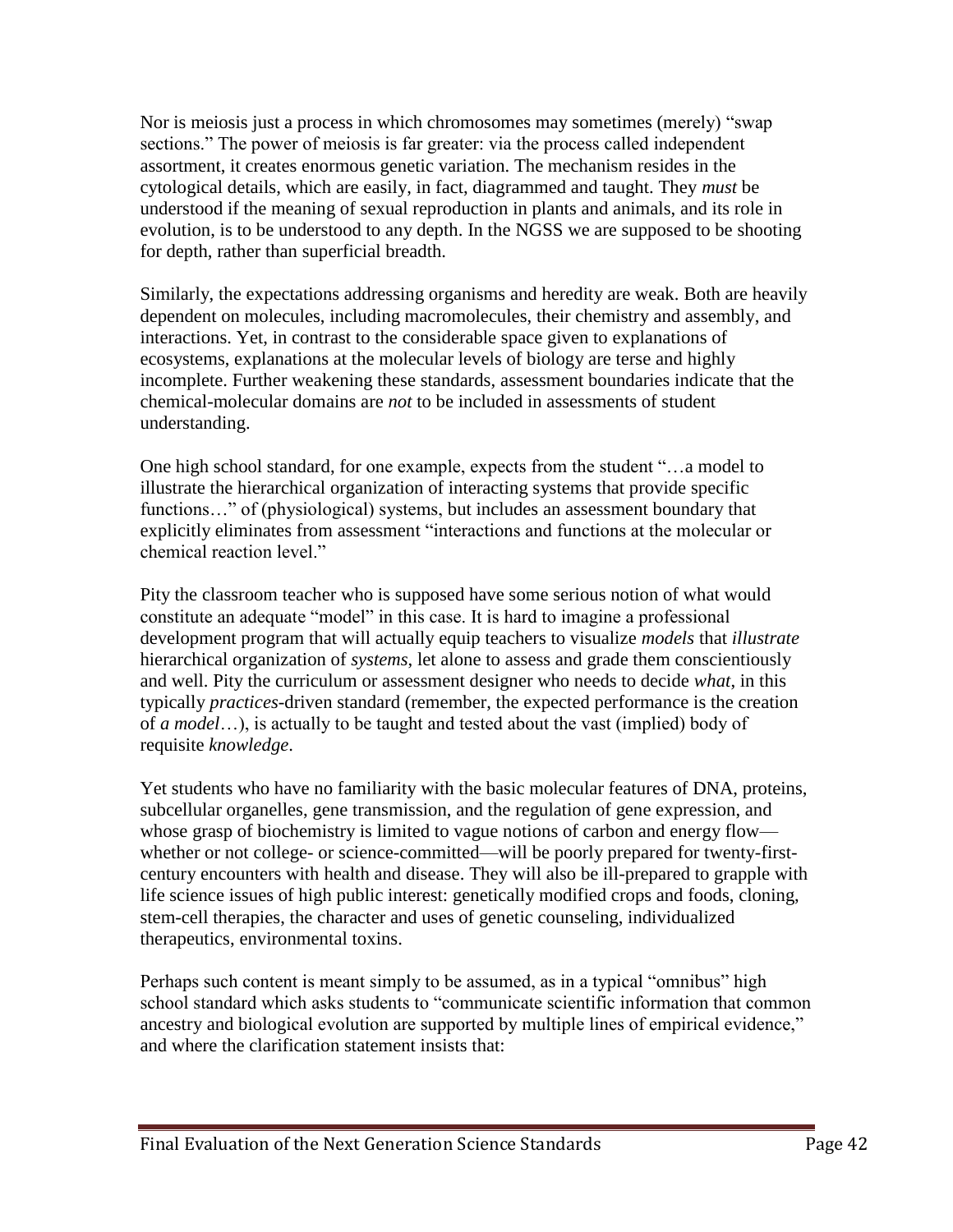**HS-LS4-1**. Emphasis is on a conceptual understanding of the role each line of evidence has relating to common ancestry and biological evolution. Examples of evidence could include similarities in DNA sequences, anatomical structures, and order of appearance of structures in embryological development.

Yes; that much covers an entire unit, at least, of a full high school biology course. Here, though, knowledge of DNA base sequences and their use in determining evolutionary relationships, which *is*, in fact fundamental to the modern understanding of this subject, is merely suggested, not required.

Similarly, one Disciplinary Core Idea explains:

LS4.A. Genetic information, like the fossil record, provides evidence of evolution. DNA sequences vary among species, but there are many overlaps; in fact, the ongoing branching that produces multiple lines of descent can be inferred by comparing the DNA sequences of different organisms. Such information is also derivable from the similarities and differences in amino acid sequences [of proteins with the same function in different species…which would be needed to upgrade this allusion to relevant knowledge!] and from anatomical and embryological evidence. (HS-LS4-1)

But in the standards, a minimalist, allusive approach to heredity and modern phylogenetics, which must include meiosis and some basic Mendelian genetics, results in confusion and disinformation. (See also below, under *Errors*.)

Indeed, the general treatment of heredity, vital as it is to modern evolutionary science, is weak in NGSS, especially as regards the basics of genetics, nucleic acids (DNA and RNA) and, more generally, the dramatic contributions of molecular biology that began to revolutionize the life sciences in the 1950s.

### *Omissions*

"Omnibus" standards, of which there are many, are the real problem of omission. There are several examples in which NGSS standards assume that extensive content is or will be taught, but never provide the necessary *prior* standards or backup. Take, for example, the middle and high school coverage of physiology. In middle school, students are asked to:

**MS-LS1-3. Use argument supported by evidence for how the body is a system of interacting subsystems composed of groups of cells.** [Clarification Statement: Emphasis is on the conceptual understanding that cells form tissues and tissues form organs specialized for particular body functions. Examples could include the interaction of subsystems within a system and the normal functioning of those systems.] [Assessment Boundary: Assessment does not include the mechanism of one body system independent of others. Assessment is limited to the circulatory, excretory, digestive, respiratory, muscular, and nervous systems.]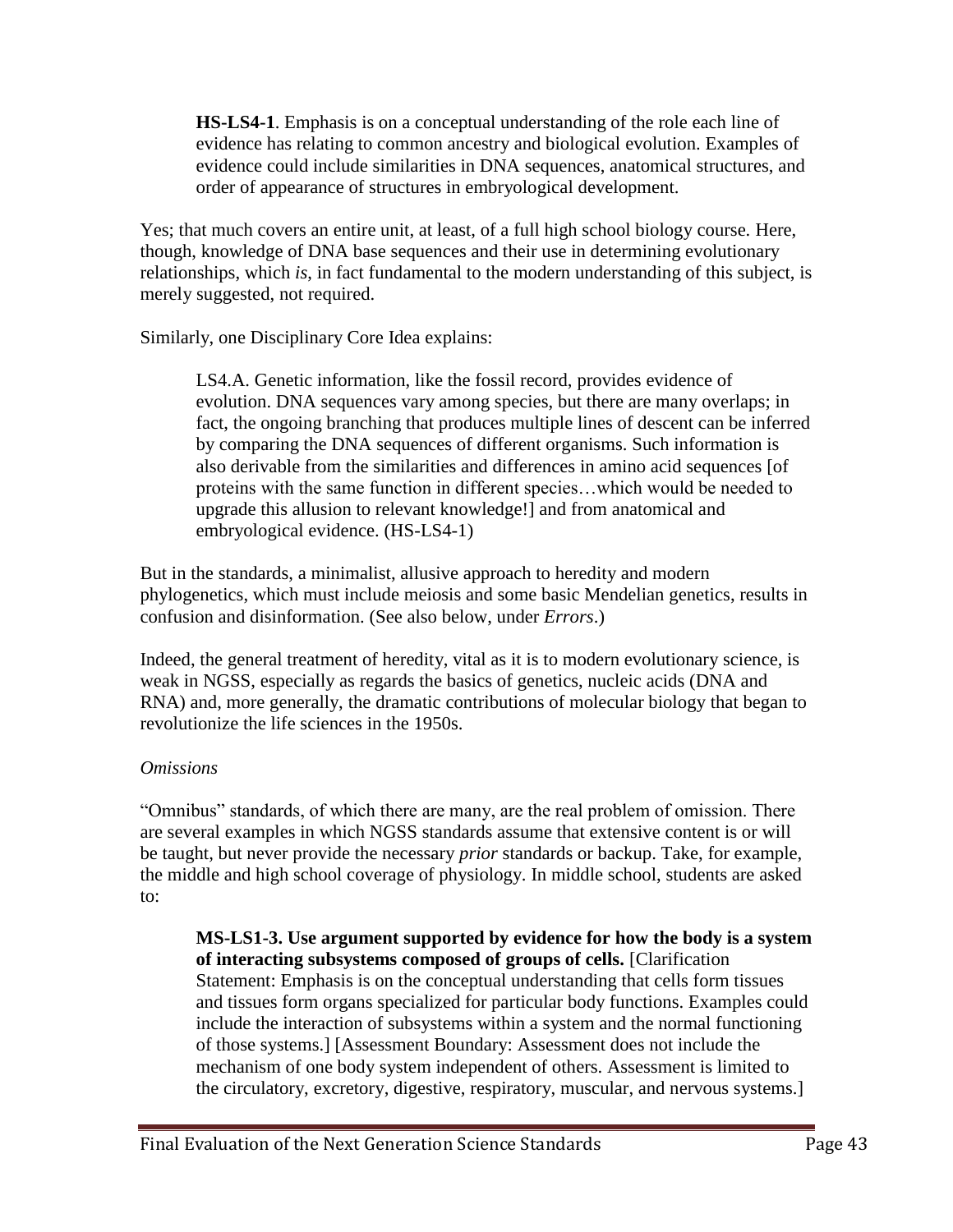This task is vast and mysterious. How is a student to understand interactions between systems without understanding something of each system on its own? Where and when will that have been learned? Doesn't one need to understand circulatory and kidney function in order to understand how the kidney filters blood? Is the circulatory system a system or a subsystem? The standards should be clear and explicit to ensure that this critical information is neither glossed over nor omitted. Furthermore, without specifying the missing content, what does all this high-level generalization contribute to an understanding of any physiological topic "in depth?"

Examples abound of this overly compressed "omnibus" treatment of cellular-chemicalmolecular relations. Here is another from physiology:

**HS-LS1-2. Develop and use a model to illustrate the hierarchical organization of interacting systems that provide specific functions within multicellular organisms.** [Clarification Statement: Emphasis is on functions at the organism system level such as nutrient uptake, water delivery, and organism movement in response to neural stimuli. An example of an interacting system could be an artery depending on the proper function of elastic tissue and smooth muscle to regulate and deliver the proper amount of blood within the circulatory system.] [Assessment Boundary: Assessment does not include interactions and functions at the molecular or chemical reaction level.]

How are they to understand elasticity (for example) in this context without at least mention of the key elastic protein (elastin) and how it works and what it looks like? Functions at the "organism system level" *entail* functions at the cellular, subcellular, and molecular levels. There is nothing in NGSS to indicate that students are expected to have anything but vague notion of how cells and their components—mitochondria, cell membranes, cell walls, etc.—work; ribosomes don't even get a mention. Moreover, there is just a sentence stating that unicellular organisms exist, and, except for noting that bacteria are "decomposers," bacteria are absent from this entire document. Yet they are the most abundant and ecologically important organisms on the planet. There is also no mention of viruses.

The very terms, and hence simple but important concepts, of prokaryote and eukaryote cellular life are absent. With all such detail omitted, the "hierarchical" systems demanded can be only the simplest kinds of flow diagram, knowledge that, in the end, violates the stated purpose of the pervasive emphasis on *practices*. If, that is, a standard like this refers to content by allusion, and the required content is a series of simple formalisms without detail, then that content can be learned only by—memorization.

In fact, many of the standards provided are written so as to emphasize and encourage various forms of communication about *high-level abstractions* or loose generalizations. Once again, pity the curriculum and assessment writers, not to mention teachers, who will be expected to grade in a meaningful way student work based upon such standards as the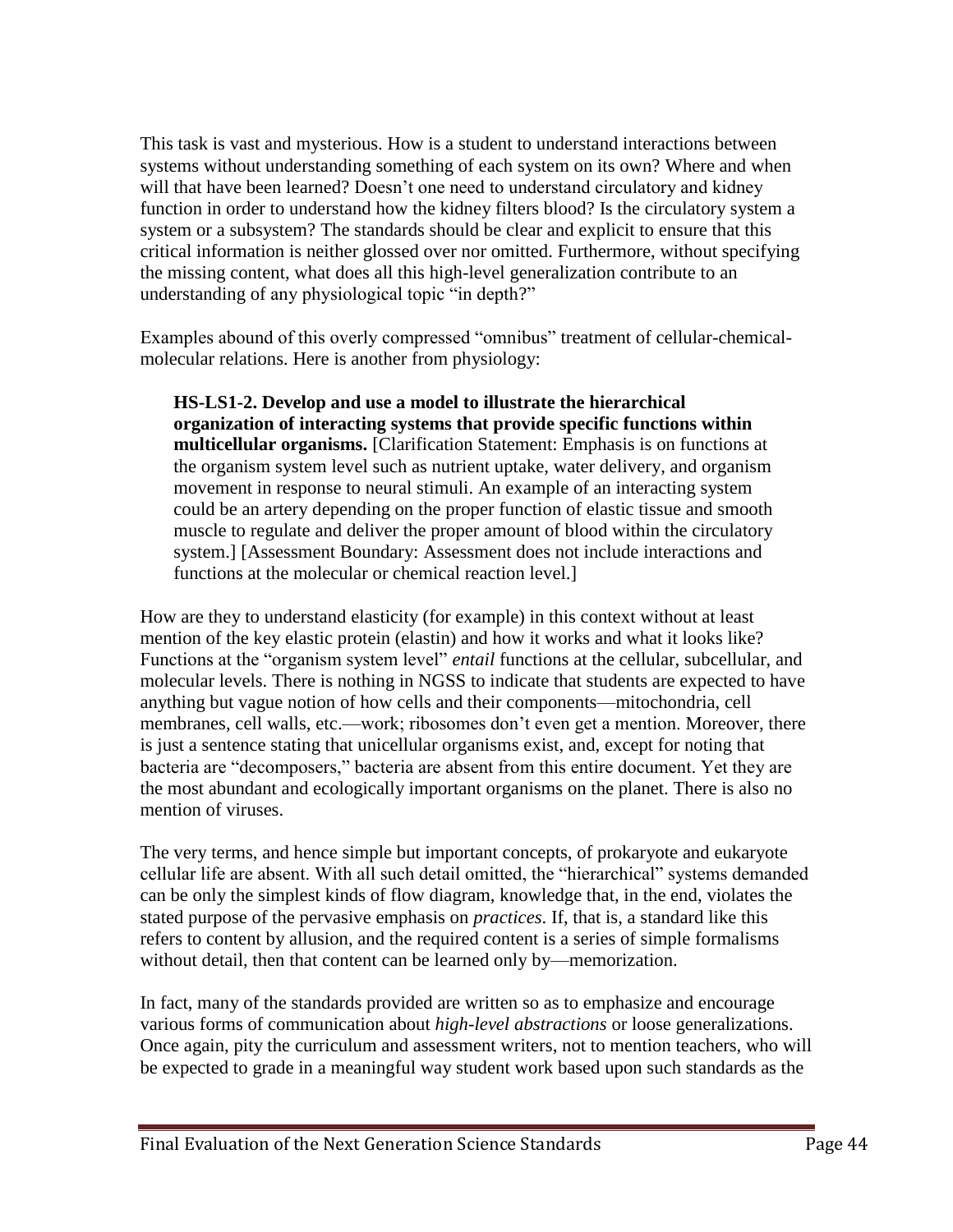many that begin like this: "Develop and use models of to support explanations of  $\_\_\_\_\$ patterns in  $\_\_\_\_\.\$ . (MS-ESS2-e)

#### *Errors*

There are quite a number of mostly-small errors in the NGSS life science expectations, some of which will mislead teachers and students. See, for example, "meiosis," above.

At the middle school level, we're also told:

PS3.D. Cellular respiration in plants and animals involves chemical reactions with oxygen that release stored energy. In these processes, complex molecules containing carbon react with oxygen to produce carbon dioxide and other materials. (MS-LS1-7)

This is misleading. The relevant processes are oxidations and reductions; but this has fundamentally to do with the transfer of electrons to molecules like NAD and not reactions with oxygen in the usual, commonly recognized sense. The role of oxygen is to serve as terminal electron/proton acceptor in the electron transport chain, *during which ATP is produced*. That last is the most important point. In any case, this is an inadequate rendering, even for middle school, of the fundamental, universal process of cellular respiration, explaining nothing.

One last example. We read that "Each chromosome pair contains two variants of each of many distinct genes." This may or may not be true for some loci but it is most certainly *not* true for all. A clear, specific treatment of genetics would not fail to discuss homoversus heterozygosity. Homozygous loci have two copies of a single "variant."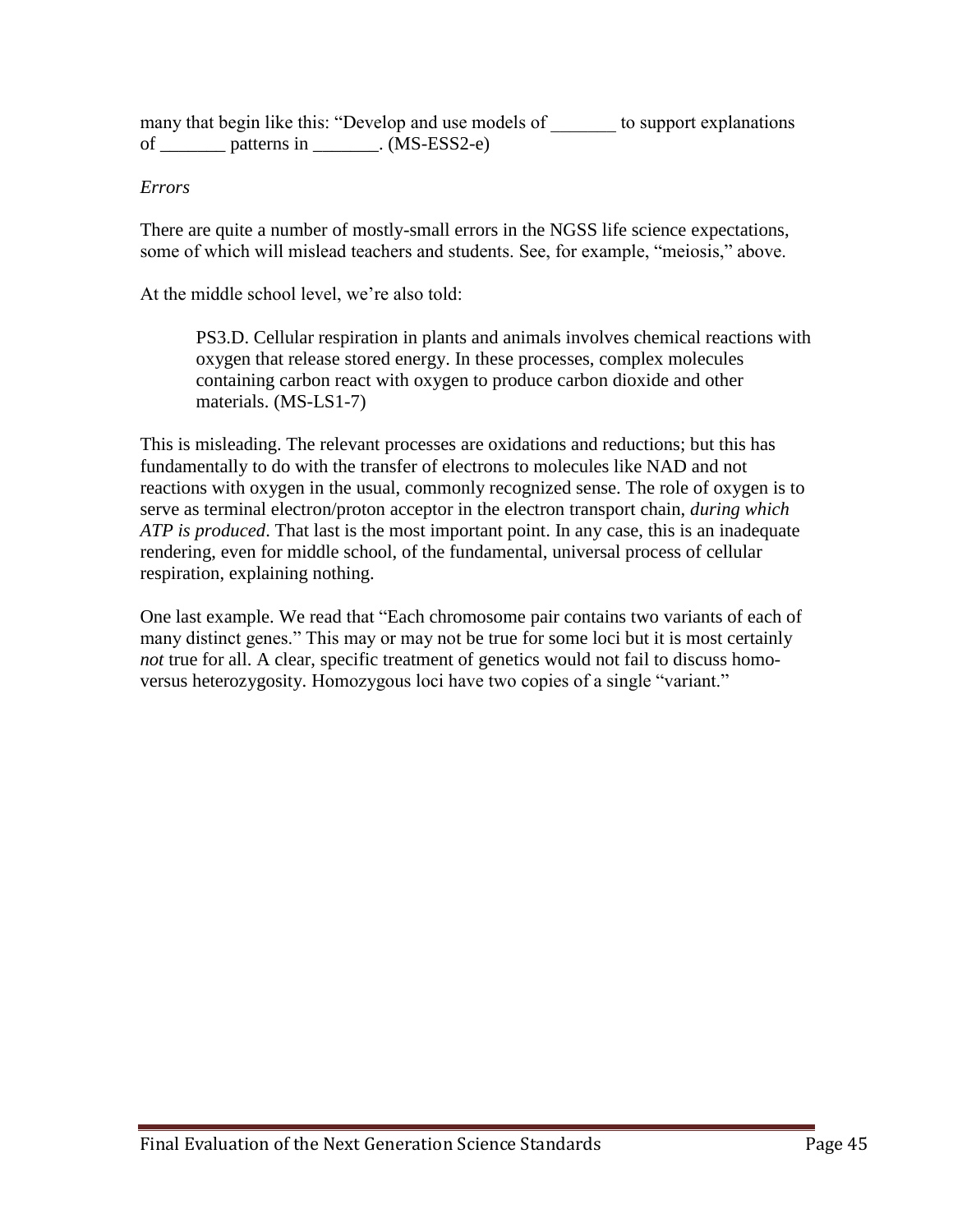# **Earth and Space Science**

#### *Overview*

The NGSS earth and space science standards are fairly ambitious in their scope, particularly at the secondary level, and much of the essential K–12 content that students need to learn to be college- and career-ready is included—or at least implied. Unfortunately, perhaps as a consequence of the desire to cover so much, too many standards become rather long laundry lists of content. Worse still, essential prerequisite knowledge is too often missing from the standards in earlier grades, leaving too much assumed and too little explicitly stated.

#### *Content Strengths*

The strongest feature of the NGSS in earth and space science is its inclusion of many important topics. Students will be introduced, for example, to important theories for the origin of the universe and of the solar system:

#### **HS-ESS1-2. Construct an explanation of the Big Bang theory based on astronomical evidence of light spectra, motion of distant galaxies, and composition of matter in the universe.**

The above is an especially nice example because it includes study of the evidence trail leading to the theory.

Similarly, the following outlines essential elements of K–12 earth and space science study.

### **HS-ESS1-6. Apply scientific reasoning and evidence from ancient Earth materials, meteorites, and other planetary surfaces to construct an account of Earth's formation and early history.**

### *Content Weaknesses*

Unfortunately, the chief strength of the earth and space science standards also contributes to its greatest weakness: the NGSS places large quantities of sometimes-disparate science into one statement, often without proper background from earlier grades. Sometimes so much content is implied in a single statement that it is difficult to imagine just what one might expect to be taught (or to have been taught previously). At times, a standard might even introduce enough content to support an entire course. One such expects students to tackle interactions between complicated systems:

**5-ESS2-1. Develop a model using an example to describe ways the geosphere, biosphere, hydrosphere, and/or atmosphere interact.** [Clarification Statement: Examples could include the influence of the ocean on ecosystems, landform shape, and climate; the influence of the atmosphere on landforms and ecosystems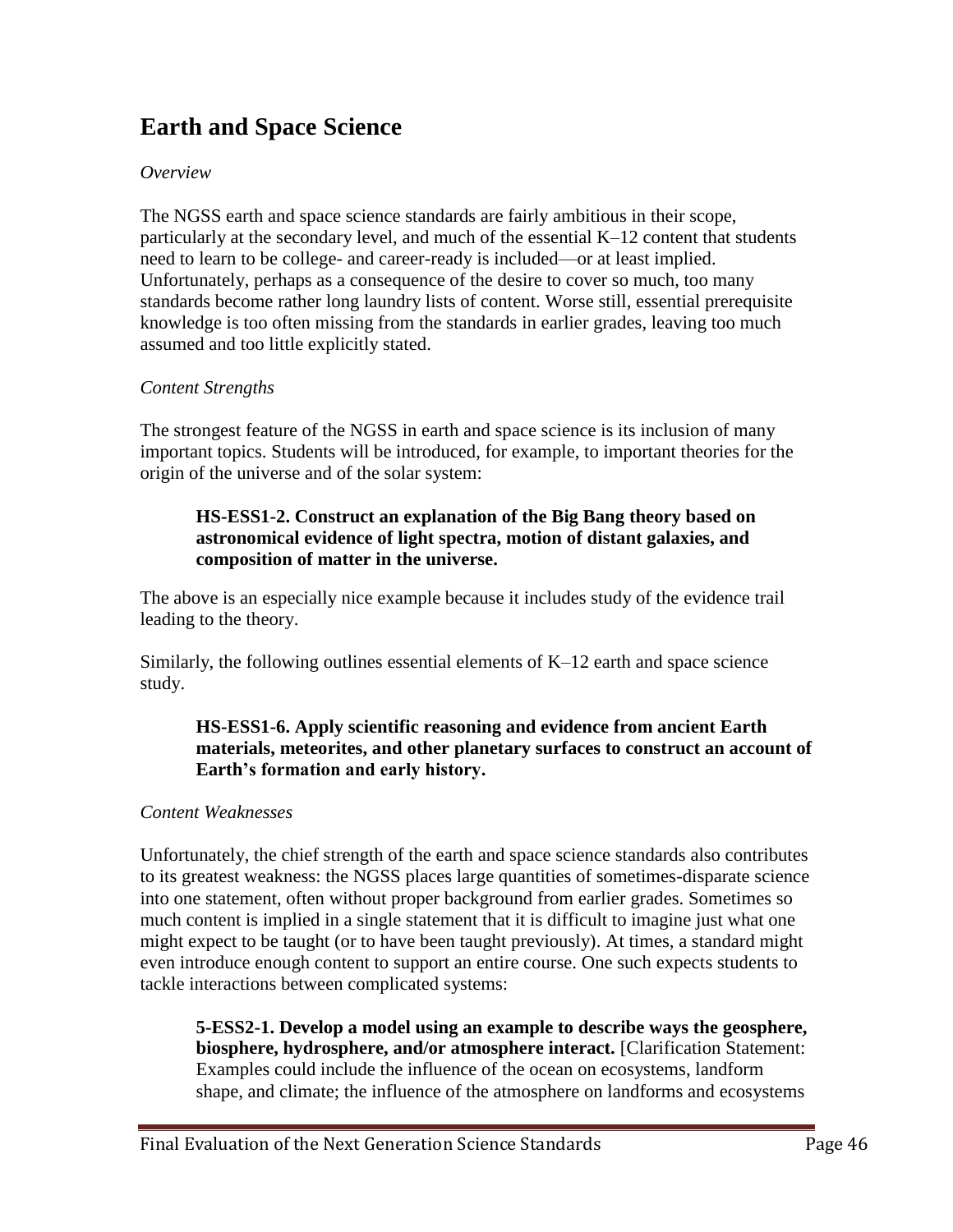through weather and climate; and the influence of mountain ranges on winds and clouds in the atmosphere. The geosphere, hydrosphere, atmosphere, and biosphere are each a system.] [Assessment Boundary: Assessment is limited to the interactions of two systems at a time.]

And another:

**HS-ESS2-3. Develop a model based on evidence of Earth's interior to describe the cycling of matter by thermal convection.** [Clarification Statement: Emphasis is on both a one-dimensional model of Earth, with radial layers determined by density, and a three-dimensional model, which is controlled by mantle convection and the resulting plate tectonics. Examples of evidence include maps of Earth's three-dimensional structure obtained from seismic waves, records of the rate of change of Earth's magnetic field (as constraints on convection in the outer core), and identification of the composition of Earth's layers from highpressure laboratory experiments.]

The model of the layered Earth was not developed in earlier grades, so the idea of Earth having a core and a mantle is newly introduced here. Density is introduced earlier, as an observed property, but it needs to be understood somewhat more quantitatively here. The fact that Earth has a magnetic field is newly introduced here, too, when students need to consider *changes* to it.

Besides all this new basic content, the standard also asks students to understand seismic waves and how they are used to map the planet's interior. This involves distinguishing the different kinds of waves and how they reflect and refract at boundaries. We also find in this standard the "composition of Earth's layers" in a sequence which omitted basic material on rocks and minerals. This standard presents an excellent piece of accessible solid-earth geophysics—if only it had the proper scaffold.

A fourth-grade standard asks students to:

**4-ESS3-2. Generate and compare multiple solutions to reduce the impacts of natural Earth processes on humans.** [Clarification Statement: Examples of solutions could include designing an earthquake resistant building and improving monitoring of volcanic activity.] [Assessment Boundary: Assessment is limited to earthquakes, floods, tsunamis, and volcanic eruptions.]

But how does a student even contemplate an earthquake-resistant building or the monitoring of a volcano without first understanding how those phenomena work?

And in middle school:

**MS-ESS3-1. Construct a scientific explanation based on evidence for how the uneven distributions of Earth's mineral, energy, and groundwater resources are the result of past and current geoscience processes.** [Clarification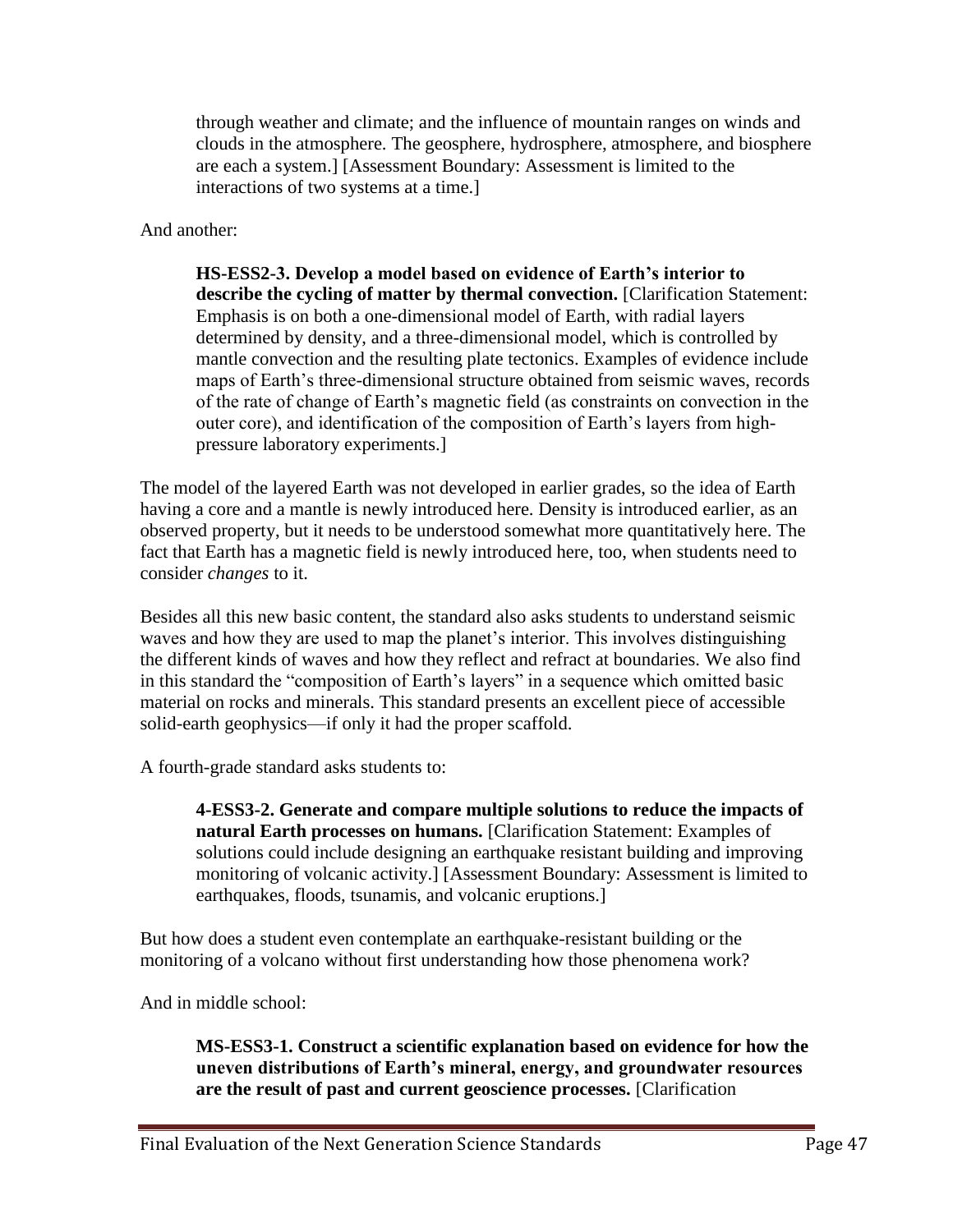Statement: Emphasis is on how these resources are limited and typically nonrenewable, and how their distributions are significantly changing as a result of removal by humans. Examples of uneven distributions of resources as a result of past processes include but are not limited to petroleum (locations of the burial of organic marine sediments and subsequent geologic traps), metal ores (locations of past volcanic and hydrothermal activity associated with subduction zones), and soil (locations of active weathering and/or deposition of rock).]

The trouble with this is that it is the first mention of most of these complicated processes. Formation and trapping of petroleum is a big deal involving a lot of chemistry and structural geology and stratigraphy; ores depend on some knowledge of volcanic processes including hydrothermal activity and what occurs in subduction zones. This appears to be the only occurrence of the string "subduct" in the whole document.

Perhaps the touchiest (and, in terms of understanding current policy disputes, perhaps the most useful) element of the earth and space science standards is their inclusion of expectations that address climate change. One of the relevant standards appears in an ambitious high school standard dealing with natural resources:

**HS-ESS3-5. Analyze geoscience data and the results from global climate models to make an evidence-based forecast of the current rate of global or regional climate change and associated future impacts to Earth systems.** [Clarification Statement: Examples of evidence, for both data and climate model outputs, are for climate changes (such as precipitation and temperature) and their associated impacts (such as on sea level, glacial ice volumes, or atmosphere and ocean composition).] [Assessment Boundary: Assessment is limited to one example of a climate change and its associated impacts.]

Leaving aside the policy controversy, this standard is too much, too sudden, too complicated, and too advanced, given the weak background provided by the standards up to this point. To be able to deal competently with this content at the high school level, students must already have acquired at least an elementary feel for the chemical composition and physical structure of the atmosphere; its transparency (or not) to electromagnetic radiation at various wavelengths; blackbody radiation (dependence on temperature); mechanism of greenhouse effect in general; heat budgets, which include sensible heat as well as heat stored as latent heats (evaporation and freezing); specific heats of various earth materials and their reflectivity; pH, especially of ocean water; unstable isotopes for dating and stable ones for signals from ice and sediment cores; and many other matters, including an introduction to the methods used in computer models. High school students *could* certainly deal with all those at an appropriate level and acquire an elementary but realistic sense of "climate science," but this has to be developed coherently over time. Very little such development is visible in these standards.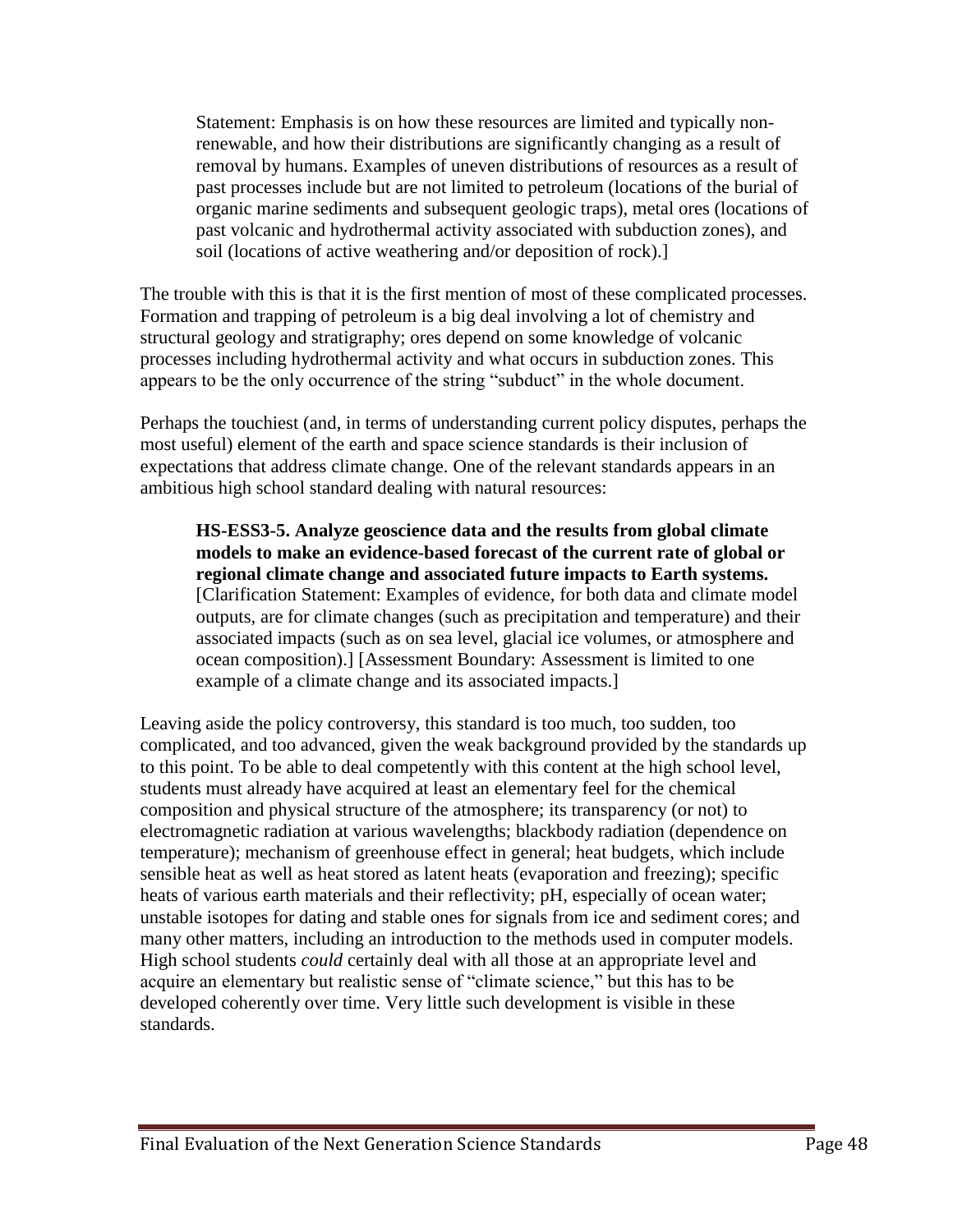#### *Errors*

The earth and space science standards themselves are relatively error-free, but here's one from physical science that applies especially to the Earth:

PS4.A. Waves, which are regular patterns of motion, can be made in water by disturbing the surface. When waves move across the surface of deep water, the water goes up and down in place; it does not move in the direction of the wave except when the water meets the beach. (Note: This grade band endpoint was moved from K–2). (4-PS4-1)

While there is no net transport of water in a deep-water surface wave, the particle motion is roughly circular and not just vertical. This is critical because, without the horizontal component, there is no reason for the observed direction of water at the beach (caused by frictional drag against the bottom). Students can just as easily learn that the water moves in circles.

#### *Omissions*

Though a great deal of content is touched upon or alluded to or taken for granted in the earth science portions of the NGSS—indeed, as noted above, very large amounts are sometimes amassed into single, overwhelming standards—there are some missed opportunities as well. The absence of an elementary section on minerals and rocks means that students will grapple with the changes to the Earth's surface without having necessarily learned what the surface is made of and how its materials cycle. There is, as well, a general inattention to the basic *mechanisms* of earth processes. For example, references are made in various places to earthquakes and volcanoes, their presence at plate boundaries, and the fact that they constitute hazards. But there is not enough attention to what earthquakes and volcanoes fundamentally *are*, why they happen, how they work, how they are measured and described, and what about them might be dangerous—or sometimes beneficial. The NGSS also misses an opportunity to use the history of plate tectonic theory as an illustration of how scientific thinking develops. What data and reasoning went into this important and recent paradigm shift?

Some good content that we saw in the second NGSS draft was removed in the last round of editing. A worrying example was a strong former item about rocks and minerals and the cycling of rock materials:

**MS-ESS2-g. Collect data and generate evidence to answer scientific questions about the chemical and physical processes that form rocks and minerals and cycle Earth materials.** [Clarification Statement: Investigations can use various materials to simulate the processes of melting, crystallization, weathering, deformation, and sedimentation. These processes act together to cycle and recycle Earth materials.]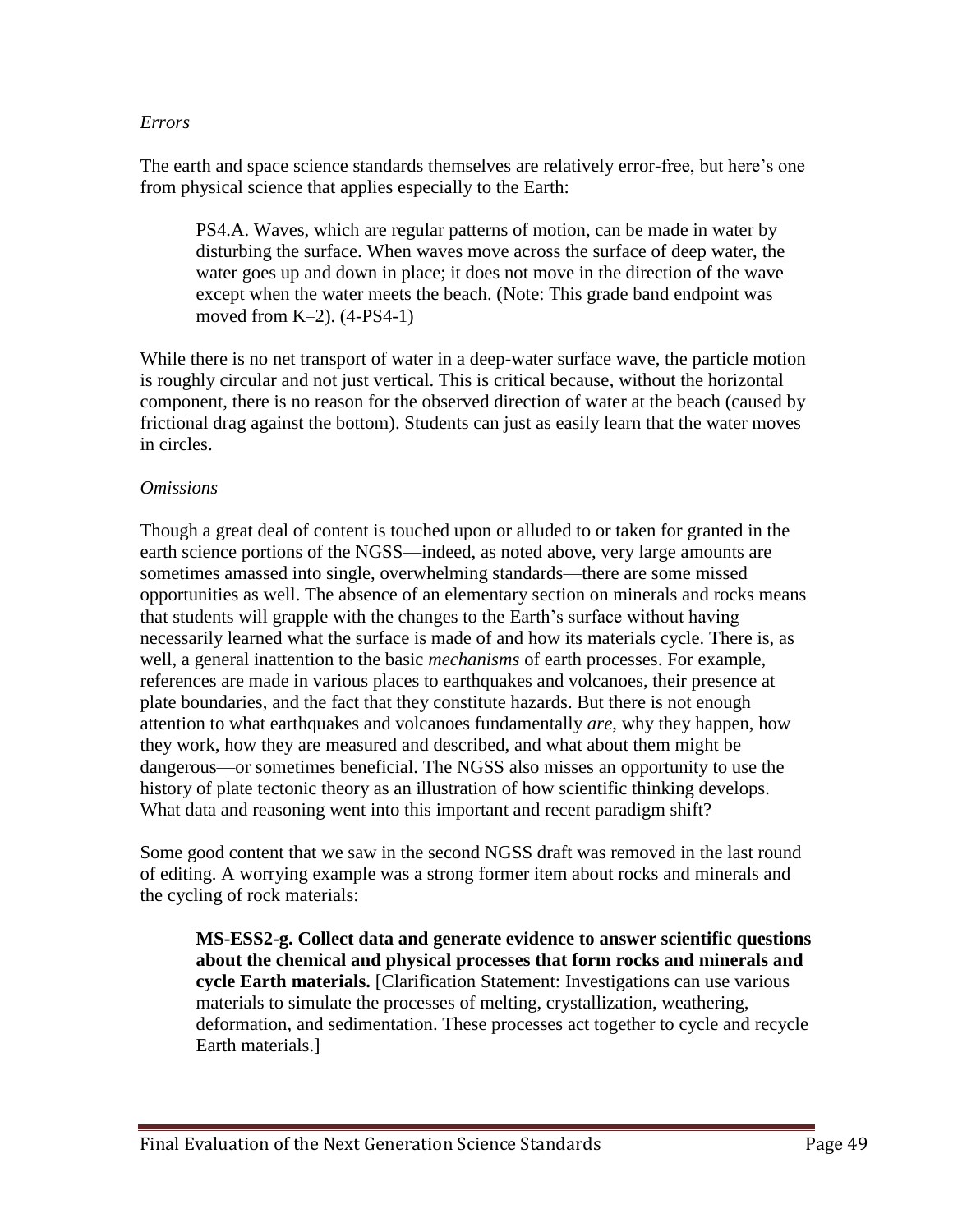Also now missing, important in light of its relationship to of climate change, is the only reference to the workings of the greenhouse effect:

**MS-ESS2-n. Use models of Earth's atmosphere and surface to support the explanation of the greenhouse effect.** [Clarification Statement: Model explanations, physical or conceptual, reveal various ways that heat energy moves through and is stored within Earth's systems.] [Assessment Boundary: The rates of energy absorption by different reservoirs and their effect on the radiation balance of the system are not assessed. A complete understanding of the electromagnetic spectrum is not assessed.]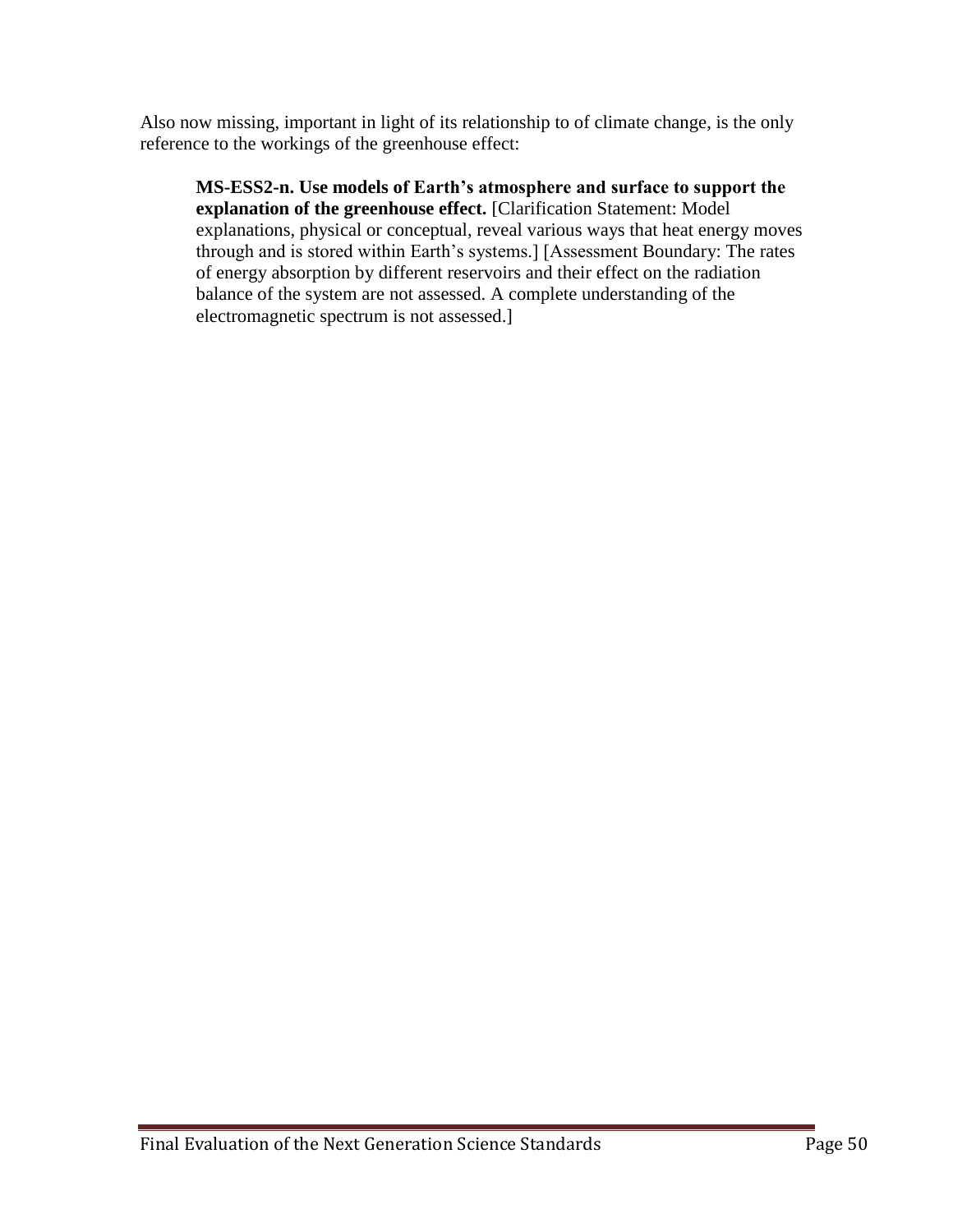# **Engineering, Technology, and Applied Science**

Whereas earlier public drafts of the NGSS presented engineering standards as a separate strand, the final standards now integrate engineering and technology components with the scientific Disciplinary Core Ideas. This was an important and constructive alteration. While it is important to include engineering and technology in the NGSS, it is even more important that K–12 students see engineering in the context of science content and application and that they first master the critical discipline-based content so that they will be able to understand and engage in engineering. Indeed, the best way to prepare for college-level engineering is to master basic prerequisite science content while considering how that content can, in many cases, be put to use through design activities.

We find, for example, this laudable general engineering design objective in HS-PS3-3:

### **HS-PS3-3. Design, build, and refine a device that works within given constraints to convert one form of energy into another form of energy**.

This is worth doing, but to be practicable it needs to be accompanied by more specifics on goals and constraints.

It's also good to see this in HS-PS4-5:

#### **HS-PS4-5. Communicate technical information about how some technological devices use the principles of wave behavior and wave interactions with matter to transmit and capture information and energy.**

Still, the NGSS contain a number of clear weaknesses that bear on engineering, often arising from the missing content noted elsewhere in this review. The dearth of critical chemistry content organized and presented sequentially through the grades, for example, is apt to mean that entering college students will not have a sufficient foundation on which to learn and apply chemical engineering.

As indicated in the life science review (see page 41), the NGSS ignore several opportunities to integrate life science and engineering. Indeed, the only engineering and technology evident in that section is associated with biodiversity and ecosystem management, or with ethical issues bearing on genetic modification of organisms. Activities involving growth of simple organisms such as algae or yeast could have been included to study how nutrients, light, and other factors can be controlled to achieve engineering design goals such as capturing energy or preparing food. While it is important to avoid inappropriately contrived attempts to label activities as engineeringand technology-related, this should not mean their near exclusion from an entire area.

Finally, as also noted elsewhere in this review but important to underscore in relation to engineering, students who do not take focused chemistry and physics courses in high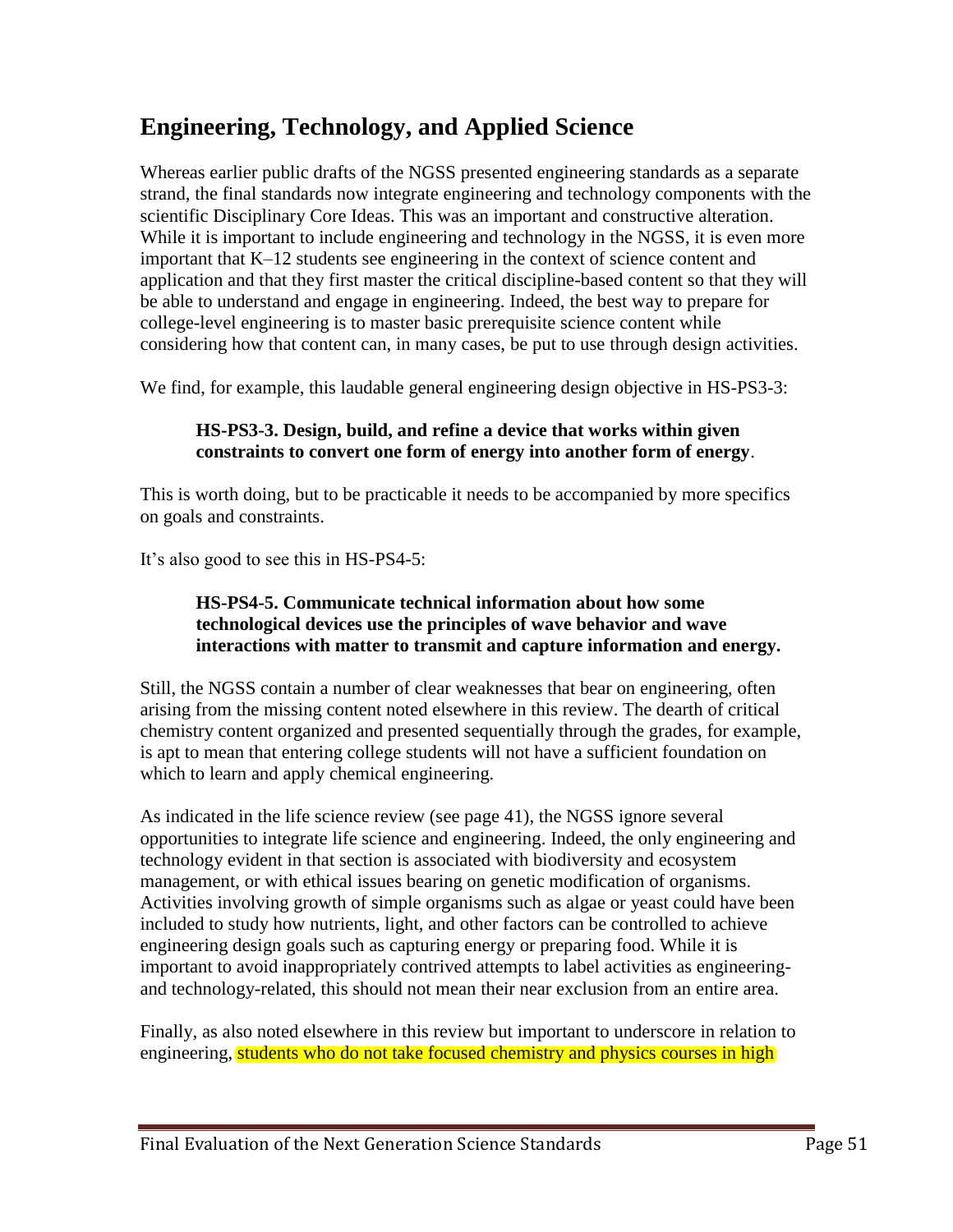school will not be ready for college-level study in the "T" or "E" of STEM any more than in the mainline disciplines of science. The NGSS content expectations in and of themselves do not supply that background.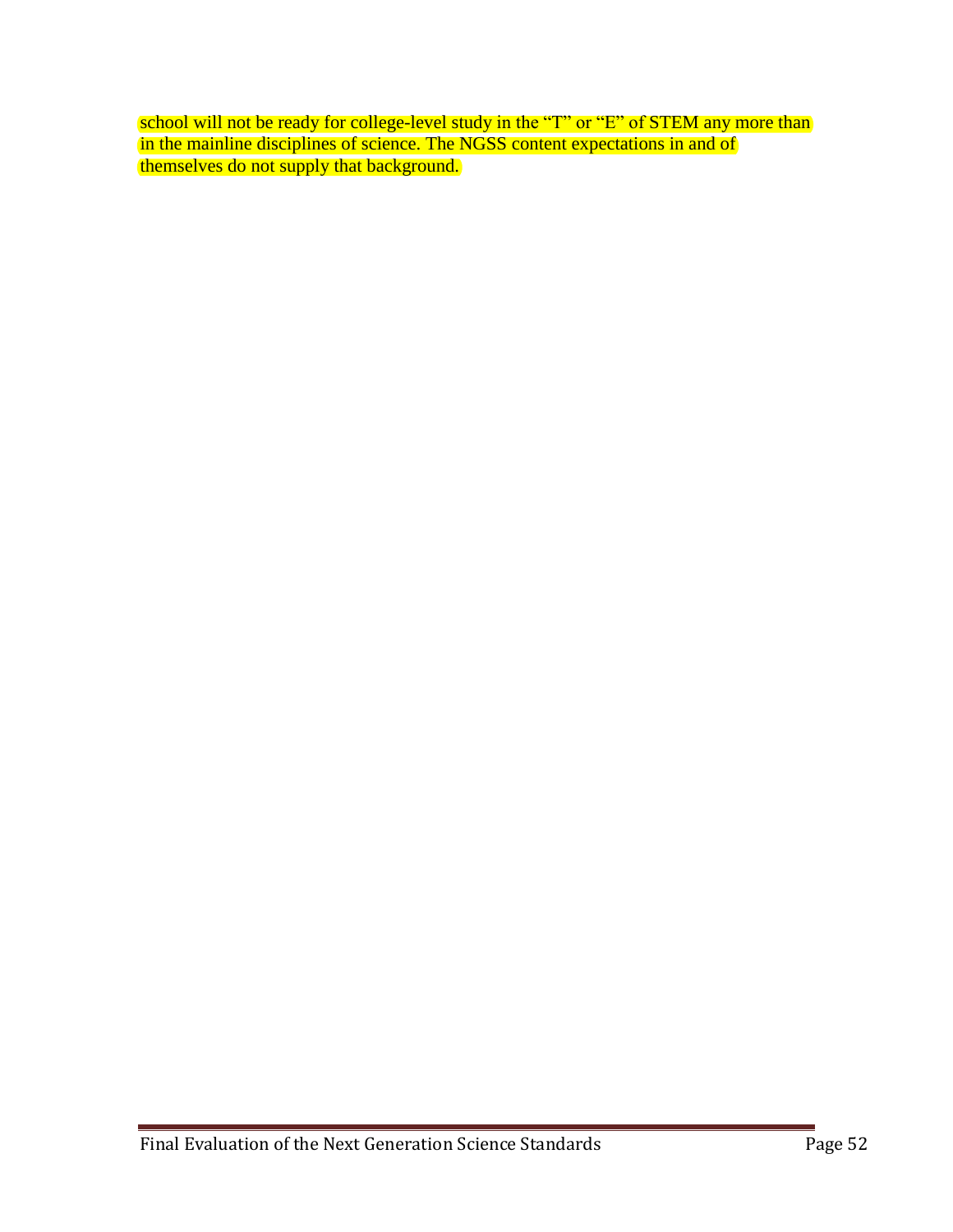# **Methods**

This review examined the quality, content, and rigor of the final draft of the Next Generation Science Standards. We sought to determine how clearly, specifically, and rigorously they cover important content in four areas: physical science (including physics and chemistry), life science, earth and space science, and science and engineering "practices." In addition, we considered how well engineering practices were integrated with the content outlined in each of the core scientific disciplines (although we did not specifically "score" engineering within NGSS).

While in the course of this review we considered all materials that Achieve had released as of June 2013, the focus of our analysis was on the standards themselves—those presented by Disciplinary Core Ideas that include "science and engineering practices," grade-specific performance expectations, and "crosscutting concepts." (At the time of publication, Achieve had not yet released Appendix C, which is promised to discuss "college- and career-readiness.")

In carrying out this review, our reviewers used substantially the same content-specific criteria (see below) that were developed for our reviews of state K–12 science standards, *[The State of State Science Standards in 2012](http://www.edexcellence.net/publications/the-state-of-state-science-standards-2012.html)*. The NGSS were evaluated against these content-specific grading criteria and judged against the same grading metric (also below). To increase inter-discipline comparability, the common grading metric used for our analyses of state, national, and international K–12 science standards (including this review) is the same as was used in Fordham's 2010 review of mathematics and English language arts standards, *[The State of State Standards—and the Common Core—in 2010](http://www.edexcellence.net/publications/the-state-of-state-of-standards-and-the-common-core-in-2010.html)*, as well as our 2011 review of states' U.S. history standards, *[The State of State U.S.](http://www.edexcellence.net/publications-issues/publications/the-state-of-state-us.html)  [History Standards 2011](http://www.edexcellence.net/publications-issues/publications/the-state-of-state-us.html)*.

The final score is a composite, based on how well the NGSS fared in two broad categories: content and rigor; and clarity and specificity. Content and rigor are scored on a 0 to 7 point scale and clarity and specificity on a 0 to 3 point scale. The final score is the sum of these two sub-scores. That final score was converted into a letter grade according to the following scale (again the same as was used for our evaluation of state K–12 science standards):

| Grade          | <b>Points</b>  |
|----------------|----------------|
| Α              | 10             |
| A-             | 9              |
| $B+$           | 8              |
| B              |                |
| $\overline{C}$ | 5 or 6         |
| D              | 3 or 4         |
|                | $0, 1,$ or $2$ |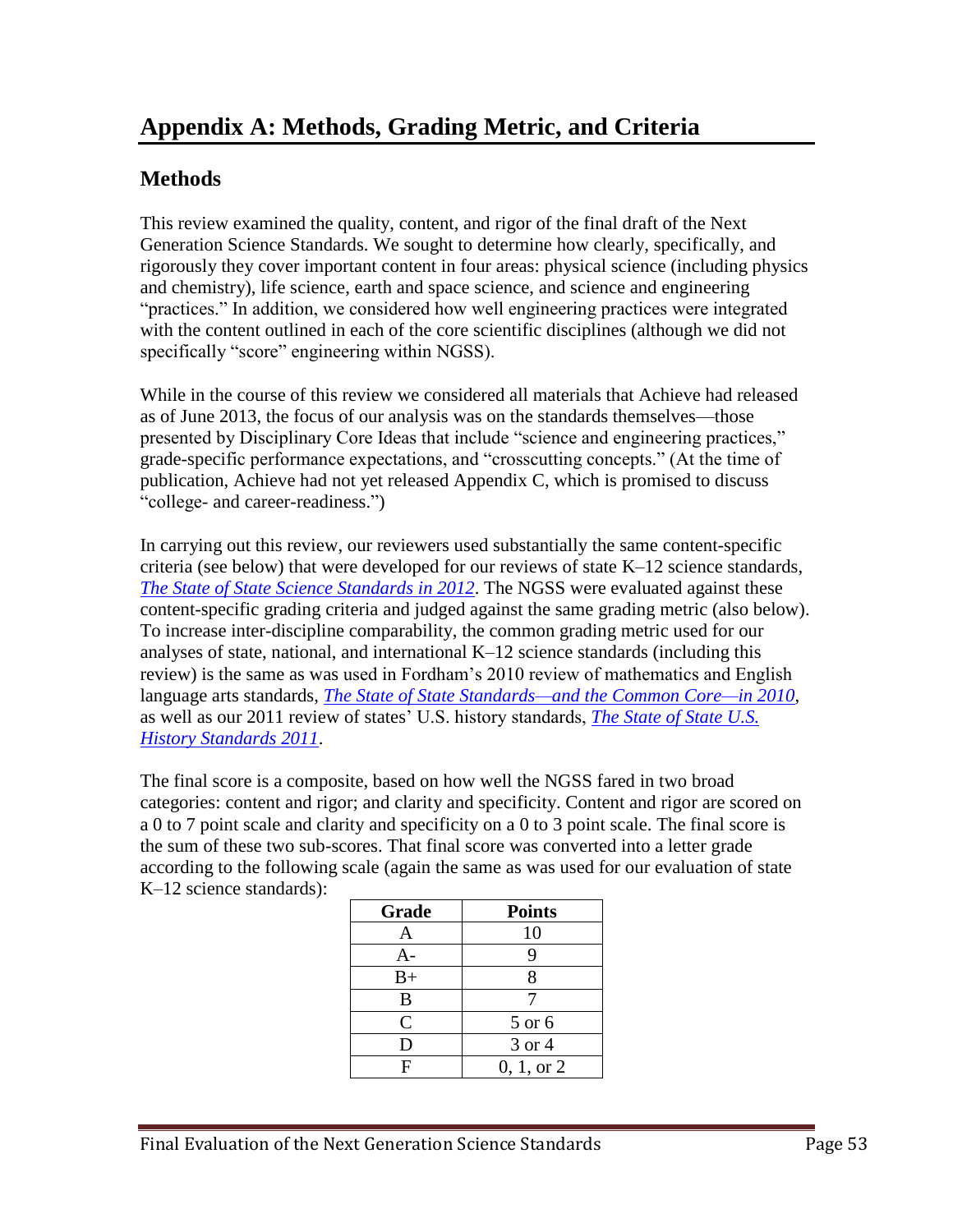# **Content-Specific Criteria and Common Grading Metric**

As described above, our experts developed criteria that delineated the essential content that should be included in rigorous, K–12 science standards. Those criteria follow.

#### *Introduction to the K–12 Criteria*

In an effective standards document for K–12 science, instruction in the proposed content from Kindergarten through eighth grade should proceed with increasing sophistication and abstraction, as appropriate to grade. This progression is suggested in the staged content expectations below.

Science cannot be taught effectively without carefully designed and content-matched laboratory and field activities to augment textual materials. Students' understanding of science processes and scientific discourse depends in an essential way on such activities. Laboratory work with well-designed instruments and tools—already available or thoughtfully designed and purposefully built for tasks that students can readily understand—is also an indispensable path to understanding relationships between science and technology and the values of good design. But standards themselves need not name specific laboratory work related to each idea; this may be done in related curriculum documents.

It is impossible to specify an absolute, minimal, "must-have" set of content items in K–12 for all modern science. Physics, chemistry, biology, geology, astronomy, and other sciences are intellectually distinct in important ways, but they are also interdependent and overlapping in others. Quantitative thinking and problem-solving are critical in all. Science content choices for the first eight years of schooling should include basic and unique topics from all three of the now-standard domains: physical, life, and earth and space science. The sequence of presentation may vary, and some areas may be omitted in some years, but this essentially arbitrary tripartite division has come into near-universal use. It is certainly how most schools, states, and universities organize their expectations for K–12 science.

## **Science Content: General Expectations for Learning through Grade Eight**

## **Physical Science**

- Know and be able to describe the common forms and states of matter, including solids, liquids, and gases, elements, compounds, and mixtures.
- Know how to use the standard units of measurement (SI).
- Understand time rate of change and the relationships among displacement, velocity, and acceleration.
- Understand the relationship between force and motion and be able to solve elementary problems in mechanics.
- Know how to define "gravity."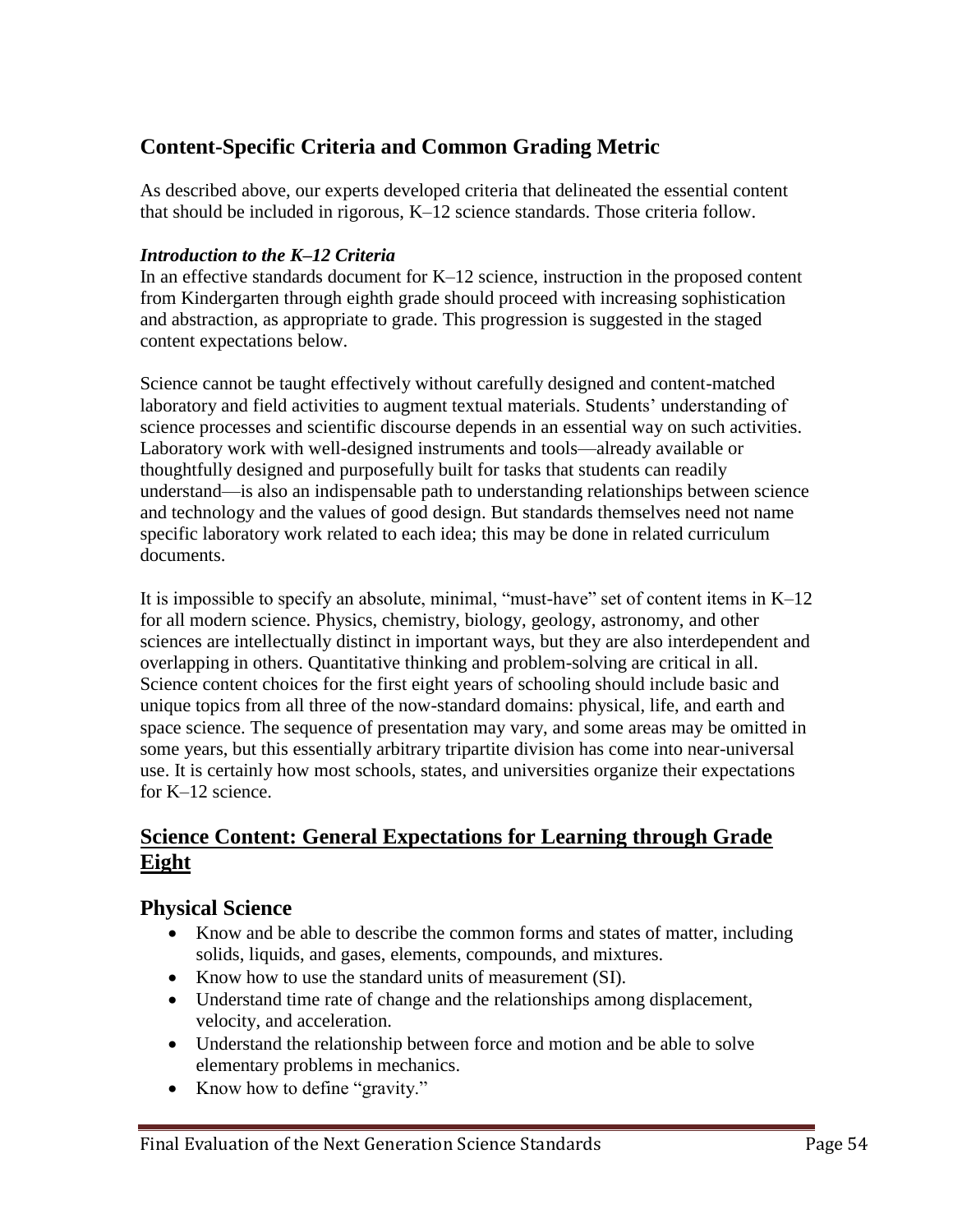- Understand kinetic and potential energy, and their transformations.
- Know that matter is made of atoms, which are made of still smaller particles, and that atoms interact to form molecules and crystals.
- Know that heat is a mode of molecular motion. Understand temperature and explain how a thermometer works.
- Know some of the evidence that electricity and magnetism are closely related.
- Know the parts of a simple electric circuit and be able to build one.
- Recognize that light interacts with matter, as in such phenomena as emission and absorption.

### **Earth and Space Science**

- Describe the organization of matter in the universe into stars and galaxies.
- Describe the motions of planets in the solar system and recognize our star as one of a multitude in the Milky Way.
- Recognize Earth as one planet among its solar system neighbors.
- Describe the internal layering of Earth by composition and density.
- Identify the sun as the major source of energy for processes on Earth's surface.
- Describe the main features of the theory of plate tectonics, and cite evidence supporting it.
- Understand how plate tectonics contributes to re-shaping Earth's surface and produces phenomena such as earthquakes, volcanism, and mountain building.
- Identify common minerals by their observable properties.
- Know the major rock types and how the rock cycle describes their formation.
- Understand weather in terms of such basic concepts as temperature and air pressure differences, humidity, and weather fronts.
- Distinguish between weather and climate, and describe changes in Earth's climate over time.
- Describe the hydrologic (water) cycle.
- Recognize that sedimentary rocks and the fossils they may contain preserve a record of conditions at the time and place in which they formed.
- Explain that the Earth environment supplies indispensable resources for humans (e.g., soil), but also creates hazards (earthquakes, volcanic eruptions, floods). Understand that human activity can protect the environment or degrade it.

## **Life Science**

- Know requirements for the maintenance of life, short- and long-term, including food, appropriate environment, and efficient reproduction.
- Know how to identify, describe clearly, and name some plant and animal species, including our own.
- Identify the broadest physical and chemical characteristics of Earth's biota.
- Show familiarity with structure and function in pro- and eukaryotic cells and in the tissues of multicellular organisms.
- Know the elements of biological energetics, including cellular respiration and photosynthesis.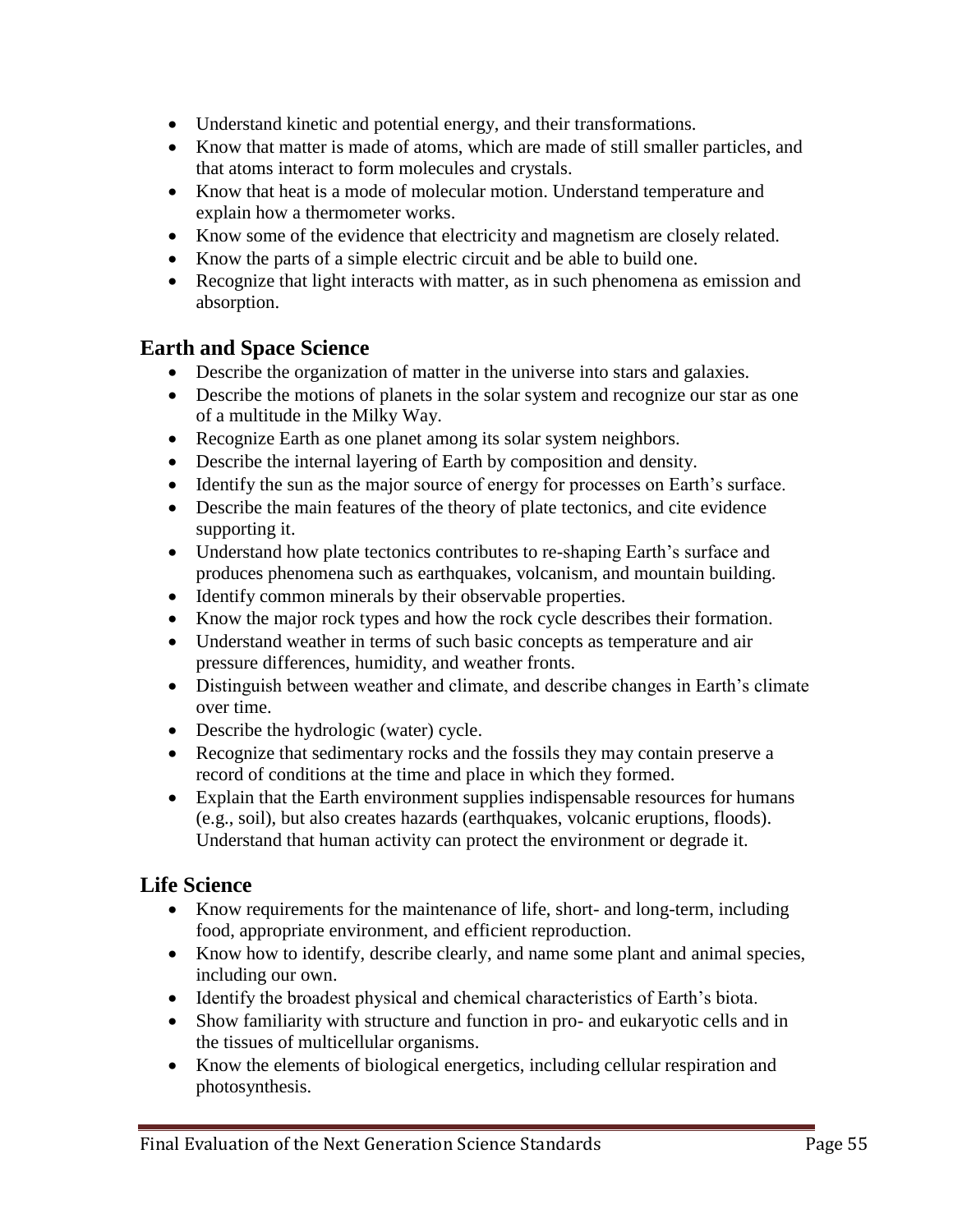- Trace major events in the history of life on Earth, and understand that the diversity of life (including human life) results from biological evolution.
- Identify and describe the basic stages of gamete formation and embryogenesis in animals.
- Understand Mendel's laws, phenotype, and genotype.
- Recognize that genes are made of nucleic acids and encode the structure of proteins.
- Recognize the significance of differential gene expression in the processes of development.
- Know the operations of some biochemical and physiological systems (e.g., digestive, sensory, circulatory) in microbes, plants, and animals—including humans.
- Be able to offer examples of cooperation and competition among plants and animals in groups, in populations, and in ecosystems.

# **Science Content: General Expectations for Learning for Grades Nine through Twelve**

Between ninth grade and high school graduation, some students take just one science course, whether an integrated course ("general science") or a single discipline such as biology. College-bound students typically take two or three science courses, and "STEM"-minded students are likely to take three or four, including advanced study in one or several of the core disciplines of science. Elective opportunities, including AP courses, abound in many high schools. The expectations below include content that we would expect *all* students to learn as part of a basic "integrated" science course, as well as content that would lay the foundation for, and become part of, high school courses in physics, chemistry, biology, and so on. They do not, however, attempt to set forth all the content that students would take in "advanced" classes (such as AP) in those subjects.

# **High School Physical Science (Including Physics)**

- Use Newton's laws quantitatively to describe falling bodies, linear and curvilinear motion, simple harmonic motion, and fixed-axis rotation.
- Describe planetary motion using Kepler's laws and explain how those laws derive from Newton's laws of motion.
- Use momentum and energy conservation laws to describe one-dimensional elastic collisions.
- Use the work-energy theorem to explain the constancy of total mechanical energy in a frictionless system (e.g*.,* a bouncing superball).
- Understand and describe the absolute temperature scale, the Celsius and Fahrenheit scales, and be able to convert from one to another.
- Explain the first law of thermodynamics in terms of the concepts of heat flow, work, and internal energy.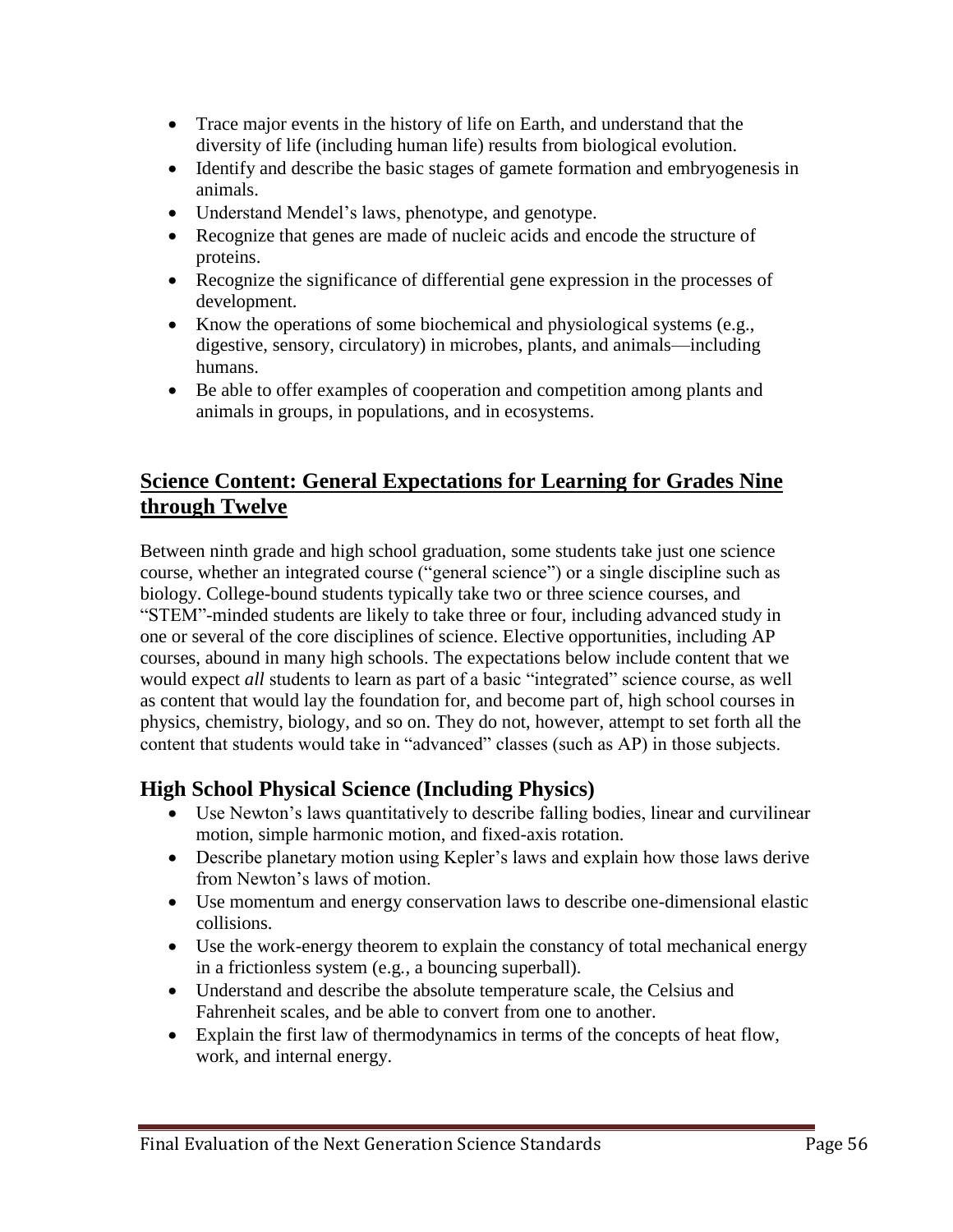- Use the operation of an idealized heat engine/heat pump to explain the concepts of thermodynamic efficiency and coefficient of performance. Evaluate the efficiency of heat engines and the performance of refrigerators.
- Understand and be able to apply basic electromagnetic quantities, including charge, polarity, field, potential, current, resistance, capacitance, inductance, and impedance.
- Understand simple electric and electronic circuits quantitatively, in terms of currents and voltage drops.
- Understand how electromagnetic radiation results from the interaction of changing electric and magnetic fields. Analyze refraction and reflection at an optical interface.
- Recognize the basics and some applications of spectrometry.
- Describe the photoelectric effect and the production of X-rays.
- Describe elementary particles; distinguish matter and radiation.

# **High School Physical Science (Including Chemistry)**

- Outline the Bohr and quantum mechanical models of the atom, and relate them to spectral lines and electron transitions. Understand and give examples of the role of ionic, metallic, covalent, and hydrogen bonding in chemical and biochemical processes.
- Be able to use Lewis dot structures to predict the shapes and polarities of simple molecules.
- Use kinetic theory to describe the behavior of gases (the ideal gas law) and phase changes.
- Understand and apply the basic principles of acid-base and oxidation-reduction chemistry.
- Understand the common factors that affect the rate of a chemical reaction, e.g., catalysis.
- Describe dynamic equilibrium processes as ones in which forward and reverse reactions occur at the same rates and how a system at equilibrium reacts when stressed.
- Write and balance equations for chemical reactions, and solve stoichiometric problems using moles and mole relationships.
- Understand the role of carbon in organic chemistry; write structural formulas for simple aliphatic and aromatic compounds, and name them correctly.
- Calculate the concentration of solutions (as molarity and percent) and discuss factors that affect solubility.
- Use the periodic table to discern and predict properties of atoms and ions, and the likelihood of chemical reactions taking place among them.

# **Earth and Space Science**

- Cite and explain evidence that the universe has been evolving over some fourteen billion years.
- Describe important events in Earth and solar system evolution over the past four billion years.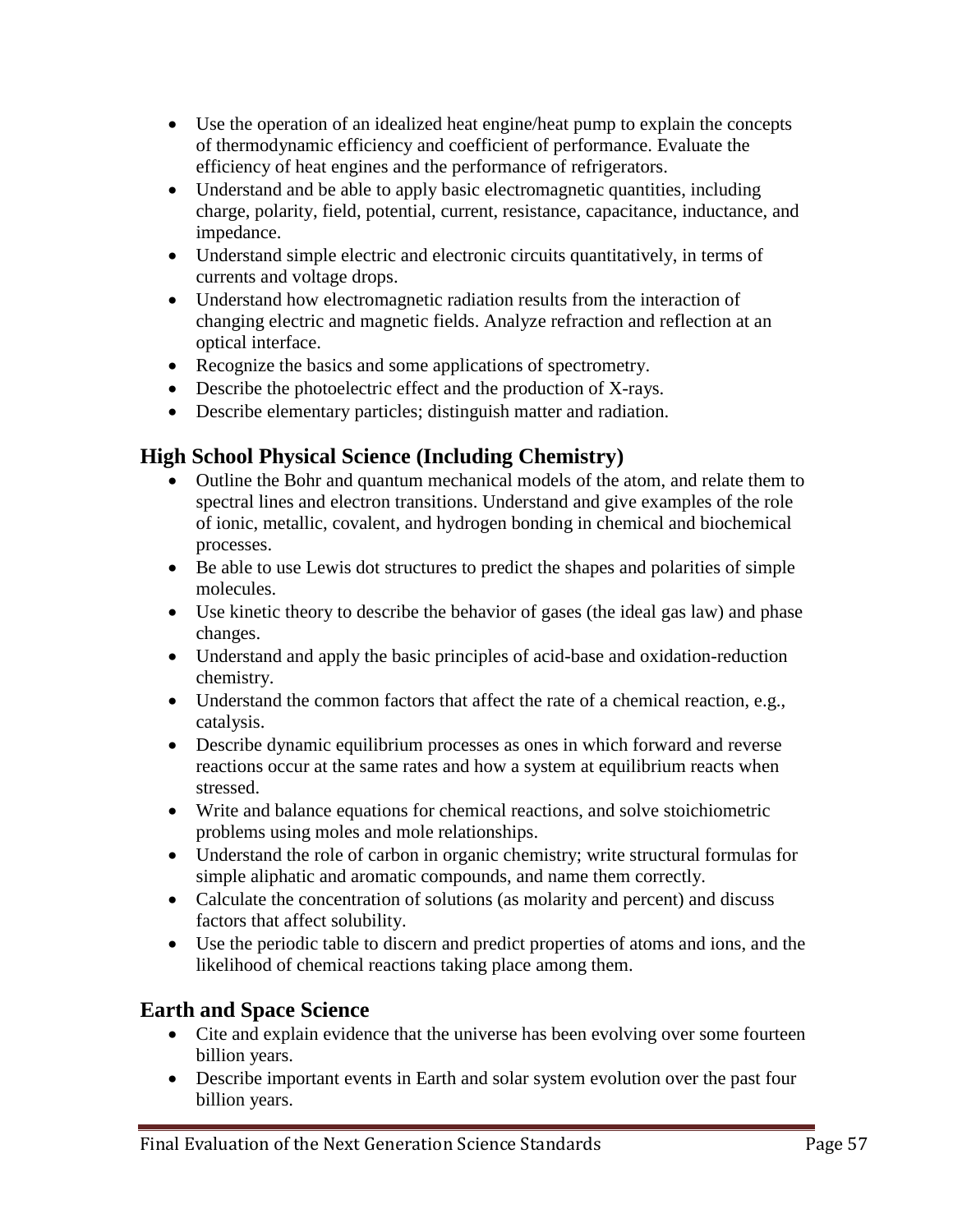- Explain the main events in the evolution of stars and how a star's initial mass determines its eventual fate.
- Know the main physical characteristics of solar system planets and their major satellites.
- Understand and use correctly the basic units of astronomical distance.
- Explain methods of relative and absolute dating of rocks.
- Explain why earthquakes occur, how their sizes are reported as intensity and magnitude, and how scientists use data to locate an earthquake's epicenter.
- Summarize the main lines of evidence for the existence and motion of tectonic plates.
- Describe the movement of continents in terms of mantle convection, lateral motion, seafloor spreading, and subduction at the boundaries between plates.
- Show where Hawaiian-style and Vesuvian-style volcanoes are located in relation to plate boundaries and mantle hot spots, and compare their eruption styles and the structures they build.
- Describe climate and weather patterns in terms of latitude, elevation, oceans (with reference to special properties of water, such as specific heat), land, heat, evaporation, condensation, and rotation of the planet.
- Describe the greenhouse effect and how a planet's atmosphere can affect its climate.
- Describe the solar cycle. Be aware of possible effects of solar activity variation on planet Earth.
- Describe how nutrients such as carbon cycle through the atmosphere, hydrosphere, and solid earth.

# **Life Science**

- Describe the differences between prokaryotes and eukaryotes and probable evolutionary relationships between them.
- Describe ultrastructure and functions of the principal subcellular organelles.
- Understand the distinctions between asexual and sexual reproduction.
- Identify landmark stages of mitosis and meiosis, the purpose of meiosis, and key stages of early development and morphogenesis in animals.
- Be able to state and apply Mendel's laws and to recognize their operation in genetic crosses.
- Know the basic structures of chromosomes and genes down to the molecular level.
- Know the principal steps in photosynthesis, its contribution to the evolution of Earth's atmosphere, and its effect on the forms and chemistry of green plants.
- Understand the genetic code and the steps by which it is expressed in protein synthesis.
- Provide evidence to support the central role of differential gene expression in cellular differentiation and development, e.g., the role of Hox genes.
- Compare and contrast structure and function of basic physiological systems in animals and higher plants, e.g., digestive, circulatory, sensory, reproductive.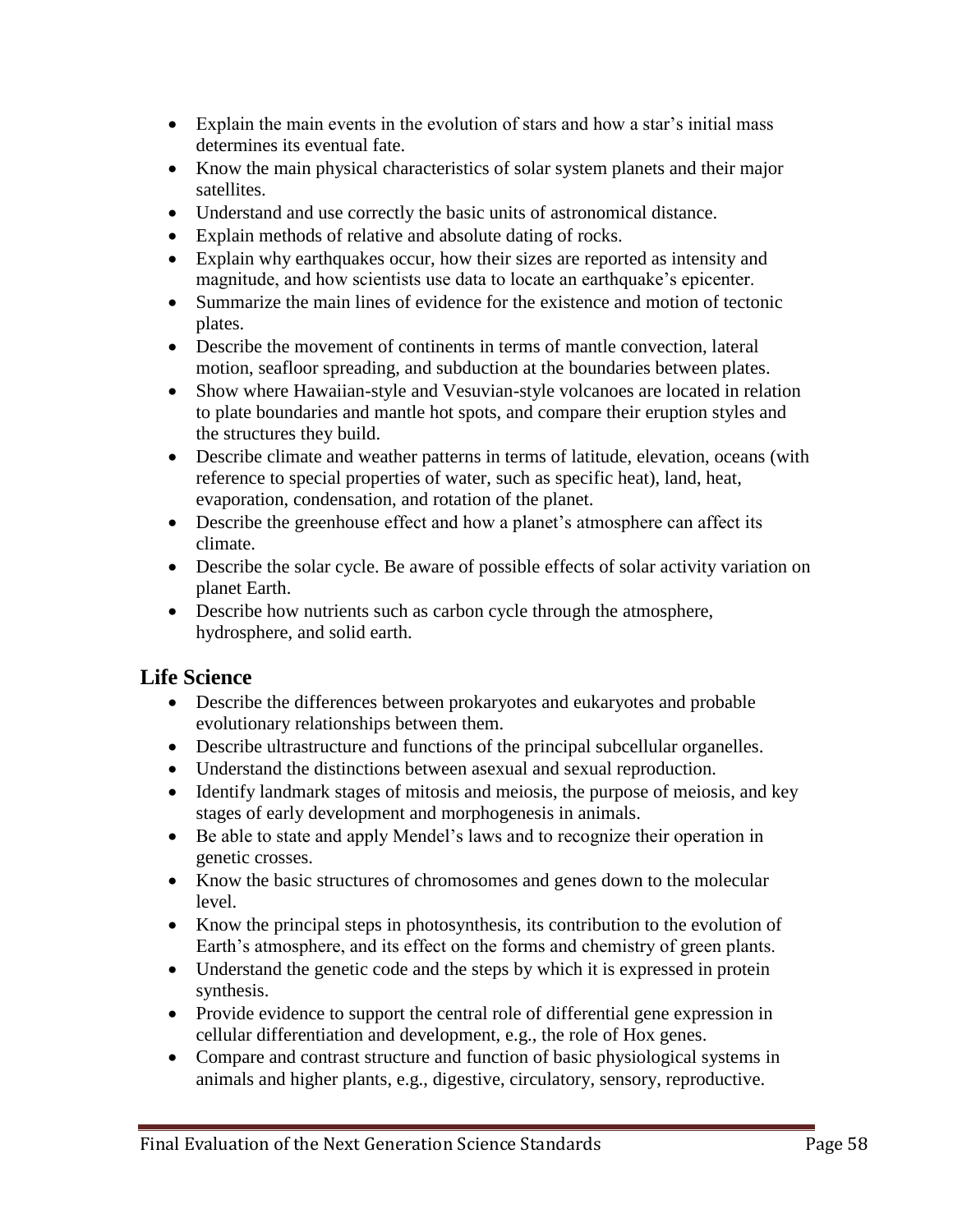- Define natural selection and speciation in terms of population and evolutionary genetics.
- Understand how evolutionary relationships are inferred with the help of gene/genome sequencing.
- Define genetic drift and explain its effect on the probability of survival of mutations.
- Recognize and give examples of the main classes of ecosystem and their structures.
- Give examples of ecological change that can drive evolutionary change.

## *Sample* **Content Expectations at Specific Stages (Points of Assessment)**

# **Fourth Grade**

- Distinguish: solids, liquids, gases.
- Recognize sizes and scales: know measuring tools and techniques—rulers, balances, thermometers; make and interpret elementary bar and line graphs to display data.
- Be able to discuss motion and its causes: pushes and pulls (forces).
- Know how to observe and record operations of levers, pulleys, objects on inclined planes, spring-mass systems, and simple pendulums.
- Recognize that energy has several forms and that they can be inter-converted.
- Observe and describe some material transformations: e.g., phase changes, hydration, dehydration, solution, chemical reaction.
- Recognize such basic life processes as breathing, feeding, reproducing.
- Know the basic structure of higher plants; observe plant growth and its requirements.
- Recognize animal structures and behaviors and the groupings of animals and plants in communities.
- Observe and be able to describe similarities and differences between parents and offspring.
- Observe Earth, Sun, and Moon and discuss their motions and directly visible properties.
- Recognize rocks, soil, and fossils in rocks; land and water; mountains and plains, oceans and continents.
- Recognize some conditions and processes that cause weathering and erosion, stream formation, and sedimentation.

# **Eighth Grade**

- Make measurements and perform calculations, paying attention to precision and accuracy.
- Make and interpret graphical displays of data.
- Understand and make simple calculations involving displacement, time, and average velocity.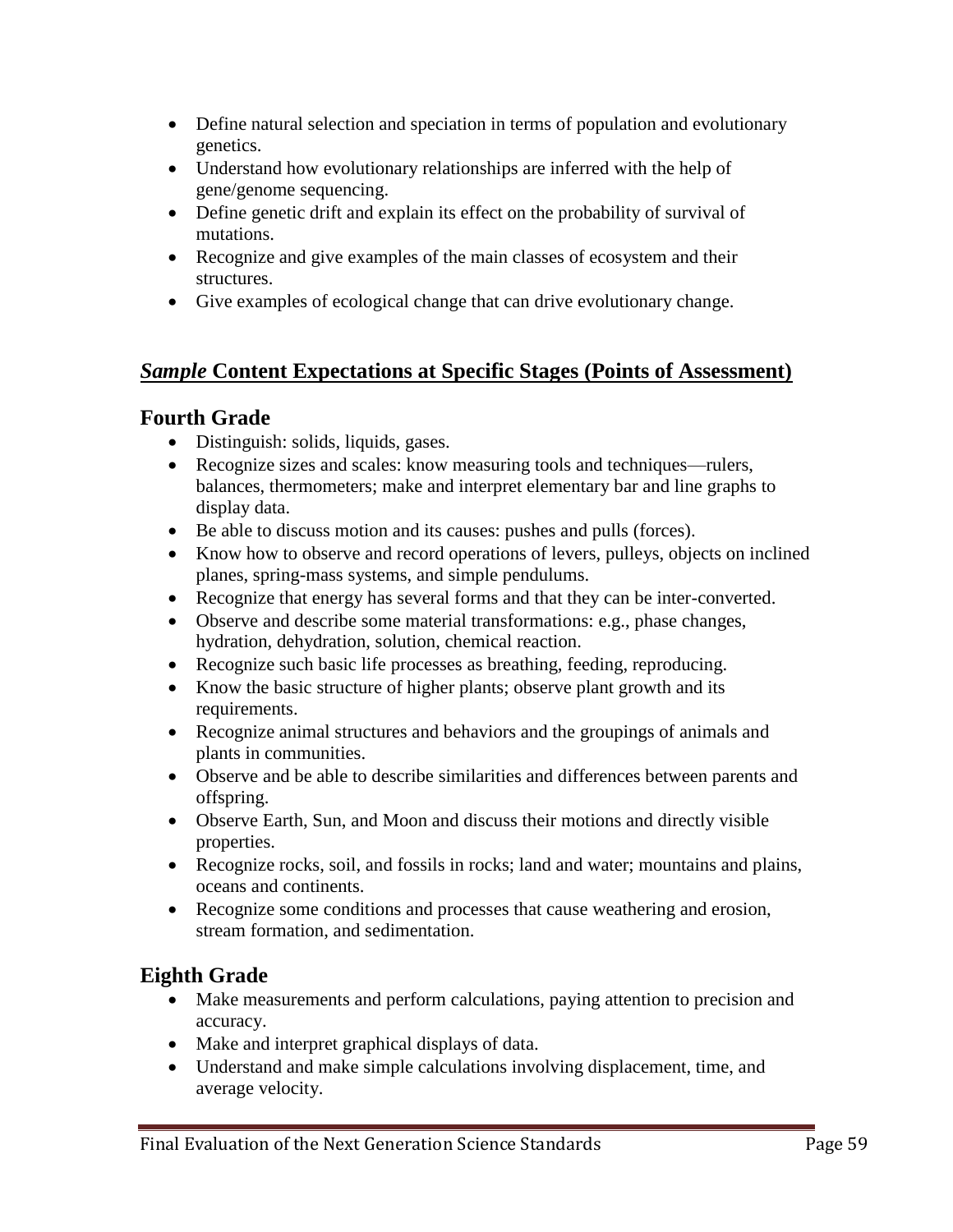- Define volume, weight, mass, density, and chemical and physical change.
- Demonstrate addition of forces in one dimension and explain the relation between net force and acceleration.
- Describe mechanical work as the effect of a force acting over a distance, and explain that the work done in lifting a mass or compressing a spring is stored as potential energy.
- Demonstrate basic familiarity with heat, light, sound, and electricity.
- Distinguish between, and give examples of, elements and chemical compounds.
- Describe directly observable properties of acids and bases and use of the pH scale.
- Describe accurately key differences between pro- and eukaryotic cells.
- Recognize photosynthesis as a primary energy-capture process of life, and the Sun as the indispensable source of that energy.
- Recognize and be able to express in simple taxonomic terms the vast range of plant and animal diversity.
- Identify structure/function relationships in physiological systems, e.g., reproductive, digestive, nervous, circulatory.
- Know the elements of Mendelian inheritance.
- Be aware of the history of Earth's biosphere and some of the basic evidence for its evolution.
- Understand that Earth is geologically active, with building and breakdown processes in continual operation.
- Know the rock cycle.
- Describe the solar system and know some relative orbit radii, periods, and planet and satellite sizes.
- Recognize the existence of myriad galaxies, their sizes, and intergalactic distances.

# **Common Grading Metric**

As explained above, once NGSS was evaluated against the science content criteria, the standards were judged against a grading metric (shown below). As with state standards, NGSS could earn up to 7 points for "content and rigor," and up to 3 points for "clarity and specificity."

### **Content and Rigor**

#### **7: Standards meet all the following criteria:**

- Standards are reasonably comprehensive in terms of content. Coverage for each of the three core scientific disciplines is adequate, and good decisions have been made about what topics to include under each heading.
- Not only is appropriate content covered by the standards, but it is covered in an articulate and readily understood way.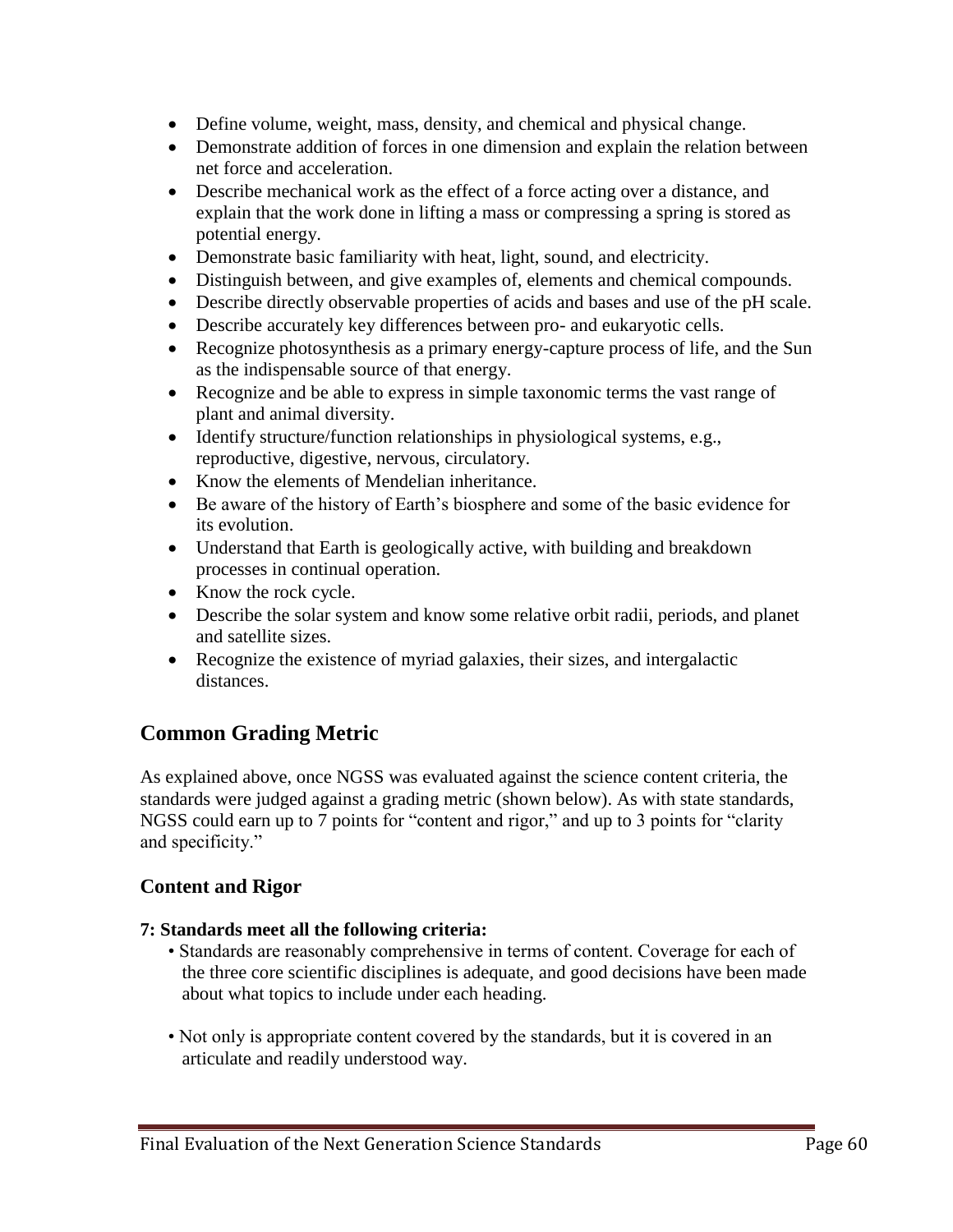- Sound decisions have been made about what content can be left out. Excellent standards cannot cover everything in science, neither do they include superfluous or distracting material.
- The standards distinguish between more important and less important content and skills either directly (by stating which are more and less important) or via the number of standards and discussion devoted to particular topics. The standards do not overemphasize topics of small importance or underemphasize topics of great importance.
- The level of rigor is appropriate for targeted grade level(s). Students are expected to learn the content and skills in a rational order and at appropriately increasing levels of difficulty. The standards, taken as a whole, define science literacy for all students; at the same time, standards that run through twelfth grade are sufficiently challenging to ensure that students who do achieve proficiency by the final year will be ready for work or college.
- The standards do not overemphasize "life experiences" or "real world" problems. They do not embrace fads or display political-cultural biases. They do not imply that all interpretations of natural phenomena are equally valid. While these standards may not be uniformly perfect, any defects are marginal.

#### **6: Standards fall short in** *one* **of the following ways:**

- Some important content (as identified, for example, in our content criteria) is missing.
- Content is covered satisfactorily but the presentation is not of uniformly high quality.
- Some proposed content in the standards is unnecessary and distracting.
- Standards do not always differentiate between more and less important content (i.e., importance is neither articulated explicitly nor conveyed via the number of standards dedicated to a particular topic). In other words, these standards overemphasize a few topics of little importance or underemphasize a few topics of great importance.
- Some of the expectations at particular grade levels are set unrealistically high or too low.
- There are small problems or errors in the presentation of important subjects, such as those listed in content criteria.

#### **5: Standards fall short in** *at least two* **of the following ways:**

• Some important content (as identified, for example, in our content criteria) is missing.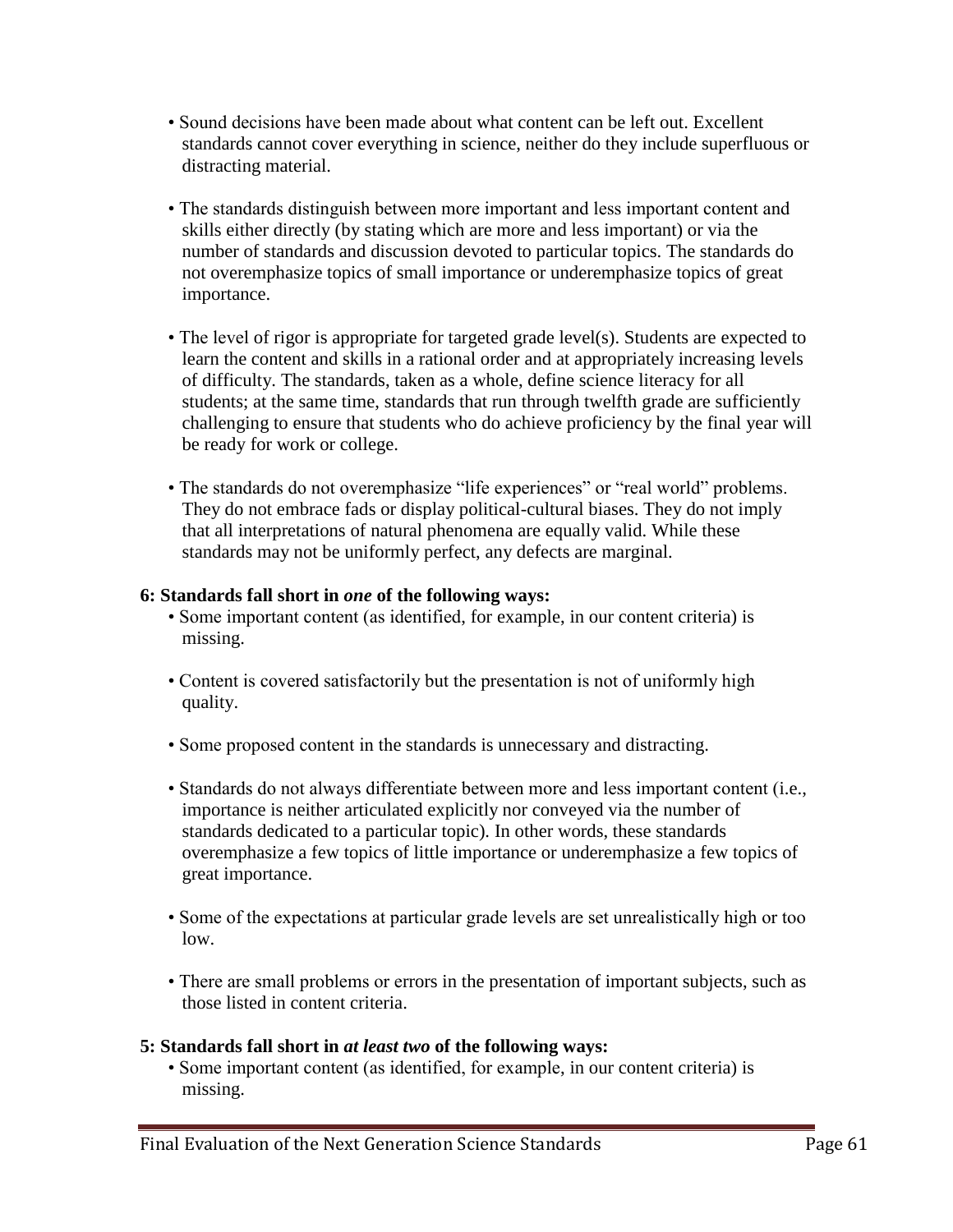- Content is covered satisfactorily but the presentation is not of uniformly high quality.
- Some proposed content in the standards is unnecessary and distracting.
- Standards do not always differentiate between more and less important content (i.e., importance is neither articulated explicitly nor conveyed via the number of standards dedicated to a particular topic). In other words, these standards overemphasize a few topics of little importance or underemphasize a few topics of great importance.
- Some of the expectations at particular grade levels are set unrealistically high or too low.
- There are a few problems or errors in the presentation of important subjects, such as those listed among our content criteria.

### **4: Standards fall short in** *one or both* **of the following ways:**

- Although there are no grossly misleading or mistaken "standards," about half of the important content (as listed among our content criteria) is missing.
- There are errors or failures to set learning expectations high enough and appropriate to grade.

#### **3: Standards fall short in** *one or both* **of the following ways:**

- Although there are no grossly misleading or mistaken "standards," considerably more than half of the important content (as listed among our content criteria) is missing.
- There are frequent errors or failures to set learning expectations high enough and appropriate to grade.

### **2: Standards fall short in** *one* **of the following ways:**

- Most but not necessarily all the important science content (as represented in our content criteria) is missing.
- Some of the content offered is superfluous or distracting, and even if not in error, it often fails to reach levels of sophistication that are grade-appropriate.

### **1: Standards fall short in** *both* **of the following ways:**

• Most but not necessarily all the important science content (as represented in our content criteria) is missing.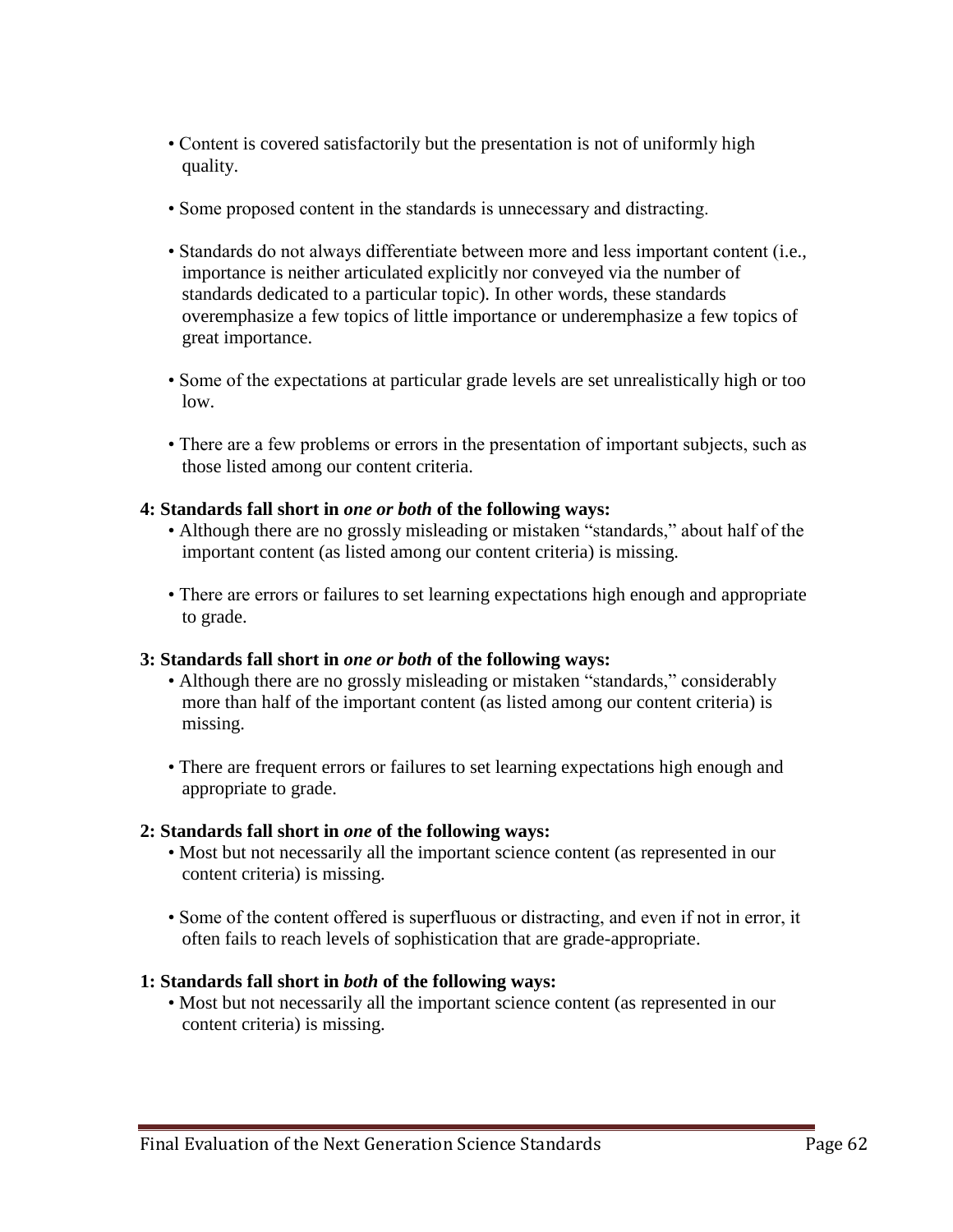• The content actually offered is frequently superfluous or distracting, poorly chosen, and even if not in error, it fails generally to reach levels of sophistication that are grade-appropriate.

### **0: Standards fall short in the following way:**

• No effort has been made to represent the state and content of modern science, that is, the character and content of modern science are not recognizable in these standards.

## **Clarity and Specificity**

### **3: Standards are clear, coherent, and well organized.**

Both scope and sequencing of the material are apparent and reasonable. The standards provide practical guidance to users (students, parents, teachers, curriculum directors, test developers, textbook writers, etc.) on the science content knowledge and skills required. The level of detail is appropriate for expectations covering all K–12 science.

The document(s) is (are) written in prose that the general public can understand and is free of jargon. (Necessary technical terms and mathematical notation may appear: they are not jargon.) The standards describe measurable achievements—performance levels comparable across students and schools. The standards as a whole make clear the intellectual growth expected through the grades.

#### **2: The standards are somewhat lacking in clarity, coherence, or organization.**

Scope and sequencing of the material are not completely apparent or are not always useful for curriculum planning. The standards do not quite provide a complete guide for users as to the content knowledge and skills required. (That is, as a guide for users, these standards have shortcomings not addressed directly in the content and rigor review.) The standards provide insufficient detail. The prose is generally comprehensible but there is some jargon or vague language. Some of the standards do not imply measurable expectations.

### **1: The standards fail frequently to be clear, coherent, or well organized.**

They offer only limited guidance to users (students, parents, teachers, curriculum directors, textbook writers, etc.) on the content knowledge and skills required, and there are shortcomings (regarding guidance for users) that are not addressed directly in the content and rigor review. The standards are seriously lacking in detail, and the language is sometimes too vague to make clear what is really being asked of students and teachers.

#### **0: The standards are incoherent and/or disorganized.**

They will not be helpful to users. They are sorely lacking in detail. Scope and sequence are a mystery.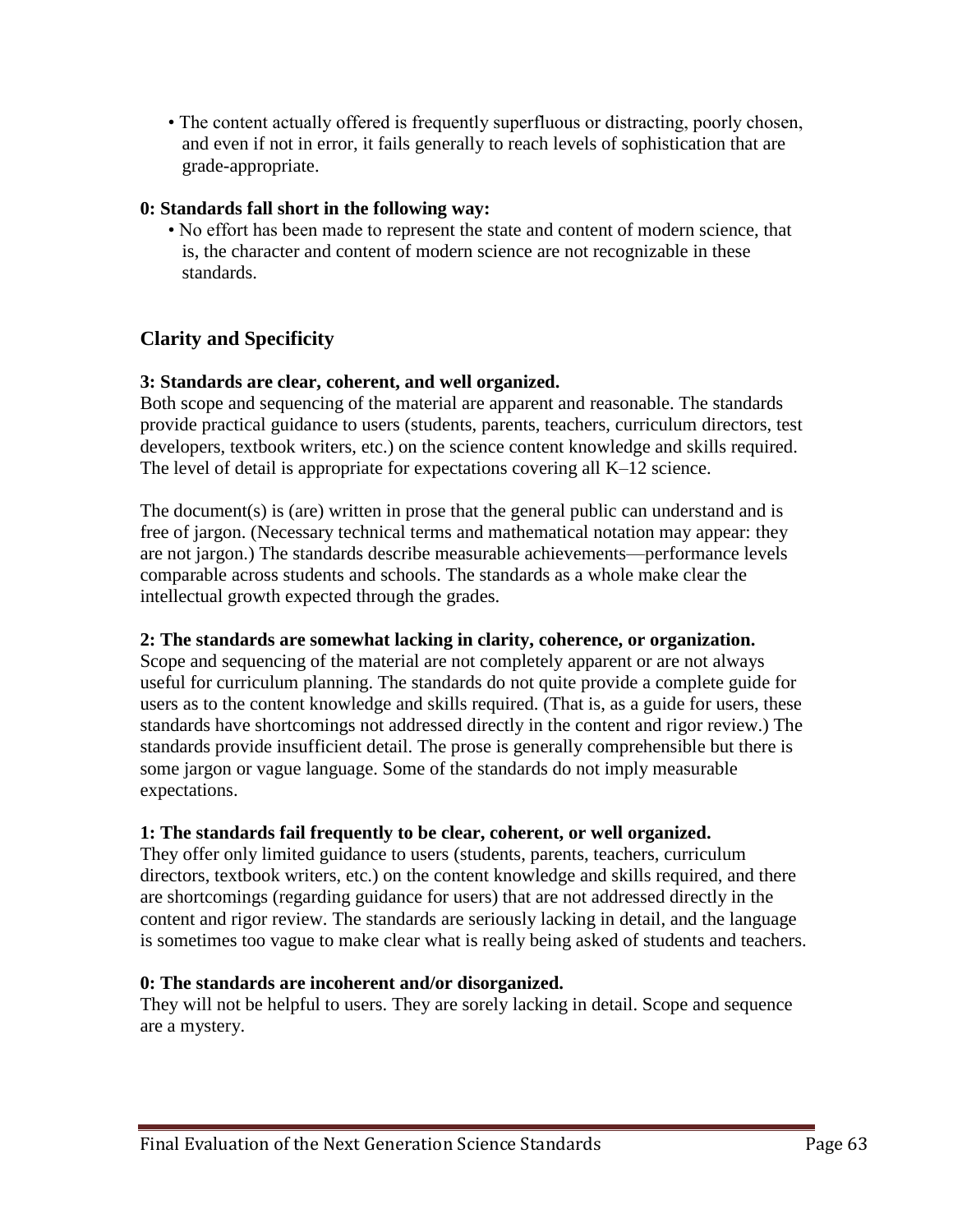# **Appendix B: About the Authors**

### *Paul R. Gross (Lead Author)*

Paul R. Gross was educated in Philadelphia public schools and at the University of Pennsylvania. He held a senior postdoctoral fellowship of the U.S. National Science Foundation at the University of Edinburgh and was awarded an honorary doctor of science degree from the Medical College of Ohio. Now professor emeritus of life sciences at the University of Virginia, Dr. Gross previously served as the university's vice president and provost, founding director of the Markey Center for Cell Signaling, and director of the university's Shannon Center for Advanced Studies. He is a fellow of the American Academy of Arts and Sciences and has taught and directed research at New York University, Brown University, the Massachusetts Institute of Technology, and the University of Rochester (where he was chairman of biology and dean of graduate studies). He was director and president of the Marine Biological Laboratory, Woods Hole, Massachusetts, from 1978–88; a trustee of Associated Universities, Inc.; and a trustee of the American Academy of Liberal Education. The research of Dr. Gross and his students and fellows has centered on the molecular biology of development and cellular differentiation. His published works include numerous articles, essays, and books on topics ranging from fertilization and early animal development to contemporary issues in science, education, and culture. His most recent book (with philosopher Barbara Forrest) is *Creationism's Trojan Horse* (Oxford University Press, 1998).

### *Douglas Buttrey (Engineering)*

Douglas J. Buttrey received a BS in biology from Wayne State University and an MS and PhD in chemistry from Purdue University. He held a SOHIO postdoctoral research fellowship in physical chemistry at Cambridge. After eighteen months as a visiting professor jointly in chemistry, physics, and materials science and engineering at Purdue, he joined the faculty in chemical engineering at the University of Delaware. He is currently the associate chairperson in chemical and biomolecular engineering at the University of Delaware and is a member of the university's Center for Catalytic Science and Technology. His research involves atomic-level design of complex materials for use in catalytic and alternative-energy applications. He has taught thermodynamics, materials science, and solid-state chemistry and statistics, and he has served as a visiting professor on five continents. Since 2008, he has worked actively with the Nelson Mandela Institution on a project to build high-level universities across sub-Saharan Africa and is committed to providing access to and education in science and technology to underserved populations. He recently won the Purdue University Chemistry Outstanding Alumni Award.

### *Ursula Goodenough (Biology)*

Ursula Goodenough is a professor of biology at Washington University. She received her PhD in biology from Harvard University, and she previously served there as an NIH postdoctoral fellow and both an assistant and an associate professor. At Washington University, her lab utilizes the unicellular eukaryotic green soil alga, Chlamydomonas reinhardtii, to study both fundamental and potentially industry-applicable biological processes. Her long-term focus has centered on elucidating molecular-genetic features of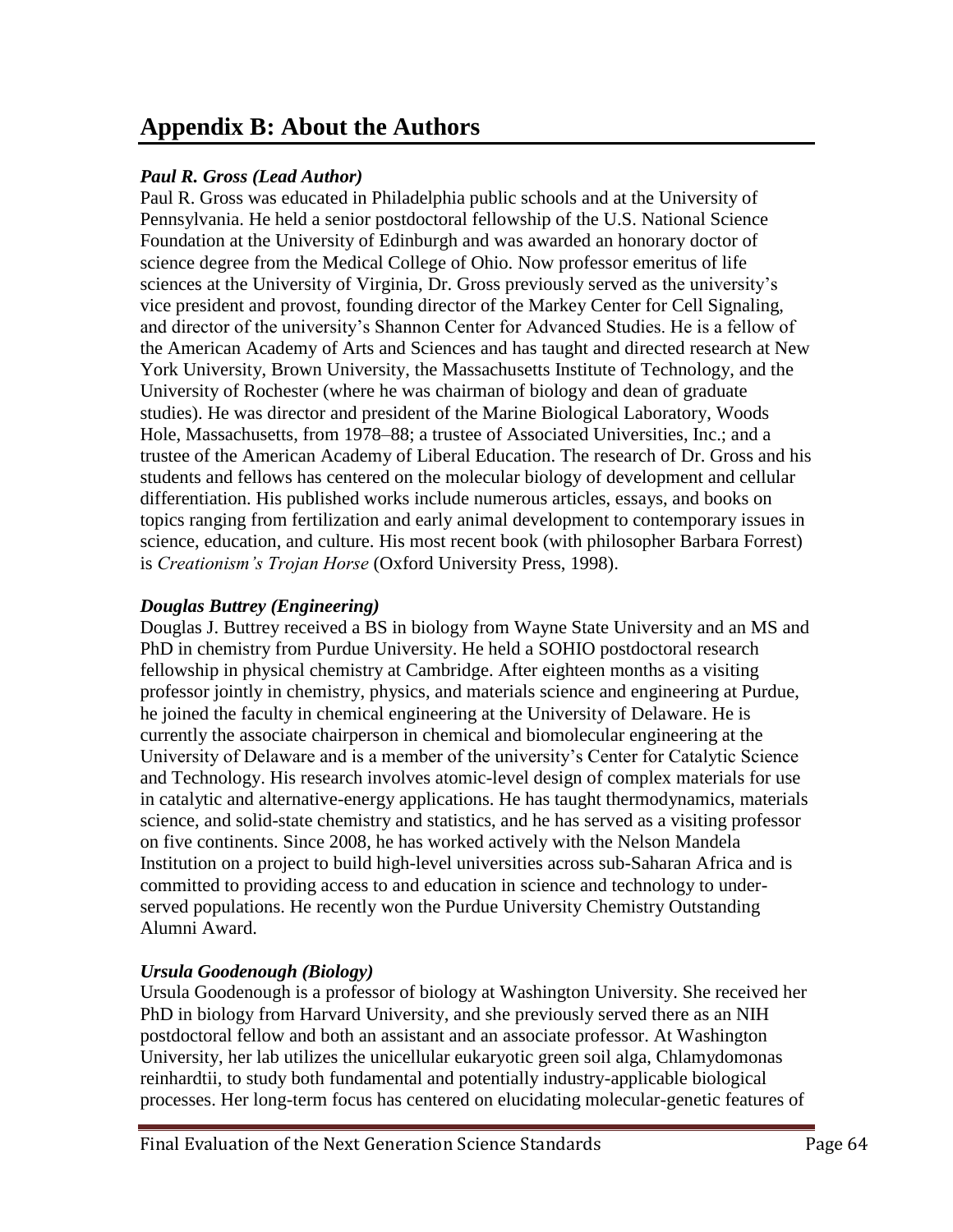its sexual cycle, leading to the cloning and characterization of its mating-type locus and of genes involved in sex determination, mating interactions, the haploid-diploid transition in gene expression that follows gametic fusion, and the uniparental inheritance of chloroplast genomes. The lab's current focus is on the production of triacylglycerides by various unicellular algae as potential precursors for liquid transportation fuels. She teaches cell biology and molecular evolution and has written three editions of a widely used college textbook on genetics. She has served as president of the American Society for Cell Biology, among other positions of leadership in the organization, and she serves on national science committees, review panels, and editorial boards. She is a fellow of the American Academy of Arts and Sciences. She is the author of *The Sacred Depth of Nature* (Oxford University Press, 1998).

### *Noretta Koertge (Philosophy of Science)*

Noretta Koertge is professor emeritus in the department of history and philosophy of science at Indiana University, where she continues to teach in the Hutton Honors College. After receiving a BS and an MS in chemistry from the University of Illinois in 1955 and 1956, respectively, she taught chemistry at Elmhurst College near Chicago and the American College for Girls in Istanbul. She received a PhD in the philosophy of science at the University of London (Chelsea College) in 1969. She then taught at the Ontario Institute for Studies in Education before coming to Indiana, where she served for a time as director of the Individualized Major program. She is former editor of the journal *Philosophy of Science* and edited *The New Dictionary of Scientific Biography.* She was elected a fellow of the American Association for the Advancement of Science in 1999 in recognition for her studies of the philosophy of Karl Popper.

### *Lawrence S. Lerner (Physics)*

Lawrence S. Lerner is professor emeritus in the College of Natural Sciences and Mathematics at California State University, Long Beach (CSULB). He was educated at Stuyvesant High School in New York and the University of Chicago. A condensedmatter physicist by training, he is the author or coauthor of more than one hundred papers in that field and in the history of science, science and religion, and science education, as well as two university-level textbooks, an annotated translation of Giordano Bruno's *The Ash Wednesday Supper*, and a variety of book chapters and reviews. As former director of the CSULB General Honors Program, he reformed the curriculum, building it into one of strong interdisciplinary challenge. He was also the founding president of the university's Phi Beta Kappa chapter. He has authored or contributed to five earlier Fordham publications relating to state science standards and has consulted with many states on their science standards, frameworks, and other curriculum matters. He serves as associate editor of two scholarly journals.

### *William Schmidt (Math, Alignment to the Common Core State Standards for Mathematics)*

William Schmidt is a university distinguished professor and co-director of the Education Policy Center at Michigan State University. He holds faculty appointments in measurement and quantitative methods and in the Department of Statistics. His current writing and research concerns issues of academic content in K–12 schooling, teacher